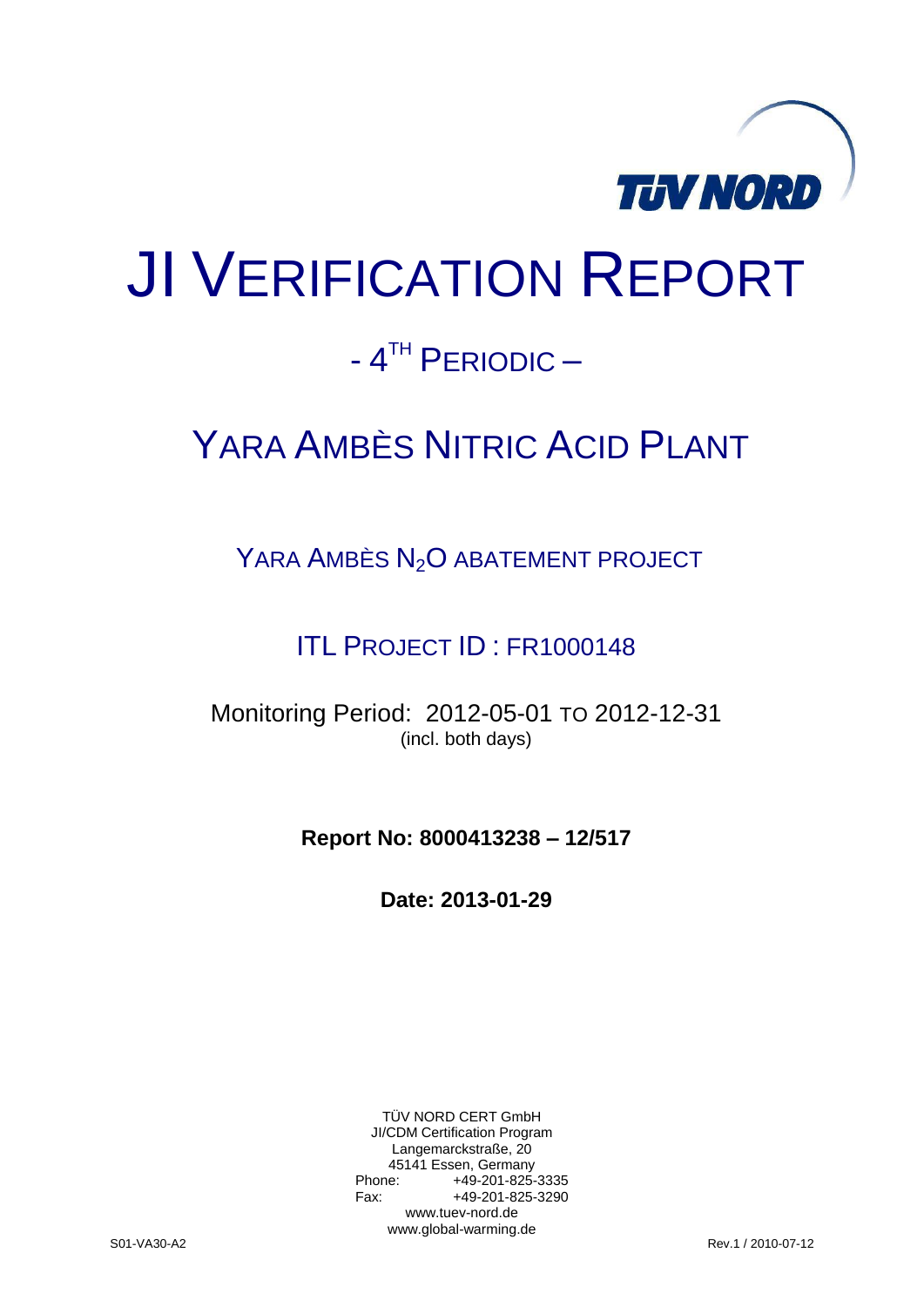



| <b>Verification Report:</b>                          | <b>Report No.</b>                                                                                                                                                                                                                                                                                                                                                                                                                                                                                                                                                                                                                                                                                                                                                                                                                                                                                                                                                                                                                                                                                                                                                                                                                                                                                                                                                                                                                                                                                                                                                                                                                                                                                                                                                                                                                                                                                                                                                                                                                                                                                                                     | Rev. No. | Date of 1 <sup>st</sup> issue: | Date of this rev.     |
|------------------------------------------------------|---------------------------------------------------------------------------------------------------------------------------------------------------------------------------------------------------------------------------------------------------------------------------------------------------------------------------------------------------------------------------------------------------------------------------------------------------------------------------------------------------------------------------------------------------------------------------------------------------------------------------------------------------------------------------------------------------------------------------------------------------------------------------------------------------------------------------------------------------------------------------------------------------------------------------------------------------------------------------------------------------------------------------------------------------------------------------------------------------------------------------------------------------------------------------------------------------------------------------------------------------------------------------------------------------------------------------------------------------------------------------------------------------------------------------------------------------------------------------------------------------------------------------------------------------------------------------------------------------------------------------------------------------------------------------------------------------------------------------------------------------------------------------------------------------------------------------------------------------------------------------------------------------------------------------------------------------------------------------------------------------------------------------------------------------------------------------------------------------------------------------------------|----------|--------------------------------|-----------------------|
|                                                      | 8000413238 - 12/517                                                                                                                                                                                                                                                                                                                                                                                                                                                                                                                                                                                                                                                                                                                                                                                                                                                                                                                                                                                                                                                                                                                                                                                                                                                                                                                                                                                                                                                                                                                                                                                                                                                                                                                                                                                                                                                                                                                                                                                                                                                                                                                   | $\Omega$ | 2013-01-29                     | 2013-01-29            |
| Project:                                             | Title:                                                                                                                                                                                                                                                                                                                                                                                                                                                                                                                                                                                                                                                                                                                                                                                                                                                                                                                                                                                                                                                                                                                                                                                                                                                                                                                                                                                                                                                                                                                                                                                                                                                                                                                                                                                                                                                                                                                                                                                                                                                                                                                                |          | <b>Registration date:</b>      | <b>UNFCCC-No.:</b>    |
|                                                      | "Yara Ambès N <sub>2</sub> O Abatement Project"                                                                                                                                                                                                                                                                                                                                                                                                                                                                                                                                                                                                                                                                                                                                                                                                                                                                                                                                                                                                                                                                                                                                                                                                                                                                                                                                                                                                                                                                                                                                                                                                                                                                                                                                                                                                                                                                                                                                                                                                                                                                                       |          | 2010-04-16                     | FR1000148             |
| <b>Project Participant(s):</b>                       | Host party:                                                                                                                                                                                                                                                                                                                                                                                                                                                                                                                                                                                                                                                                                                                                                                                                                                                                                                                                                                                                                                                                                                                                                                                                                                                                                                                                                                                                                                                                                                                                                                                                                                                                                                                                                                                                                                                                                                                                                                                                                                                                                                                           |          | Other involved parties:        |                       |
|                                                      | France                                                                                                                                                                                                                                                                                                                                                                                                                                                                                                                                                                                                                                                                                                                                                                                                                                                                                                                                                                                                                                                                                                                                                                                                                                                                                                                                                                                                                                                                                                                                                                                                                                                                                                                                                                                                                                                                                                                                                                                                                                                                                                                                |          | Belgium                        |                       |
| <b>Applied</b>                                       | Title:                                                                                                                                                                                                                                                                                                                                                                                                                                                                                                                                                                                                                                                                                                                                                                                                                                                                                                                                                                                                                                                                                                                                                                                                                                                                                                                                                                                                                                                                                                                                                                                                                                                                                                                                                                                                                                                                                                                                                                                                                                                                                                                                |          | No.:                           | Scope:                |
| methodology/ies:                                     | Project specific methodology: 'Catalytic reduction of<br>$N2O$ at nitric acid plants'                                                                                                                                                                                                                                                                                                                                                                                                                                                                                                                                                                                                                                                                                                                                                                                                                                                                                                                                                                                                                                                                                                                                                                                                                                                                                                                                                                                                                                                                                                                                                                                                                                                                                                                                                                                                                                                                                                                                                                                                                                                 |          | N/A                            | 5                     |
| <b>Monitoring:</b>                                   | <b>Monitoring period (MP):</b>                                                                                                                                                                                                                                                                                                                                                                                                                                                                                                                                                                                                                                                                                                                                                                                                                                                                                                                                                                                                                                                                                                                                                                                                                                                                                                                                                                                                                                                                                                                                                                                                                                                                                                                                                                                                                                                                                                                                                                                                                                                                                                        |          | No. of days:                   | <b>MP No.</b>         |
|                                                      | 2012-05-01 to 2012-12-31 - both days included                                                                                                                                                                                                                                                                                                                                                                                                                                                                                                                                                                                                                                                                                                                                                                                                                                                                                                                                                                                                                                                                                                                                                                                                                                                                                                                                                                                                                                                                                                                                                                                                                                                                                                                                                                                                                                                                                                                                                                                                                                                                                         |          | 245                            | 4                     |
| <b>Monitoring report:</b>                            | Title:                                                                                                                                                                                                                                                                                                                                                                                                                                                                                                                                                                                                                                                                                                                                                                                                                                                                                                                                                                                                                                                                                                                                                                                                                                                                                                                                                                                                                                                                                                                                                                                                                                                                                                                                                                                                                                                                                                                                                                                                                                                                                                                                |          | <b>Draft version:</b>          | <b>Final version:</b> |
|                                                      | "Yara Ambès N <sub>2</sub> O Abatement Project"                                                                                                                                                                                                                                                                                                                                                                                                                                                                                                                                                                                                                                                                                                                                                                                                                                                                                                                                                                                                                                                                                                                                                                                                                                                                                                                                                                                                                                                                                                                                                                                                                                                                                                                                                                                                                                                                                                                                                                                                                                                                                       |          | 2012-11-27                     | 2013-0108             |
| Verification team /                                  | <b>Verification Team:</b>                                                                                                                                                                                                                                                                                                                                                                                                                                                                                                                                                                                                                                                                                                                                                                                                                                                                                                                                                                                                                                                                                                                                                                                                                                                                                                                                                                                                                                                                                                                                                                                                                                                                                                                                                                                                                                                                                                                                                                                                                                                                                                             |          | <b>Technical review:</b>       | Final approval:       |
| <b>Technical Review and</b><br><b>Final Approval</b> | Ulrich Walter<br>Sabine Meyer                                                                                                                                                                                                                                                                                                                                                                                                                                                                                                                                                                                                                                                                                                                                                                                                                                                                                                                                                                                                                                                                                                                                                                                                                                                                                                                                                                                                                                                                                                                                                                                                                                                                                                                                                                                                                                                                                                                                                                                                                                                                                                         |          | <b>Rainer Winter</b>           | <b>Rainer Winter</b>  |
|                                                      | Dirk Speyer                                                                                                                                                                                                                                                                                                                                                                                                                                                                                                                                                                                                                                                                                                                                                                                                                                                                                                                                                                                                                                                                                                                                                                                                                                                                                                                                                                                                                                                                                                                                                                                                                                                                                                                                                                                                                                                                                                                                                                                                                                                                                                                           |          | Susanne Pasch                  |                       |
| <b>Emission reductions: [t</b>                       | <b>Verified amount</b>                                                                                                                                                                                                                                                                                                                                                                                                                                                                                                                                                                                                                                                                                                                                                                                                                                                                                                                                                                                                                                                                                                                                                                                                                                                                                                                                                                                                                                                                                                                                                                                                                                                                                                                                                                                                                                                                                                                                                                                                                                                                                                                |          | As per Draft MR:               | As per PDD:           |
| CO <sub>2e</sub>                                     | 107,614                                                                                                                                                                                                                                                                                                                                                                                                                                                                                                                                                                                                                                                                                                                                                                                                                                                                                                                                                                                                                                                                                                                                                                                                                                                                                                                                                                                                                                                                                                                                                                                                                                                                                                                                                                                                                                                                                                                                                                                                                                                                                                                               |          | 94,163                         | 119,707               |
| <b>Verification Opinion:</b>                         | Yara Ambés Nitric Acid Plant has commissioned the TÜV NORD JI/CDM Certification<br>Program to carry out the $4^{th}$ periodic verification of the project: "Yara Ambès N <sub>2</sub> O<br>Abatement Project", with regard to the relevant requirements for JI (Track 1) project<br>activities. The project reduces GHG emissions due to reduction of $N_2O$ emissions.<br>This verification covers the period from 2012-05-01 to 2012-12-31 (including both<br>days).<br>In the course of the verification 5 Corrective Action Requests (CAR) and 0<br>Clarification Requests (CL) were raised and successfully closed. The verification is<br>based on the draft monitoring report, revised monitoring report, and the monitoring<br>plan as set out in the registered PDD, the determination report, emission reduction<br>calculation spreadsheet and supporting documents made available to the TÜV NORD<br>JI/CDM CP by the project participant.<br>As a result of this verification, the verifier confirms that:<br>all operations of the project are implemented and installed as planned and<br>described in the project design document.<br>the monitoring plan is in accordance with the applied country specific<br>٠<br>methodology: Méthode pour les Projets Domestiques: "Réduction catalytique<br>du N <sub>2</sub> O dans des usines d'acide nitrique".<br>the installed equipment essential for measuring parameters required for<br>$\bullet$<br>calculating emission reductions are calibrated appropriately.<br>the monitoring system is in place and functional. The project has generated<br>GHG emission reductions.<br>As the result of the 4 <sup>th</sup> periodic verification, the verifier confirms that the GHG<br>emission reductions are calculated without material misstatements in a conservative<br>and appropriate manner. TÜV NORD JI/CDM CP herewith confirms that the project<br>has achieved emission reductions in the above mentioned reporting period as follows:<br>107,614<br>Emission reductions:<br>t $CO2e$<br>Including a deduction to 90% according to the Arrêté du 2 mars 2007. |          |                                |                       |
| <b>Document</b><br>information:                      | Filename:<br>No. of pages:                                                                                                                                                                                                                                                                                                                                                                                                                                                                                                                                                                                                                                                                                                                                                                                                                                                                                                                                                                                                                                                                                                                                                                                                                                                                                                                                                                                                                                                                                                                                                                                                                                                                                                                                                                                                                                                                                                                                                                                                                                                                                                            |          |                                |                       |
|                                                      | FVR 4th YARA Ambes 2013-01-29.docx                                                                                                                                                                                                                                                                                                                                                                                                                                                                                                                                                                                                                                                                                                                                                                                                                                                                                                                                                                                                                                                                                                                                                                                                                                                                                                                                                                                                                                                                                                                                                                                                                                                                                                                                                                                                                                                                                                                                                                                                                                                                                                    |          |                                | 67                    |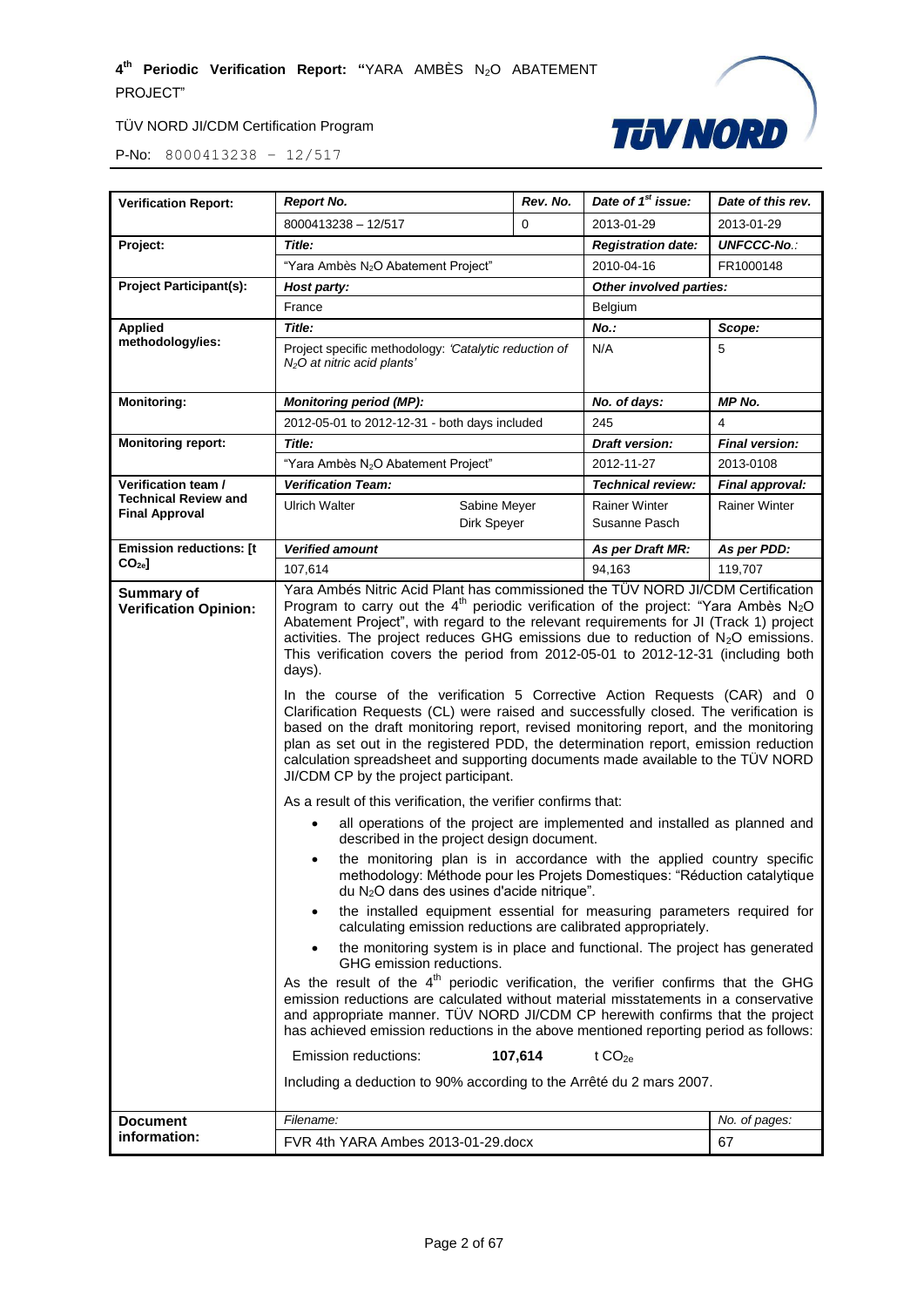P-No: 8000413238 – 12/517



#### **Abbreviations:**

| <b>AIE</b>        | <b>Accredited Independent Entity</b>                         |
|-------------------|--------------------------------------------------------------|
| <b>AMS</b>        | <b>Automated Measuring System</b>                            |
| <b>CA</b>         | <b>Corrective Action / Clarification Action</b>              |
| <b>CAR</b>        | <b>Corrective Action Request</b>                             |
| <b>CDM</b>        | <b>Clean Development Mechanism</b>                           |
| <b>CL</b>         | <b>Clarification Request</b>                                 |
| CO <sub>2</sub>   | <b>Carbon dioxide</b>                                        |
| CO <sub>2eq</sub> | Carbon dioxide equivalent                                    |
| <b>DVM</b>        | <b>Determination and Verification Manual</b>                 |
| ER                | <b>Emission Reduction</b>                                    |
| <b>ERU</b>        | <b>Emission Reduction Units</b>                              |
| <b>FAR</b>        | <b>Forward Action Request</b>                                |
| <b>GHG</b>        | Greenhouse gas(es)                                           |
| HNO <sub>3</sub>  | <b>Nitric Acid</b>                                           |
| JI                | <b>Joint Implementation</b>                                  |
| <b>MP</b>         | <b>Monitoring Plan</b>                                       |
| <b>MR</b>         | <b>Monitoring Report</b>                                     |
| $N_2$ O           | <b>Nitrous Oxide</b>                                         |
| <b>PCS</b>        | <b>Process Control System</b>                                |
| <b>PDD</b>        | <b>Project Design Document</b>                               |
| <b>PP</b>         | <b>Project Participant</b>                                   |
| QA/QC             | <b>Quality Assurance / Quality Control</b>                   |
| <b>UNFCCC</b>     | <b>United Nations Framework Convention on Climate Change</b> |
| <b>XLS</b>        | <b>Emission Reduction Calculation Spread Sheet</b>           |
|                   |                                                              |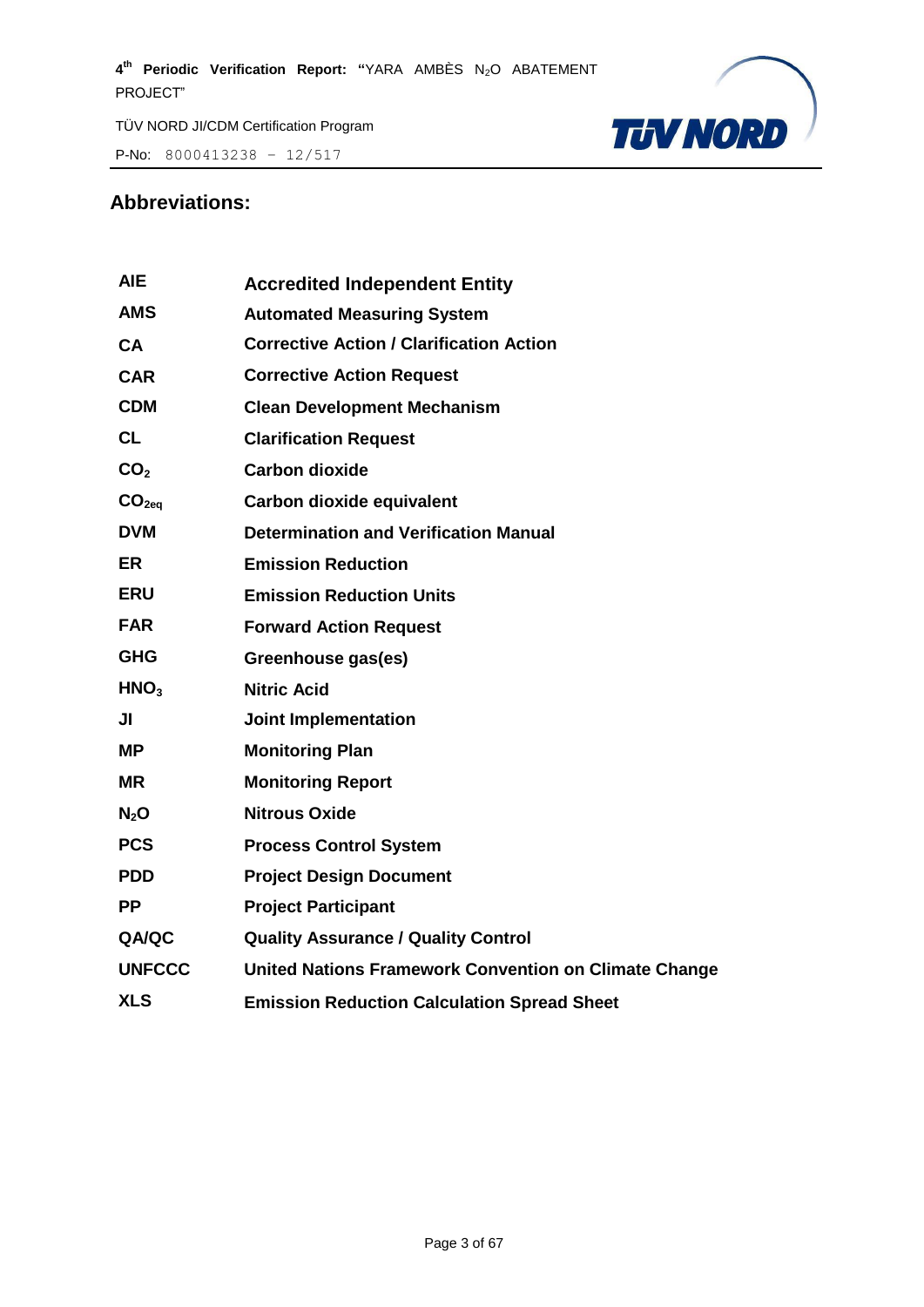P-No: 8000413238 – 12/517



#### *Table of Contents Page*

| 1.<br>1.1.<br>1.2. | Objective<br>Scope                                  | .6<br>6<br>$\overline{7}$ |
|--------------------|-----------------------------------------------------|---------------------------|
| 2.                 |                                                     | .8                        |
| 2.1.               | <b>Project Characteristics</b>                      | 8                         |
| 2.2.               | <b>Project Verification History</b>                 | 8                         |
| 2.3.               | <b>Involved Parties and Project Participants</b>    | 9                         |
| 2.4.               | <b>Project Location</b>                             | 9                         |
| 2.5.               | <b>Technical Project Description</b>                | 9                         |
| 3.                 |                                                     | .11                       |
| 3.1.               | <b>Verification Steps</b>                           | 11                        |
| 3.2.               | Contract review                                     | 11                        |
| 3.3.               | Appointment of team members and technical reviewers | 12                        |
| 3.4.               | Publication of the Monitoring Report                | 13                        |
| 3.5.               | <b>Verification Planning</b>                        | 13                        |
| 3.6.               | Desk review                                         | 15                        |
| 3.7.               | On-site assessment                                  | 16                        |
| 3.8.               | Draft verification reporting                        | 17                        |
| 3.9.               | Resolution of CARs, CLs and FARs                    | 17                        |
| 3.10.              | <b>Final reporting</b>                              | 18                        |
| 3.11.              | <b>Technical review</b>                             | 18                        |
| 3.12.              | Final approval                                      | 18                        |
| 4.                 |                                                     |                           |
| 5.                 |                                                     |                           |
| 5.1.               | Implementation of the project                       | 23                        |
| 5.2.               | Project history                                     | 23                        |
| 5.3.               | Special events                                      | 23                        |
| 5.4.               | Compliance with the monitoring plan                 | 23                        |
| 5.5.               | <b>Monitoring parameters</b>                        | 25                        |
| 5.6.               | Monitoring report                                   | 26                        |
| 5.7.               | <b>ER Calculation</b>                               | 26                        |
| 5.8.               | <b>Quality Management</b>                           | 27                        |
| 5.9.               | Overall Aspects of the Verification                 | 27                        |
| 5.10.              | Hints for next periodic Verification                | 27                        |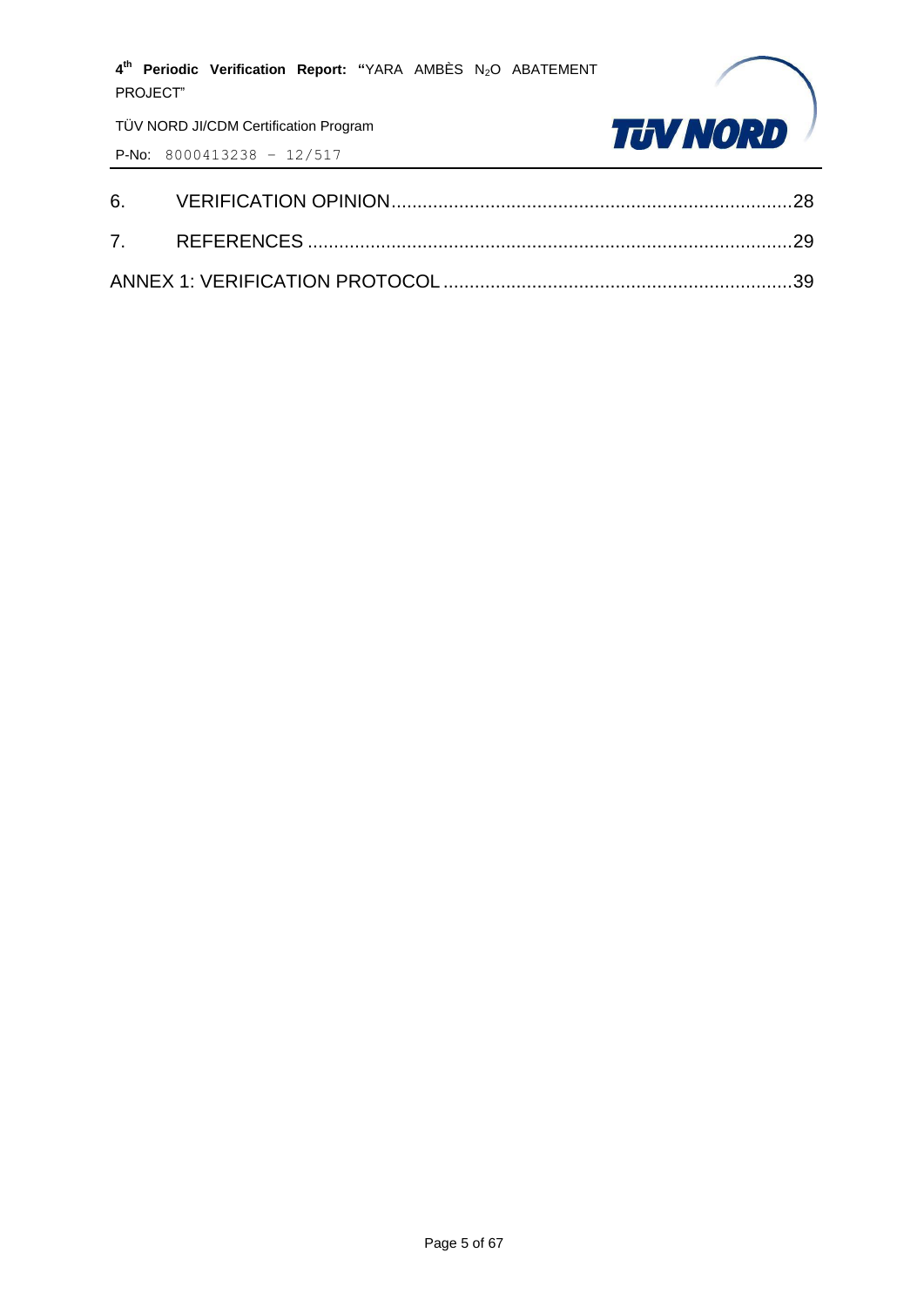TÜV NORD JI/CDM Certification Program

P-No: 8000413238 – 12/517



#### <span id="page-5-0"></span>**1. INTRODUCTION**

YARA AMBÉS NITRIC ACID PLANT has commissioned the TÜV NORD JI/CDM Certification Program (CP) to carry out the  $4<sup>th</sup>$  periodic verification of the project

#### *"YARA AMBÈS N2O ABATEMENT PROJECT"*

with regard to the relevant requirements for JI (Track 1) project activities. The verifiers have reviewed the implementation of the monitoring plan (MP) in the registered JI project number FR1000148<sup>1</sup>.

GHG data for the monitoring period covering 2012-05-01 to 2012-12-31 considering a reference scenario of 1.85 kg N<sub>2</sub>O/tHNO<sub>3</sub> in year 2012 (from 2012-01-01 onwards) according to the regulation from the Ministère de l'Ecologie, de l'Environnement, du Développement Durable et de la Mer (MEEDDM)<sup>2</sup>

- referenced in the host country  $\text{LoA}^{\text{LOA}}$  and
- $\bullet$  stated in the project specific methodology<sup>/METH/</sup>

were verified in detailed manner applying the set of requirements, audit practices and principles as required under the Determination and Verification Manual <sup>/DVM/</sup> of the UNFCCC.

This report summarizes the findings and conclusions of this verification of the above mentioned UNFCCC registered project activity.

#### Remark:

The PP provided a Monitoring report which covers the period until 2012-11-25 which was published for Global stakeholder consultation (from 2012-11-28 on). The AIE carried out an on site visit on 2012-12-17 to verify this set of data and quality management until date of on-site visit. The remaining period until 2012-12-31 has been verified on the basis of documents check provided by the PP after end of the monitoring period.

#### <span id="page-5-1"></span>*1.1. Objective*

The objective of the verification is the review and ex-post determination by an independent entity of the GHG emission reductions. It includes the verification of the:

- implementation and operation of the project activity as given in the PDD,
- compliance with applied approved monitoring plan,
- data given in the monitoring report by checking the monitoring records, the emissions reduction calculation and supporting evidence,
- accuracy of the monitoring equipment,
- quality of evidence,

 $\overline{a}$ <sup>1</sup> <http://ji.unfccc.int/JIITLProject/DB/I2VTETQF784CYRLUS5LU1NVRQU7PVY/details>

<sup>&</sup>lt;sup>2</sup> <http://www.developpement-durable.gouv.fr/Liste-des-methodes-referencees-et.html>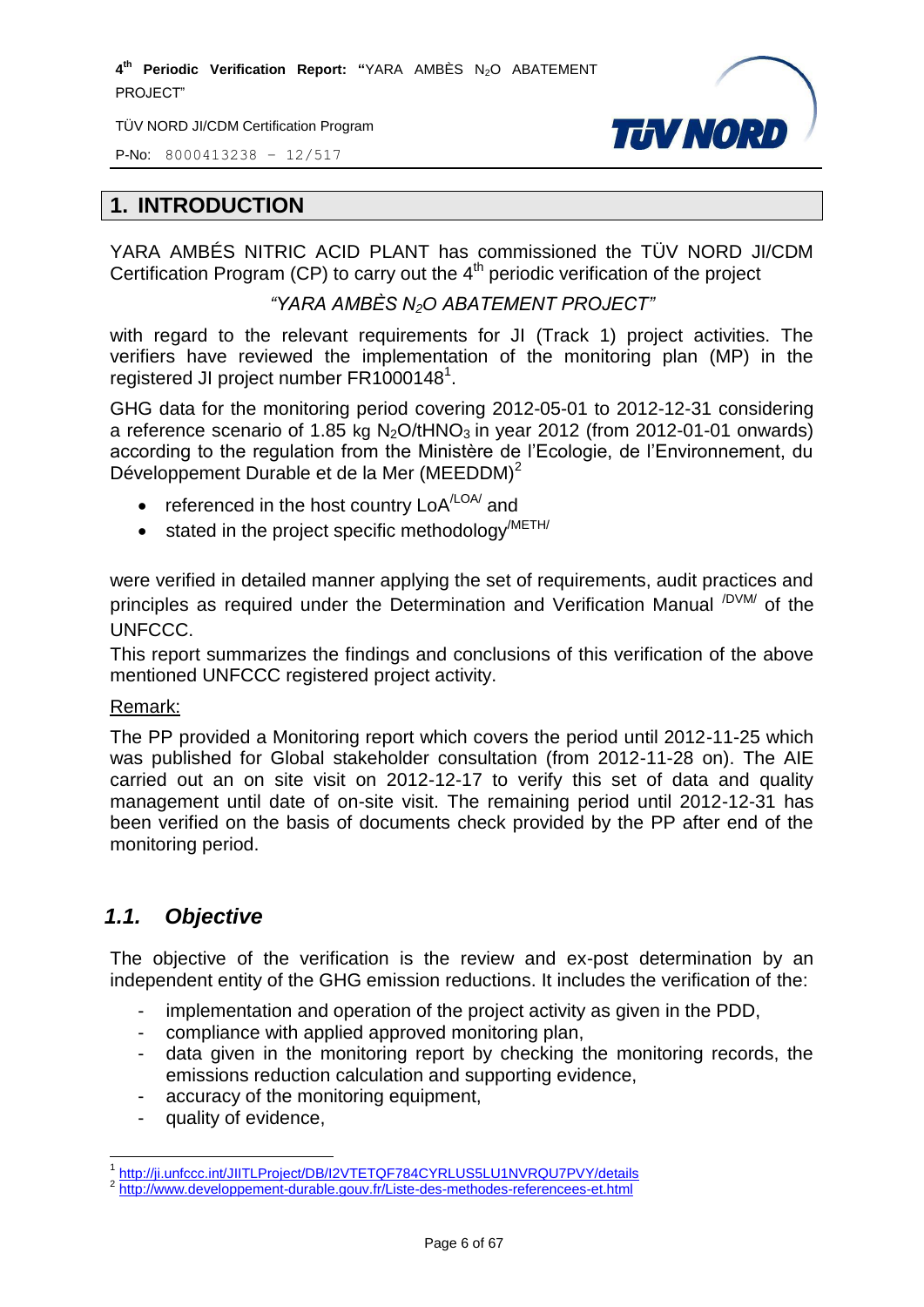TÜV NORD JI/CDM Certification Program

P-No: 8000413238 – 12/517



- significance of reporting risks and risks of material misstatements.

#### <span id="page-6-0"></span>*1.2. Scope*

The verification of this registered project is based on the project design document  $\alpha$ <sup>PDD/</sup>, the monitoring report  $\alpha$ <sup>MR/</sup>, emission reduction calculation spreadsheet  $\alpha$ <sup>XLS/</sup>, supporting documents made available to the verifier and information collected through performing interviews and during the on-site assessment. Furthermore publicly available information was considered as far as available and required.

The verification is carried out on the basis of the following requirements, applicable for this project activity:

- Article 6 of the Kyoto Protocol <sup>/KP/</sup>,
- guidelines for the implementation of Article 6 of the Kyoto Protocol as presented in the Marrakech Accords under decision  $9/CMP.1$   $^{(MA)}$ , and subsequent decisions made by the JISC and COP/MOP,
- other relevant rules, including the host country legislation,
- JI Validation and Verification Manual <sup>/DVM/</sup>,
- monitoring plan as given in the registered PDD <sup>/PDD/</sup>,
- Projet Domestique Methodology: "Catalytic reduction of  $N_2O$  at nitric acid plants " Méthode pour les Projets Domestiques: "Réduction catalytique du  $N_2O$  dans des usines d'acide nitrique"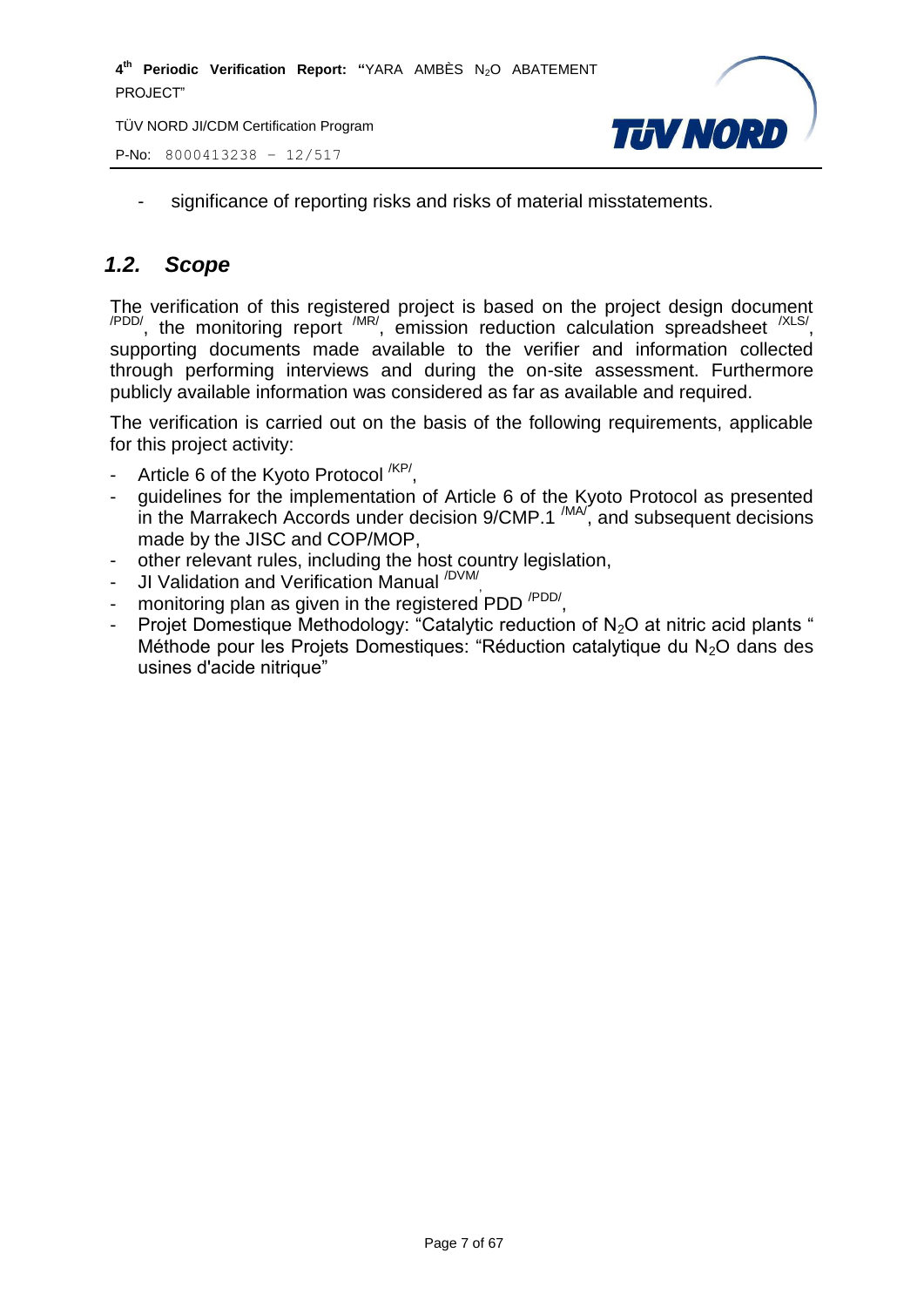P-No: 8000413238 – 12/517



#### <span id="page-7-0"></span>**2. GHG PROJECT DESCRIPTION**

#### <span id="page-7-1"></span>*2.1. Project Characteristics*

Essential data of the project is presented in the following Table 2-1.

| Item                       | Data                                                                                              |  |  |
|----------------------------|---------------------------------------------------------------------------------------------------|--|--|
| Project title              | Yara Ambès N <sub>2</sub> O Abatement Project                                                     |  |  |
| JI Track                   | Track 1<br><b>JPA</b><br>Track 2<br>X                                                             |  |  |
| Project size               | <b>Small Scale</b><br>Large Scale<br>X                                                            |  |  |
| JI Approach                | JI Specific Approach<br>Approved CDM Methodology<br>$\times$                                      |  |  |
|                            | Energy Industries (renewable-/non-renewable sources)                                              |  |  |
|                            | $\overline{c}$<br>Energy distribution                                                             |  |  |
|                            | 3<br>Energy demand                                                                                |  |  |
|                            | 4<br>Manufacturing industries                                                                     |  |  |
|                            | X<br>Chemical industry<br>5                                                                       |  |  |
|                            | Construction<br>6                                                                                 |  |  |
| <b>Project Scope</b>       | 7<br>Transport                                                                                    |  |  |
| (according to UNFCCC       | Mining/Mineral production<br>8                                                                    |  |  |
| sectoral scope numbers for | 9<br>Metal production                                                                             |  |  |
| CDM)                       | 10<br>Fugitive emissions from fuels (solid, oil and gas)                                          |  |  |
|                            | Fugitive emissions from production and<br>consumption<br>of<br>11<br>halocarbons and hexafluoride |  |  |
|                            | 12<br>Solvents use                                                                                |  |  |
|                            | Waste handling and disposal<br>13                                                                 |  |  |
|                            | Land-use, land-use change and forestry<br>14                                                      |  |  |
|                            | 15<br>Agriculture                                                                                 |  |  |
| Methodology:               | Projet Domestique Methodology: "Catalytic reduction of $N_2O$ at                                  |  |  |
|                            | nitric acid plants"                                                                               |  |  |
| Technical Area(s):         | 5.1:<br>$N_2O$                                                                                    |  |  |
| ITL Project ID No.:        | FR1000148                                                                                         |  |  |
| <b>Crediting period</b>    | Renewable Crediting Period (7 y)                                                                  |  |  |
|                            | $\times$<br>Fixed Crediting Period (3 y)                                                          |  |  |

#### <span id="page-7-2"></span>*2.2. Project Verification History*

Essential events since the registration of the project are presented in the following Table 2-2.

|  | Table 2-2: Project verification history |  |
|--|-----------------------------------------|--|
|--|-----------------------------------------|--|

 $\overline{a}$ 

| # | Item                              | Time                        | <b>Status</b> |
|---|-----------------------------------|-----------------------------|---------------|
|   | Date of registration              | $2010 - 04 - 16^3$          | -             |
|   | Start of crediting period         | 2010-01-01                  | ۰             |
| ◠ | 1 <sup>st</sup> Monitoring period | 2010-01-01 to<br>2010-06-30 | Verified      |

 $3$  Date of registration is the date of issuing of the first LoA by the DFP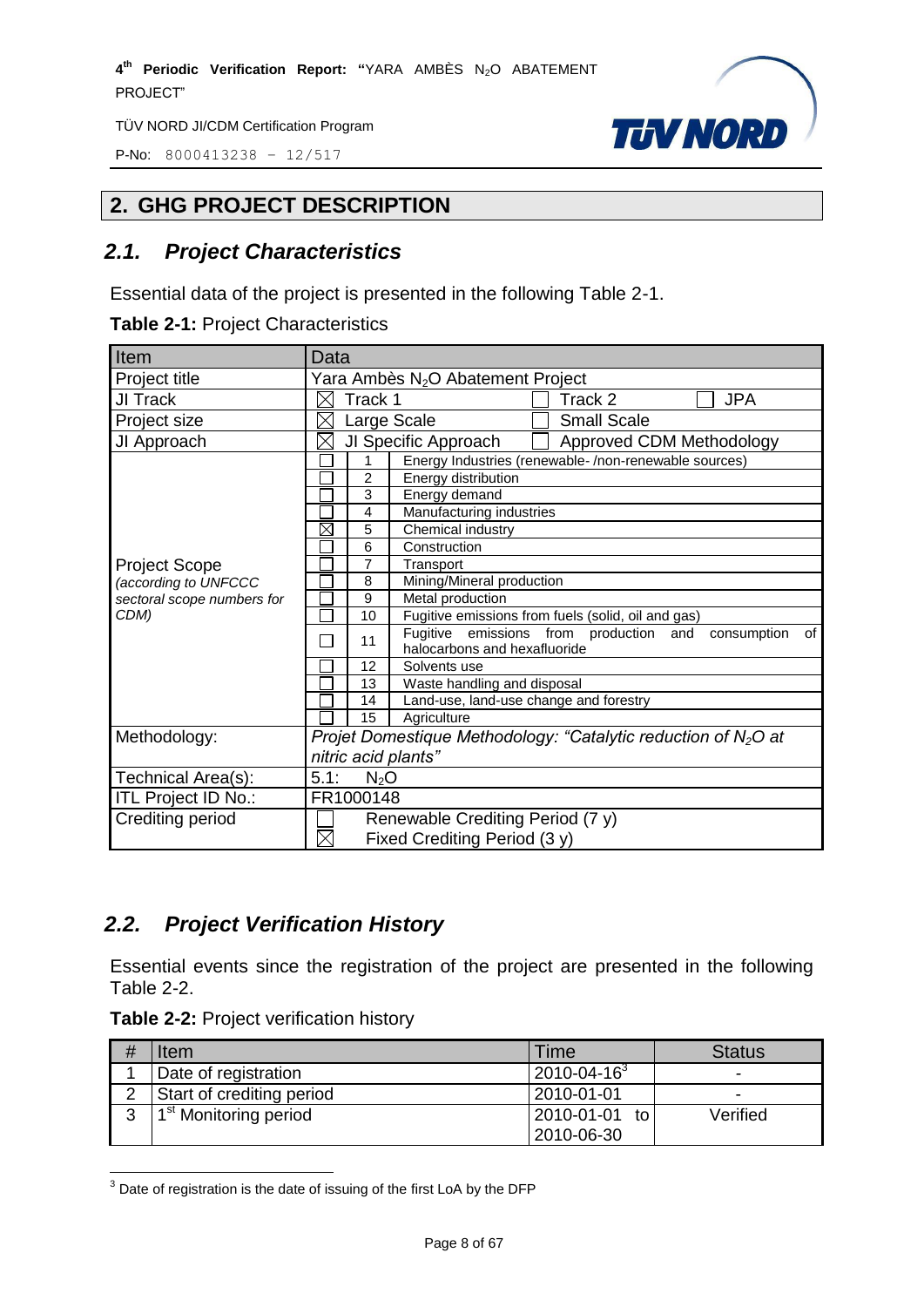

P-No: 8000413238 – 12/517

| # | Item                                   | Time             | <b>Status</b>  |
|---|----------------------------------------|------------------|----------------|
|   | 2 <sup>nd</sup> Monitoring period      | 2010-07-01<br>to | Verified       |
|   |                                        | 2011-08-31       |                |
| 5 | 3 <sup>rd</sup> Monitoring period      | 2011-09-01<br>to | Verified       |
|   | Subperiod 3.1: 2011-09-01 - 2011-12-31 | 2012-04-30       |                |
|   | Subperiod 3.2: 2012-01-01 - 2012-04-30 |                  |                |
| 6 | 4 <sup>th</sup> Monitoring period      | 2012-05-01<br>to | Matter of this |
|   |                                        | 2012-12-31       | verification   |

#### <span id="page-8-0"></span>*2.3. Involved Parties and Project Participants*

The following parties to the Kyoto Protocol and project participants are involved in this project activity (Table 2-3).

|  | Table 2-3: Project Parties and project participants |  |  |
|--|-----------------------------------------------------|--|--|
|--|-----------------------------------------------------|--|--|

| Characteristic                     | Party  | <b>Project Participant</b>          |  |
|------------------------------------|--------|-------------------------------------|--|
| Host party                         | France | <b>YARA France SAS</b>              |  |
|                                    |        | <b>YARA International ASA</b>       |  |
|                                    |        | <b>YARA Tertre SA/NV</b>            |  |
|                                    |        | N.serve Environmental Services GmbH |  |
| Other Involved Party/ies   Belgium |        | <b>YARA France SAS</b>              |  |

#### <span id="page-8-1"></span>*2.4. Project Location*

The details of the project location are given in table 2-4:

| Table 2-4: |  | <b>Project Location</b> |
|------------|--|-------------------------|
|            |  |                         |

| No.               | <b>Project Location</b>                         |
|-------------------|-------------------------------------------------|
| Host Country:     | France                                          |
| Region:           | South West, Department: Gironde, Commune: Ambès |
| Project location: | Plant absorption tower and tail gas stack:      |
|                   | 45°00′0 1.50'' N, 0°32'51.64'' W                |
|                   | Ammonia burner: 45°00'00.33" N, 0°32'52.65" W   |

#### <span id="page-8-2"></span>*2.5. Technical Project Description*

The project activity aims to reduce levels of  $N<sub>2</sub>O$  emissions from the production of nitric acid with secondary N<sub>2</sub>O abatement technology (secondary catalyst).

The key parameters for the project are given in table 2-5: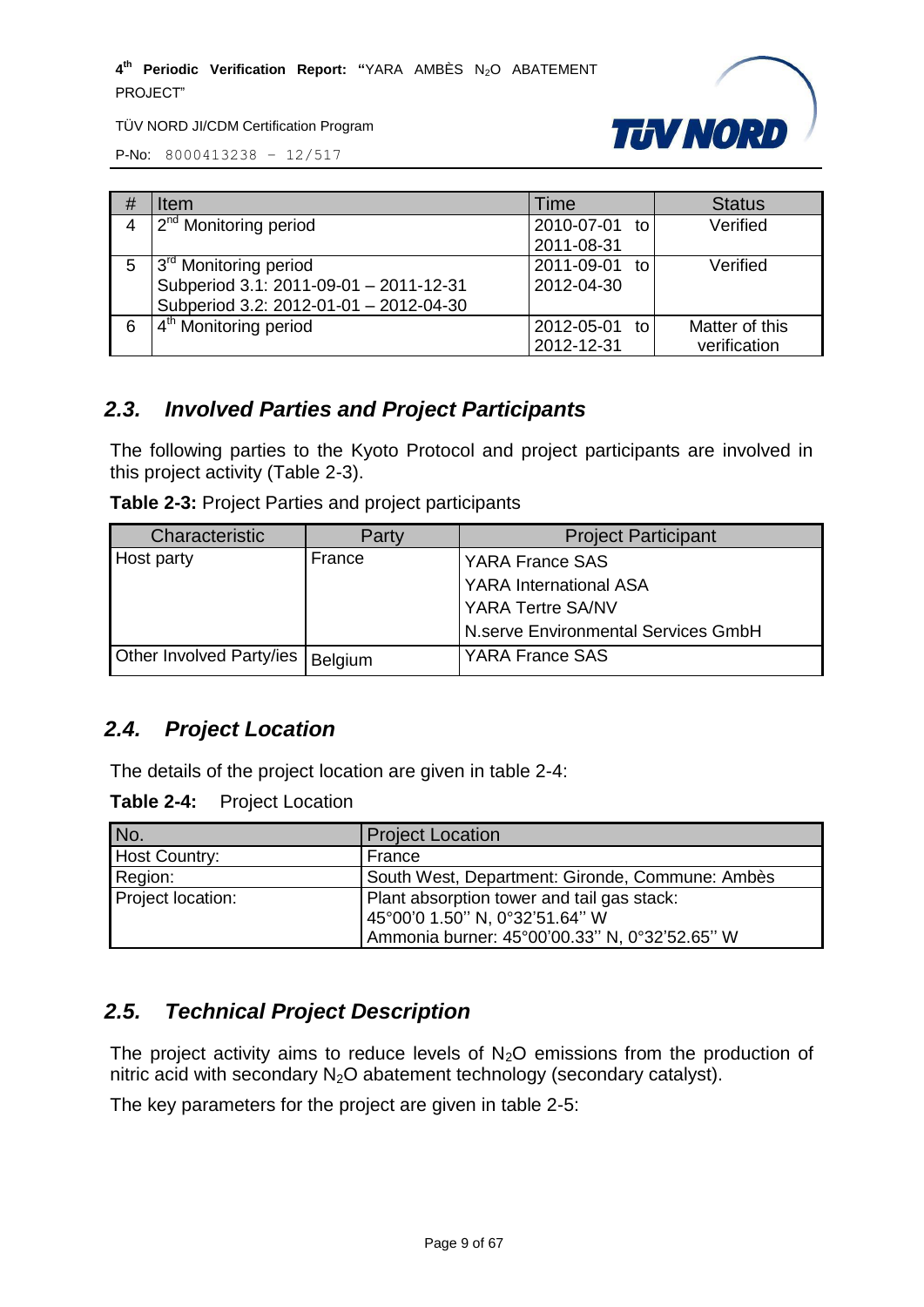P-No: 8000413238 – 12/517



#### **Table 2-5:** Technical data of the plant

| Parameter                                                                  | Unit                         | Value                              |
|----------------------------------------------------------------------------|------------------------------|------------------------------------|
| <b>Ammonia Oxidation Reactor</b>                                           |                              |                                    |
| Manufacturer                                                               | $\overline{\phantom{a}}$     | <b>YARA</b>                        |
| Start of commercial production                                             | $\overline{\phantom{0}}$     | November 1990                      |
| conditions<br>Operating<br>as<br>per<br>specifications (trip point values) |                              |                                    |
| - Temperature (min/max):                                                   | $\rm ^{\circ}C$              | 780 / 930                          |
| - Pressure (max):                                                          | Bar abs                      | No trip point                      |
| - Ammonia to Air ratio (max)                                               | Vol.-%                       | 12.6                               |
| <b>Ammonia Oxidation Catalyst</b>                                          |                              |                                    |
| Manufacturer                                                               | $\overline{a}$               | K.A Rasmussen AS                   |
| Type                                                                       | $\overline{a}$               | n.a.                               |
| Composition:                                                               | $\blacksquare$               | Pt-Rh-Pd                           |
| Campaign length                                                            | $\mathsf{d}$                 | 170                                |
| Absorber                                                                   |                              |                                    |
| Design capacity per day (100 %)                                            | tHNO <sub>3</sub> /d         | 1,380                              |
| Design capacity per day (legal)                                            | tHNO <sub>3</sub> /d         | 1,380                              |
| Annual production (design)                                                 | days/year                    | 340                                |
| Annual production (practice)                                               | days/year                    | 340                                |
| <b>Secondary Catalyst</b>                                                  |                              |                                    |
| Start of operation                                                         | $\overline{\phantom{0}}$     | April 2009                         |
| Manufacturer                                                               |                              | <b>YARA</b>                        |
| Type                                                                       | $\overline{\phantom{0}}$     | 58-Y1                              |
| Composition:                                                               |                              | cerium dioxide                     |
|                                                                            |                              | cobalt (ii, iii) oxide             |
|                                                                            |                              | dialuminium cobalt tetraoxide      |
| Design efficiency N <sub>2</sub> O reduction<br>(guaranteed by supplier)   | $\frac{0}{0}$                | 80%                                |
| N <sub>2</sub> O Analyzer (stack)                                          |                              |                                    |
| Manufacturer                                                               | $\frac{1}{2}$                | Dr. Födisch Umweltmesstechnik GmbH |
| Type                                                                       | $\qquad \qquad \blacksquare$ | MCA <sub>04</sub>                  |
| <b>Measurement Principle</b>                                               |                              | IR absorption                      |
| <b>Stack</b><br>flow<br>volume<br>rate<br>measurement                      |                              |                                    |
| Manufacturer                                                               | $\frac{1}{2}$                | Dr. Födisch Umweltmesstechnik GmbH |
| Type                                                                       |                              | <b>FMD 99</b>                      |
| <b>Measurement Principle</b>                                               |                              | <b>Differential pressure</b>       |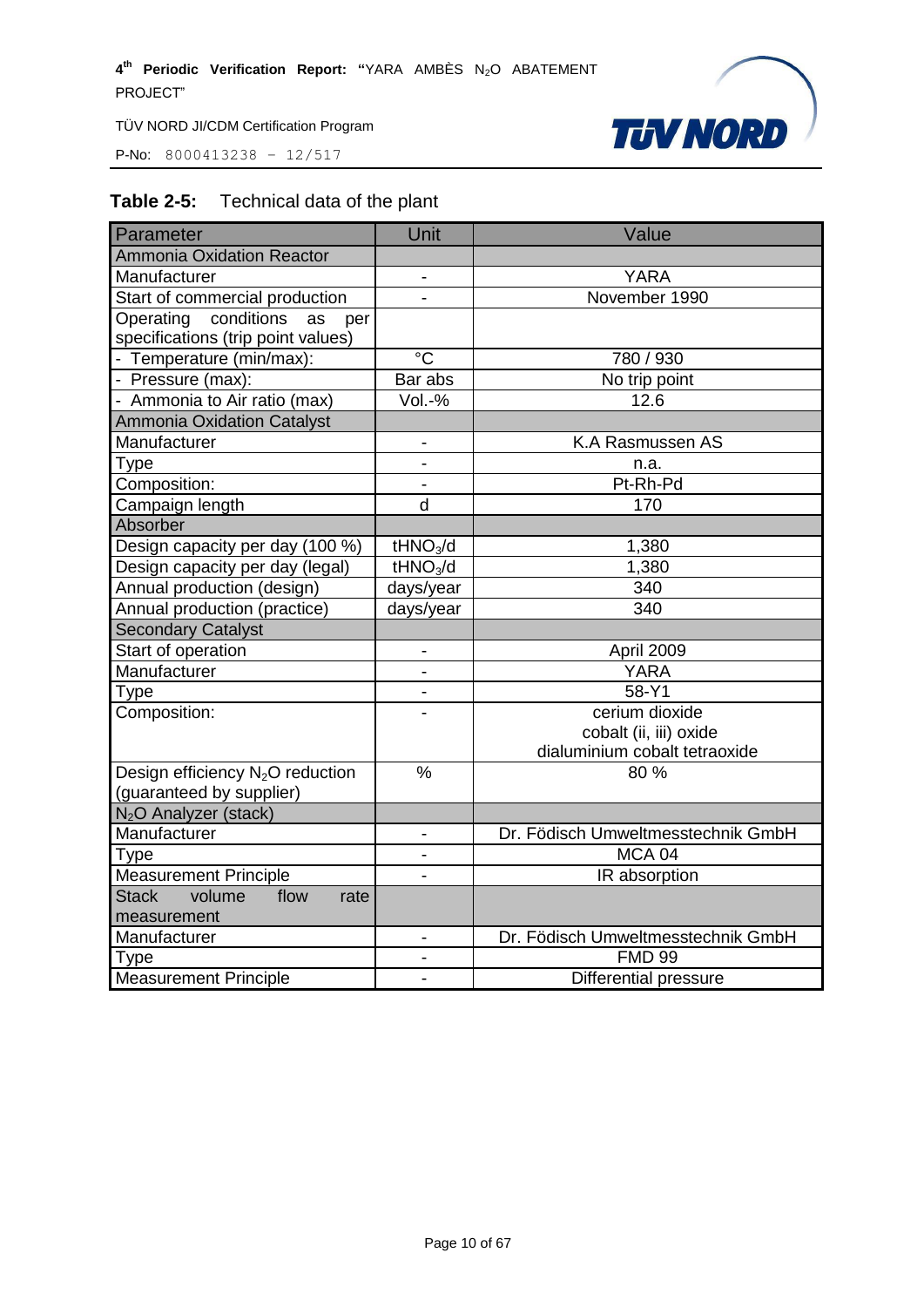TÜV NORD JI/CDM Certification Program

P-No: 8000413238 – 12/517



#### <span id="page-10-0"></span>**3. METHODOLOGY AND VERIFICATION SEQUENCE**

#### <span id="page-10-1"></span>*3.1. Verification Steps*

The verification consisted of the following steps:

- Contract review
- Appointment of team members and technical reviewers
- Publication of the monitoring report
- A desk review of the Monitoring Report<sup>MR/</sup> submitted by the client and additional supporting documents with the use of customised verification protocol<sup>/CPM/</sup> according to the Determination and Verification Manual <sup>/DVM/</sup>,
- Verification planning,
- On-Site assessment,
- Background investigation and follow-up interviews with personnel of the project developer and its contractors,
- Draft verification reporting
- Resolution of corrective actions (if any)
- Final verification reporting
- Technical review
- Final approval of the verification.

The sequence of the verification is given in the table 3.1 below:

#### **Table 3.1:** Verification sequence

| <b>Topic</b>               | <b>Time</b> |
|----------------------------|-------------|
| Assignment of verification | 2012-09-26  |
| On-site-visit              | 2012-12-17  |
| Draft reporting finalised  | 2013-01-02  |
| Final reporting finalised  | 2013-01-29  |
| Technical review finalised | 2013-01-29  |

#### <span id="page-10-2"></span>*3.2. Contract review*

To assure that

- the project falls within the scopes for which accreditation is held,
- the necessary competences to carry out the verification can be provided,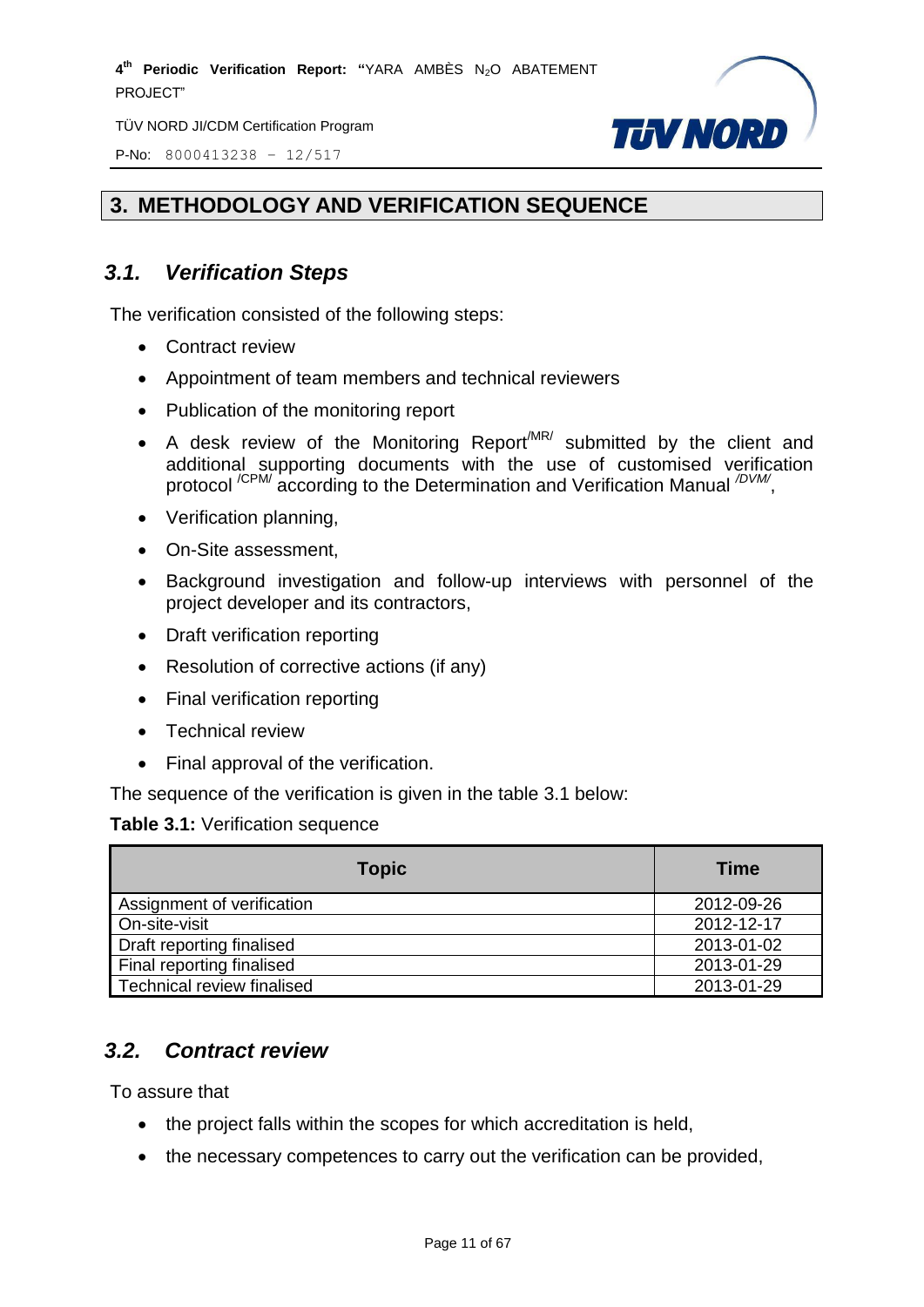P-No: 8000413238 – 12/517



• Impartiality issues are clear and in line with the CDM accreditation requirements

a contract review was carried out before the contract was signed.

#### <span id="page-11-0"></span>*3.3. Appointment of team members and technical reviewers*

On the basis of a competence analysis and individual availabilities a verification team, consistent of one team leader and 2 additional team members, was appointed. Furthermore also the personnel for the technical review and the final approval were determined.

The list of involved personnel, the tasks assigned and the qualification status are summarized in the table 3-1 below.

|                                                    | <b>Name</b>          | <b>Company</b>         | Function <sup>1)</sup> | Qualification<br>status <sup>2)</sup><br><b>Status</b> | $\widehat{\mathcal{E}}$<br>competence<br><b>Scheme</b> | $\widehat{\mathbf{f}}$<br>competence<br>Technical | 5<br>Verification<br>competence | <b>Host country</b><br>Competence | <b>On-site visit</b> |
|----------------------------------------------------|----------------------|------------------------|------------------------|--------------------------------------------------------|--------------------------------------------------------|---------------------------------------------------|---------------------------------|-----------------------------------|----------------------|
| $\overline{\bigcirc}$ Mr.<br>$\overline{\Box}$ Ms. | <b>Ulrich Walter</b> | TN CERT<br>GmbH        | $TL^{A)}$              | LA                                                     | $\boxtimes$                                            | 5.1                                               | $\boxtimes$                     | $\mathbf{I}$                      | $\boxtimes$          |
| $\Box$ Mr.<br>$\boxtimes$ Ms.                      | Sabine Meyer         | <b>TN CERT</b><br>GmbH | $TM^{A)}$              | LA                                                     | $\boxtimes$                                            | $\overline{\phantom{a}}$                          | $\boxtimes$                     | $\boxtimes$                       |                      |
| $\overline{\bigcirc}$ Mr.<br>$\overline{\Box}$ Ms. | Dirk Speyer          | TN CERT<br>GmbH        | $TM^{A)}$              | LA                                                     | $\boxtimes$                                            | 5.1                                               | $\boxtimes$                     | $\mathbf{L}$                      | $\boxtimes$          |
| $\Box$ Mr.<br>$\boxtimes$ Ms.                      | Susanne Pasch        | TN CERT<br>GmbH        | $TR^{B)}$              | LA                                                     | $\boxtimes$                                            | ٠                                                 | $\boxtimes$                     | $\Box$                            |                      |
| $\mathbb{Z}$ Mr.<br>$\square$ Ms.                  | <b>Rainer Winter</b> | TN CERT<br>GmbH        | $TR, FA^{B)}$          | <b>SA</b>                                              | $\boxtimes$                                            | 5.1                                               | $\boxtimes$                     | $\perp$                           |                      |

**Table 3-1:** Involved Personnel

<sup>1)</sup> TL: Team Leader; TM: Team Member, TR: Technical review; OT: Observer-Team, OR: Observer-TR; FA: Final approval

2) GHG Auditor Status: A: Assessor; LA: Lead Assessor; SA: Senior Assessor; T: Trainee; TE: Technical Expert

3) GHG auditor status (at least Assessor)

4) As per S01-MU03 or S01-VA070-A2 (such as 1.1, 1.2, …)

In case of verification projects

A) Team Member: GHG auditor (at least Assessor status), Technical Expert (incl. Host Country Expert or Verification Expert), not ETE

B) No team member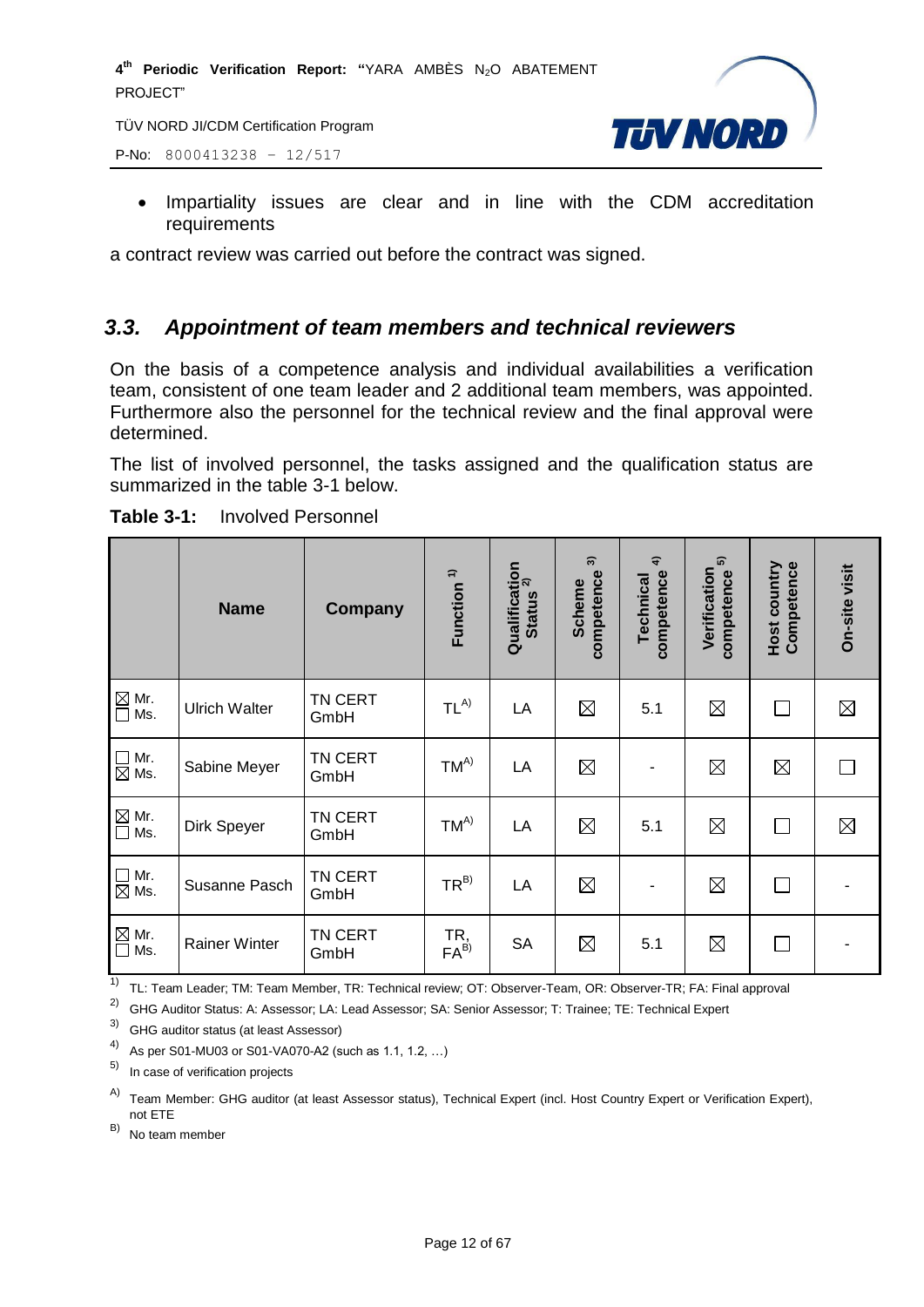TÜV NORD JI/CDM Certification Program

P-No: 8000413238 – 12/517



#### <span id="page-12-0"></span>*3.4. Publication of the Monitoring Report*

In accordance with decision 9/CMP.1 (§ 36) the draft monitoring report, as received from the project participants, has been made publicly available on the TÜV NORD Website [www.global-warming.de](http://www.global-warming.de/) during a 30 days period from 2012-11-27 – 2012- 12-28. Comments received are taken into account in the course of the verification, if applicable.

#### <span id="page-12-1"></span>*3.5. Verification Planning*

In order to ensure a complete, transparent and timely execution of the verification task the team leader has planned the complete sequence of events necessary to arrive at a substantiated final verification opinion.

Various tools have been established in order to ensure an effective verification planning.

Risk analysis and detailed audit testing planning

For the identification of potential reporting risks and the necessary detailed audit testing procedures for residual risk areas table A-1 is used. The structure and content of this table is given in table 3-2 below.

| Table 3-2:<br>Table A-1; Identification of verification risk areas |
|--------------------------------------------------------------------|
|--------------------------------------------------------------------|

| Table A-1: GHG calculation procedures and management control testing / Detailed audit<br>testing of residual risk areas and random testing                     |                                                                                                                                                                                                                                                                                                            |                                                                                                                                                                                                                                                    |                                                                                                                                                                                                                                                                                                          |                                                                                                                                           |  |
|----------------------------------------------------------------------------------------------------------------------------------------------------------------|------------------------------------------------------------------------------------------------------------------------------------------------------------------------------------------------------------------------------------------------------------------------------------------------------------|----------------------------------------------------------------------------------------------------------------------------------------------------------------------------------------------------------------------------------------------------|----------------------------------------------------------------------------------------------------------------------------------------------------------------------------------------------------------------------------------------------------------------------------------------------------------|-------------------------------------------------------------------------------------------------------------------------------------------|--|
| <b>Identification</b><br>of potential<br>reporting risk                                                                                                        | Identification,<br>assessment and<br>testing of<br>management<br>controls                                                                                                                                                                                                                                  | Areas of<br>residual<br>risks                                                                                                                                                                                                                      | <b>Additional</b><br>verification testing<br>performed                                                                                                                                                                                                                                                   | <b>Conclusions and</b><br><b>Areas Requiring</b><br>Improvement<br>(including<br><b>Forward Action</b><br><b>Requests)</b>                |  |
| following<br>The<br>risks<br>potential<br>were identified<br>and divided and<br>structured<br>according<br>to<br>the<br>possible<br>оf<br>areas<br>occurrence. | The potential risks<br>οf<br>data<br>raw<br>generation<br>have<br>been identified in<br>the course of the<br>monitoring system<br><i>implementation.</i><br>following<br>The<br>measures<br>were<br>taken in order to<br>the<br>minimize<br>corresponding<br>risks.<br>following<br>The<br>are<br>measures | the<br>Despite<br>measures<br>implemented<br>order<br>in<br>to<br>the<br>reduce<br>occurrence<br>probability the<br>following<br>residual risks<br>remain<br>and<br>be<br>to<br>have<br>addressed<br>in<br>the course of<br>every<br>verification. | The additional<br>verification testing<br>performed is<br>described. Testing<br>may include:<br>- Sample cross<br>checking of<br>manual transfers of<br>data<br>- Recalculation<br>- Spreadsheet 'walk<br>throughs' to check<br>links and equations<br>- Inspection of<br>calibration and<br>maintenance | Having investigated<br>the residual risks,<br>the conclusions<br>should be noted<br>here. Errors and<br>uncertainties are<br>highlighted. |  |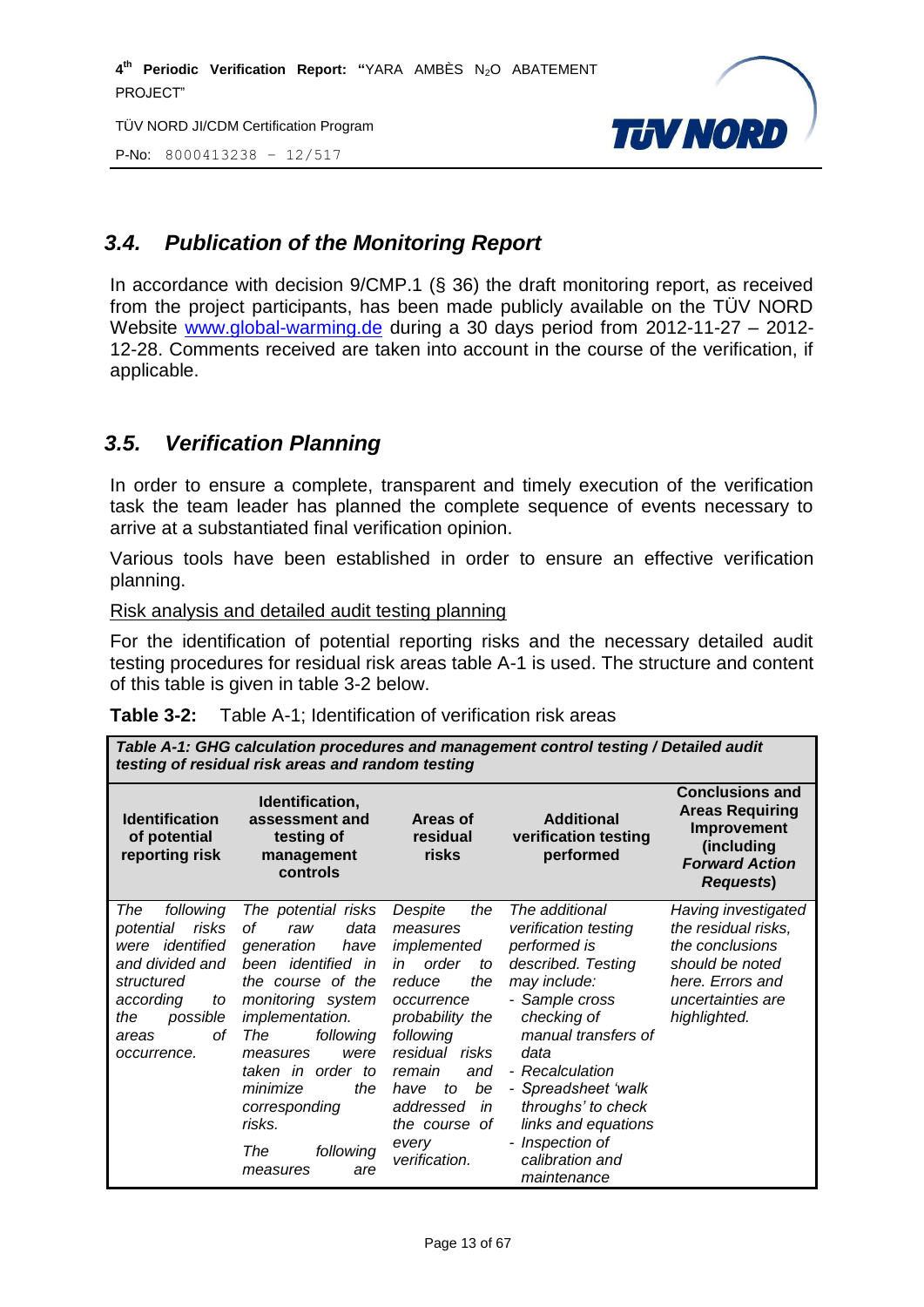

P-No: 8000413238 – 12/517

| Table A-1: GHG calculation procedures and management control testing / Detailed audit<br>testing of residual risk areas and random testing |                                                                           |                                      |                                                                                                                                                                                              |                                                                                                                             |  |
|--------------------------------------------------------------------------------------------------------------------------------------------|---------------------------------------------------------------------------|--------------------------------------|----------------------------------------------------------------------------------------------------------------------------------------------------------------------------------------------|-----------------------------------------------------------------------------------------------------------------------------|--|
| <b>Identification</b><br>of potential<br>reporting risk                                                                                    | Identification,<br>assessment and<br>testing of<br>management<br>controls | Areas of<br>residual<br><b>risks</b> | <b>Additional</b><br>verification testing<br>performed                                                                                                                                       | <b>Conclusions and</b><br><b>Areas Requiring</b><br>Improvement<br>(including<br><b>Forward Action</b><br><b>Requests</b> ) |  |
|                                                                                                                                            | <i>implemented:</i>                                                       |                                      | records for key<br>equipment<br>- Check sampling<br>analysis results<br>Discussions with<br>process engineers<br>who have detailed<br>knowledge of<br>process<br>uncertainty/error<br>bands. |                                                                                                                             |  |

The completed table A-1 is enclosed in the annex 1 (table A-1) to this report.

#### Project specific periodic verification checklist

In order to ensure transparency and consideration of all relevant assessment criteria, a project specific verification protocol has been developed. The protocol shows, in a transparent manner, criteria and requirements, means and results of the verification. The verification protocol serves the following purposes:

- It organises, details and clarifies the requirements a JI project is expected to meet for verification
- It ensures a transparent verification process where the verifying AIE documents how a particular requirement has been proved and the result of the verification.

The basic structure of this project specific verification protocol for the periodic verification is described in table 3-3.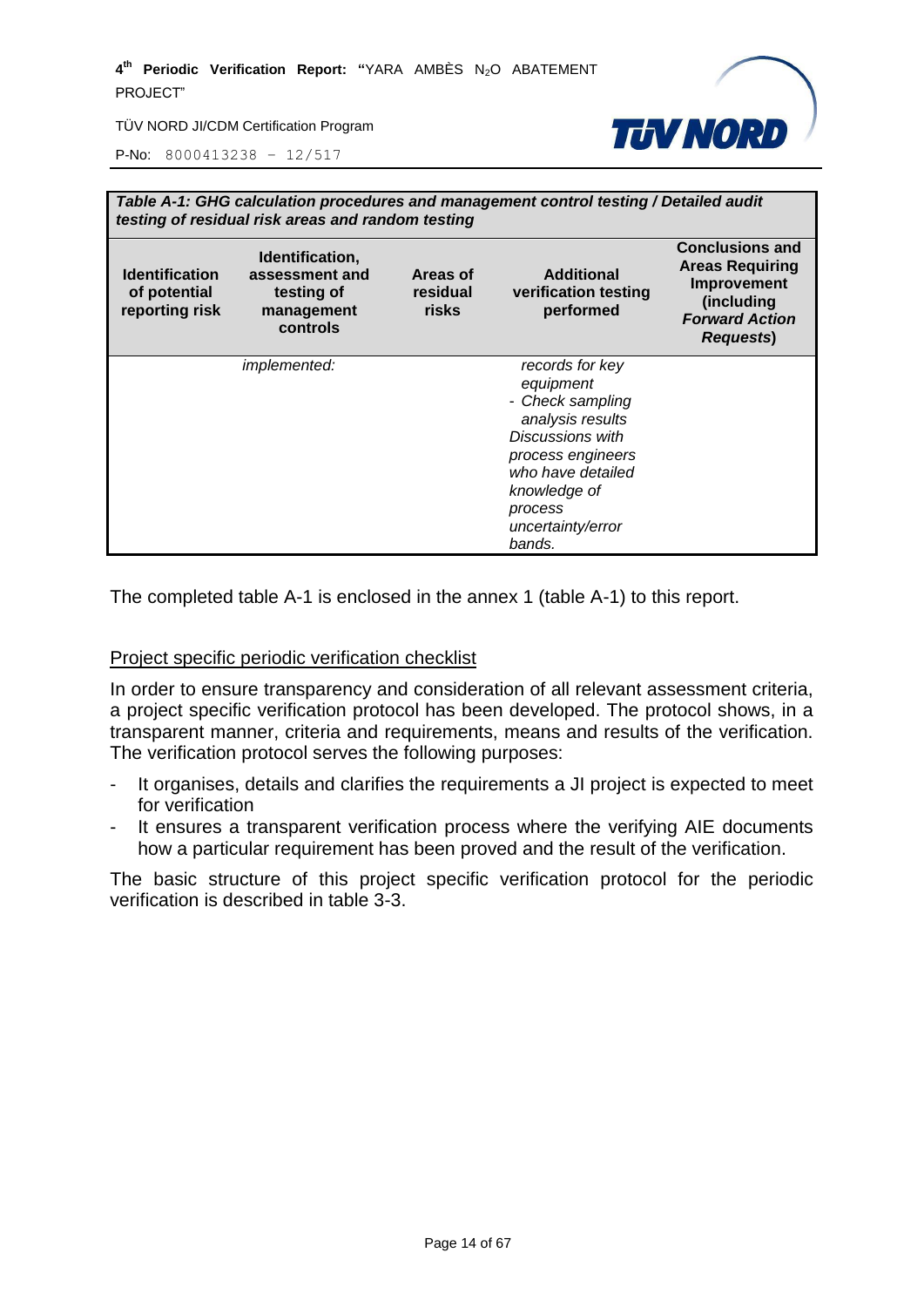P-No: 8000413238 – 12/517



| <b>Table A-2: Periodic verification checklist</b> |                                                                                                                                                                                                                                                                                                                                                                                                                      |                                                                                                                                                                                                                             |                                                                                                            |                                                                                                                                                                                                                                                                                                                 |                                                                                                                                                                                                                                                                                 |                                                                           |
|---------------------------------------------------|----------------------------------------------------------------------------------------------------------------------------------------------------------------------------------------------------------------------------------------------------------------------------------------------------------------------------------------------------------------------------------------------------------------------|-----------------------------------------------------------------------------------------------------------------------------------------------------------------------------------------------------------------------------|------------------------------------------------------------------------------------------------------------|-----------------------------------------------------------------------------------------------------------------------------------------------------------------------------------------------------------------------------------------------------------------------------------------------------------------|---------------------------------------------------------------------------------------------------------------------------------------------------------------------------------------------------------------------------------------------------------------------------------|---------------------------------------------------------------------------|
| No.                                               | DVM <sup>4</sup><br>paragraph /<br><b>Checklist</b><br><b>Item</b><br>(incl. guidance<br>for the determi-<br>nation team)                                                                                                                                                                                                                                                                                            | <b>Initial</b><br><b>Finding</b><br>(Means and<br>results of<br>assessment)                                                                                                                                                 | Ref.                                                                                                       | <b>Action</b><br>requested to<br>project<br>participant<br>(CAR, CL, FAR)                                                                                                                                                                                                                                       | <b>Review of</b><br>PP's<br>action                                                                                                                                                                                                                                              | Conclu-<br>sion                                                           |
| Number of<br>the<br>checklist<br>item             | The section<br>gives a<br>reference to<br>the relevant<br>paragraph of<br>the DVM.<br>The checklist<br><i>items</i> are<br>linked to the<br>various<br>requirements<br>the project<br>should meet.<br>The checklist<br>is organised<br>in various<br>sections.<br>Each section<br>is then fur-<br>ther subdivi-<br>ded as per<br>the require-<br>ments of the<br>topic and the<br>individual<br>project<br>activity. | The section<br>is used to<br>elaborate and<br>discuss the<br>checklist item<br>in detail. It<br>includes the<br>initial<br>assessment<br>of the<br>verification<br>team and<br>how the<br>assessment<br>was carried<br>out. | Gives<br>reference<br>to the in-<br>formation<br>source on<br>which the<br>assess-<br>ment is<br>based on. | Assessment<br>based on<br>evidence<br>provided if<br>the criterion<br>is not fulfilled<br>a CAR, CL or<br>FAR (details<br>of each<br>finding are<br>elaborated in<br>chapter 4) is<br>raised<br>otherwise no<br>action is<br>requested.<br>The assess-<br>ment refers<br>to the draft<br>verification<br>stage. | Assess-<br>ment<br>based on<br>the project<br>participant<br>action in<br>response<br>to the<br>raised<br>CAR, CL<br>or FAR<br>(details of<br>each<br>finding are<br>elaborated<br>in chapter<br>4). The<br>assess-<br>ment<br>refers to<br>the final<br>verification<br>stage. | Final<br>assessment<br>at the final<br>verification<br>stage is<br>given. |

#### **Table 3-3:** Structure of the project specific periodic verification checklist

The periodic verification checklist (verification protocol) is the backbone of the complete verification starting from the desk review until final assessment. Detailed assessments and findings are discussed within this checklist and not necessarily repeated in the main text of this report.

The completed verification protocol is enclosed in the annex (table A-2) to this report.

#### <span id="page-14-0"></span>*3.6. Desk review*

During the desk review all documents initially provided by the client and publicly available documents relevant for the verification were reviewed. The main documents are listed below:

 4 JISC 19 Annex 4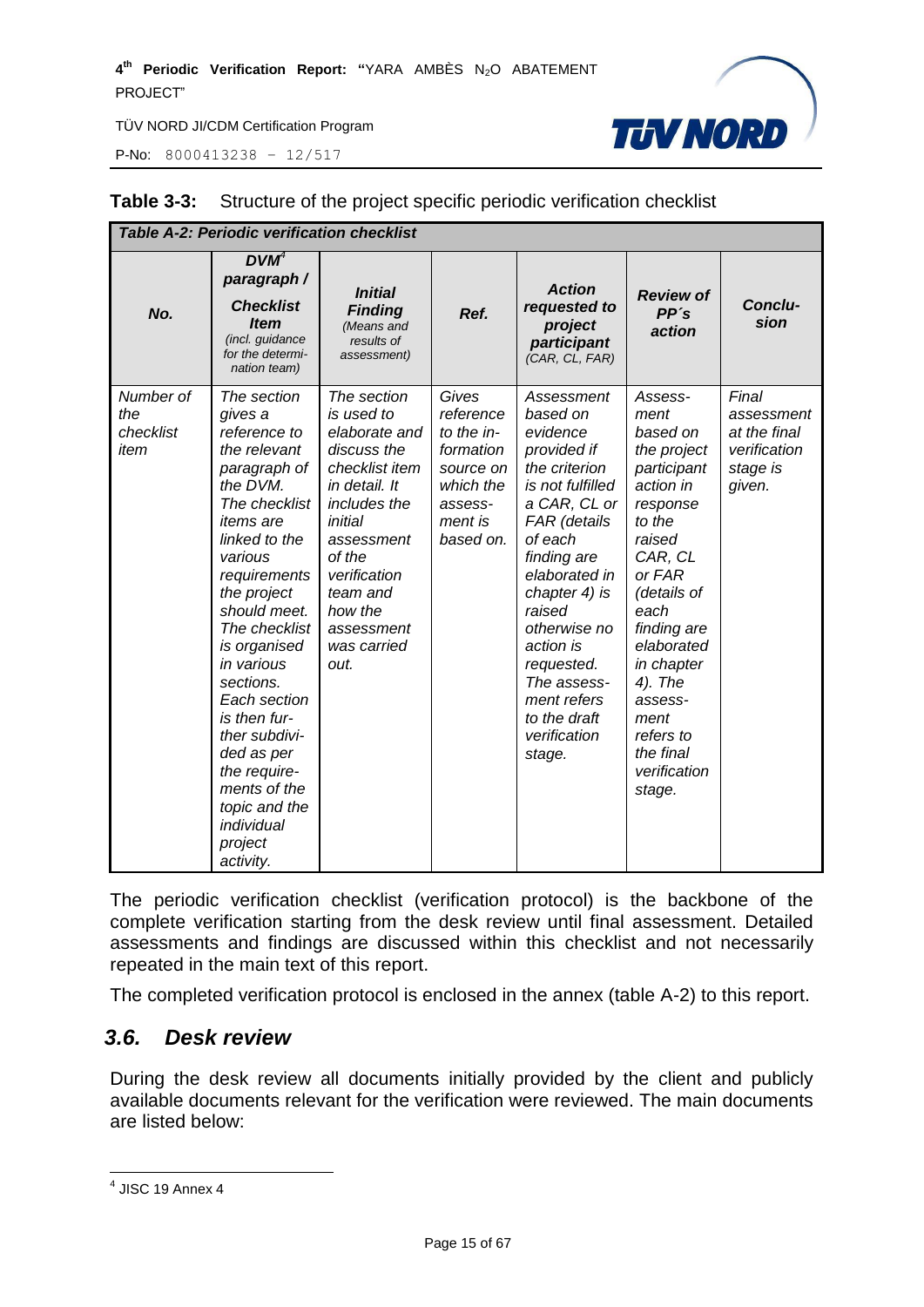TÜV NORD JI/CDM Certification Program





- $\bullet$  the last revision of the PDD including the monitoring plan<sup>/PDD/</sup>,
- $\bullet$  the last revision of the determination report<sup>/DET/</sup>,
- the monitoring report, including the claimed emission reductions for the project<sup>/MR/</sup>,
- $\bullet$  the emission reduction calculation spreadsheet<sup>/XLS/</sup>.

Other supporting documents, such as publicly available information on the UNFCCC / host country website and background information were also reviewed.

#### <span id="page-15-0"></span>*3.7. On-site assessment*

As most essential part of the verification exercise it is indispensable to carry out an inspection on site in order to verify that the project is implemented in accordance with the applicable criteria. Furthermore the on-site assessment is necessary to check the monitoring data with respect to accuracy to ensure the calculation of emission reductions. The main tasks covered during the site visit include, but are not limited to:

- The on-site assessment included an investigation of whether all relevant equipment is installed and works as anticipated.
- The operating staff was interviewed and observed in order to check the risks of inappropriate operation and data collection procedures.
- Information processes for generating, aggregating and reporting the selected monitored parameters were reviewed.
- The duly calibration of all metering equipment was checked.
- The monitoring processes, routines and documentations were audited to check their proper application.
- The monitoring data were checked completely.
- The data aggregation trails were checked via spot sample down to the level of the meter recordings.

The auditors Ulrich Walter and Dirk Speyer attended the site visit.

Before and during the on-site visit the verification team performed interviews with the project participants to confirm selected information and to resolve issues identified in the document review.

Representatives of Yara Ambés Nitric Acid Plant and N.serve including the operational staff of the plant were interviewed. The main topics of the interviews are summarised in Table 3-4.

| Table 3-4: | Interviewed persons and interview topics |  |  |
|------------|------------------------------------------|--|--|
|------------|------------------------------------------|--|--|

| <b>Interviewed Persons /</b><br><b>Entities</b> | <b>Interview topics</b>           |
|-------------------------------------------------|-----------------------------------|
| 1. Projects & Operations                        | General aspects of the project    |
| Personnel, Yara Ambés                           | Technical equipment and operation |
| <b>Nitric Acid Plant</b>                        | Changes since validation          |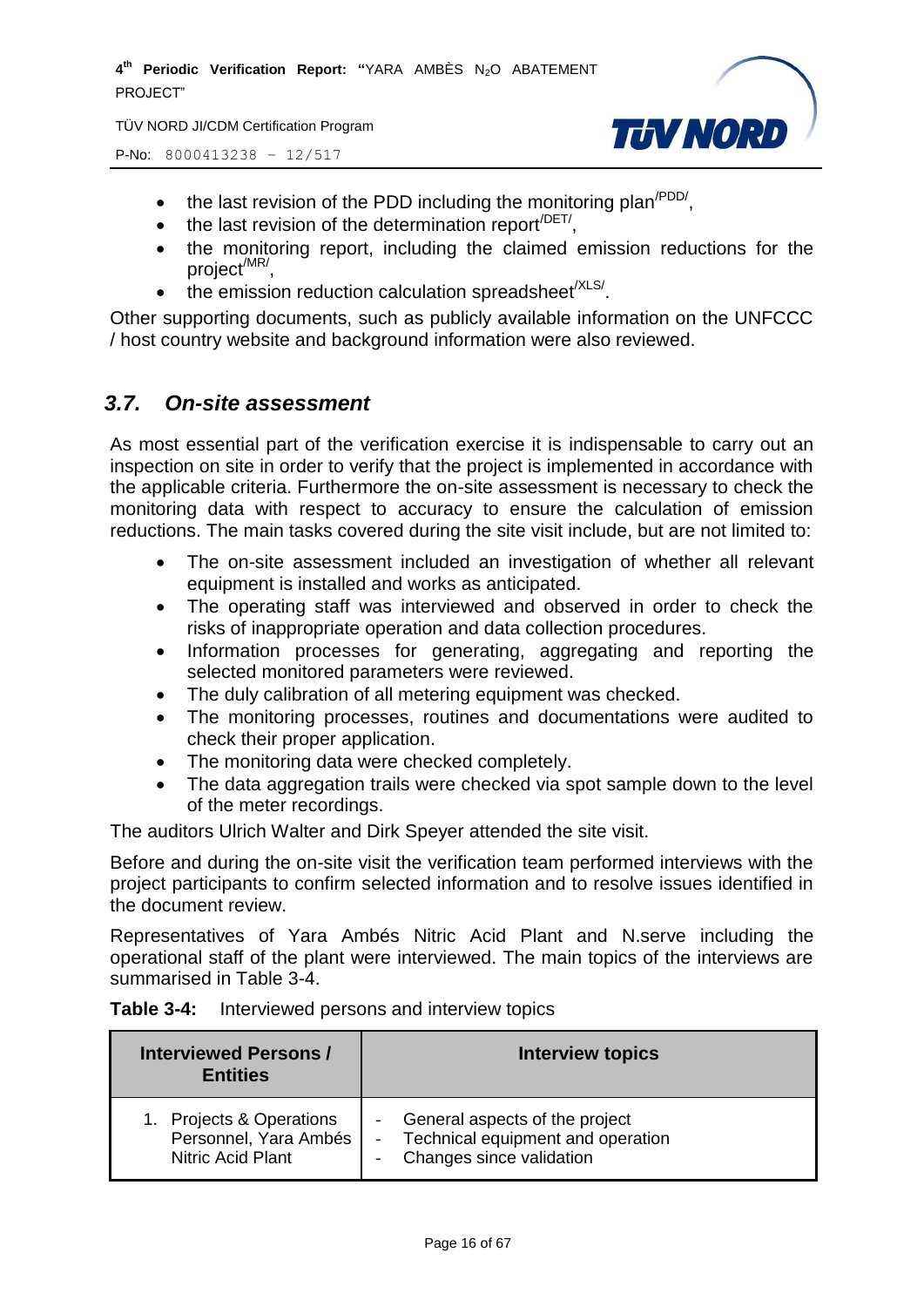



P-No: 8000413238 – 12/517

| <b>Interviewed Persons /</b><br><b>Entities</b> | <b>Interview topics</b>                                                                                                                                                                                                                                                                                                                                                                                                                                                                                                                                                                                                                      |
|-------------------------------------------------|----------------------------------------------------------------------------------------------------------------------------------------------------------------------------------------------------------------------------------------------------------------------------------------------------------------------------------------------------------------------------------------------------------------------------------------------------------------------------------------------------------------------------------------------------------------------------------------------------------------------------------------------|
| 2. Consultant, N.serve                          | Calibration procedures<br>Quality management system<br>Involved personnel and responsibilities<br>Training and practice of the operational personnel<br>$\overline{\phantom{0}}$<br>Implementation of the monitoring plan<br>Monitoring and measurement equipment<br>$\overline{\phantom{0}}$<br>Maintenance<br>Remaining issues from validation and<br>previous<br>verifications<br>Monitoring data management<br>$\qquad \qquad \blacksquare$<br>Data uncertainty and residual risks<br>$\overline{a}$<br>GHG emission reduction calculation<br>Procedural aspects of the verification<br>$\overline{\phantom{0}}$<br>Environmental aspect |

#### <span id="page-16-0"></span>*3.8. Draft verification reporting*

On the basis of the desk review, the on-site visit, follow-up interviews and further background investigation the verification protocol is completed. This protocol together with a general project and procedural description of the verification and a detailed list of the verification findings from the draft verification report. This report is sent to the client for resolution of raised CARs, CLs and FARs.

#### <span id="page-16-1"></span>*3.9. Resolution of CARs, CLs and FARs*

Non-conformities raised during the verification can either be seen as a non-fulfilment of criteria ensuring the proper implementation of a project or where a risk to deliver high quality emission reductions is identified.

Corrective Action Requests (CARs) are issued, if:

- Non-conformities with the monitoring plan or methodology are found in monitoring and reporting, or if the evidence provided to prove conformity is insufficient;
- Mistakes have been made in applying assumptions, data or calculations of emission reductions which will impair the estimate of emission reductions;
- Issues identified in a FAR during validation or previous verifications requiring actions by the project participants to be verified during verification have not been resolved.

The verification team uses the term Clarification Request (CL), which is be issued if: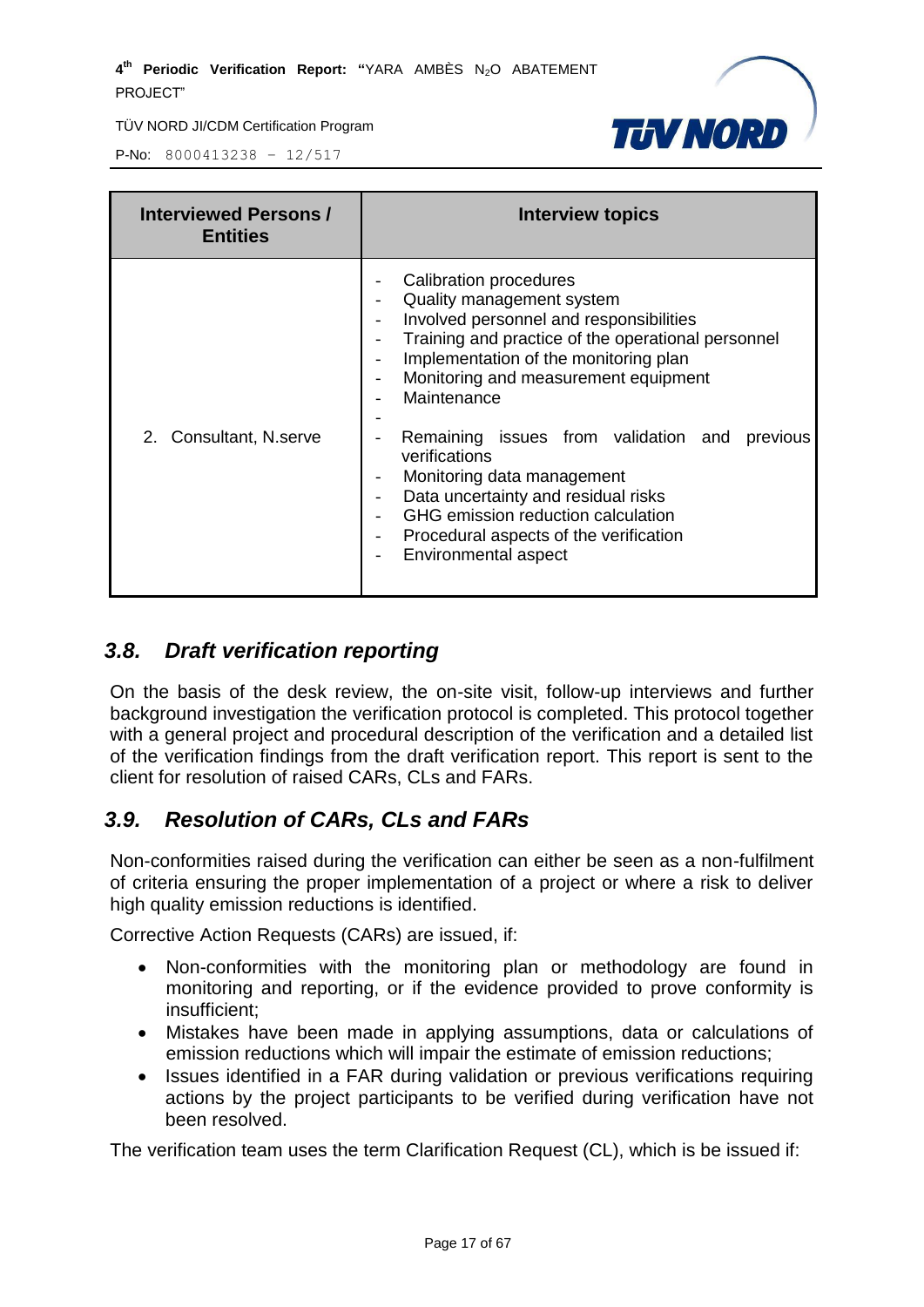TÜV NORD JI/CDM Certification Program

P-No: 8000413238 – 12/517



• information is insufficient or not clear enough to determine whether the applicable JI requirements have been met.

Forward Action Requests (FAR) indicate essential risks for further periodic verifications. Forward Action Requests are issued, if:

• the monitoring and reporting require attention and / or adjustment for the next verification period.

For a detailed list of all CARs, CLs and FARs raised in the course of the verification pl. refer to chapter 4.

#### <span id="page-17-0"></span>*3.10. Final reporting*

Upon successful closure of all raised CARs and CLs the final verification report including a positive verification opinion can be issued. In case not all essential issues could finally be resolved, a final report including a negative verification opinion is issued.

The final report summarizes the final assessments w.r.t. all applicable criteria.

#### <span id="page-17-1"></span>*3.11. Technical review*

Before submission of the final verification report a technical review of the whole verification procedure is carried out. The technical reviewer is a competent GHG auditor being appointed for the scope this project falls under. The technical reviewer is not considered to be part of the verification team and thus not involved in the decision making process up to the technical review.

As a result of the technical review process the verification opinion and the topic specific assessments as prepared by the verification team leader may be confirmed or revised. Furthermore reporting improvements might be achieved.

#### <span id="page-17-2"></span>*3.12. Final approval*

After successful technical review an overall (esp. procedural) assessment of the complete verification will be carried out by a senior assessor located in the accredited premises of TÜV NORD.

After this step the request for issuance can be started.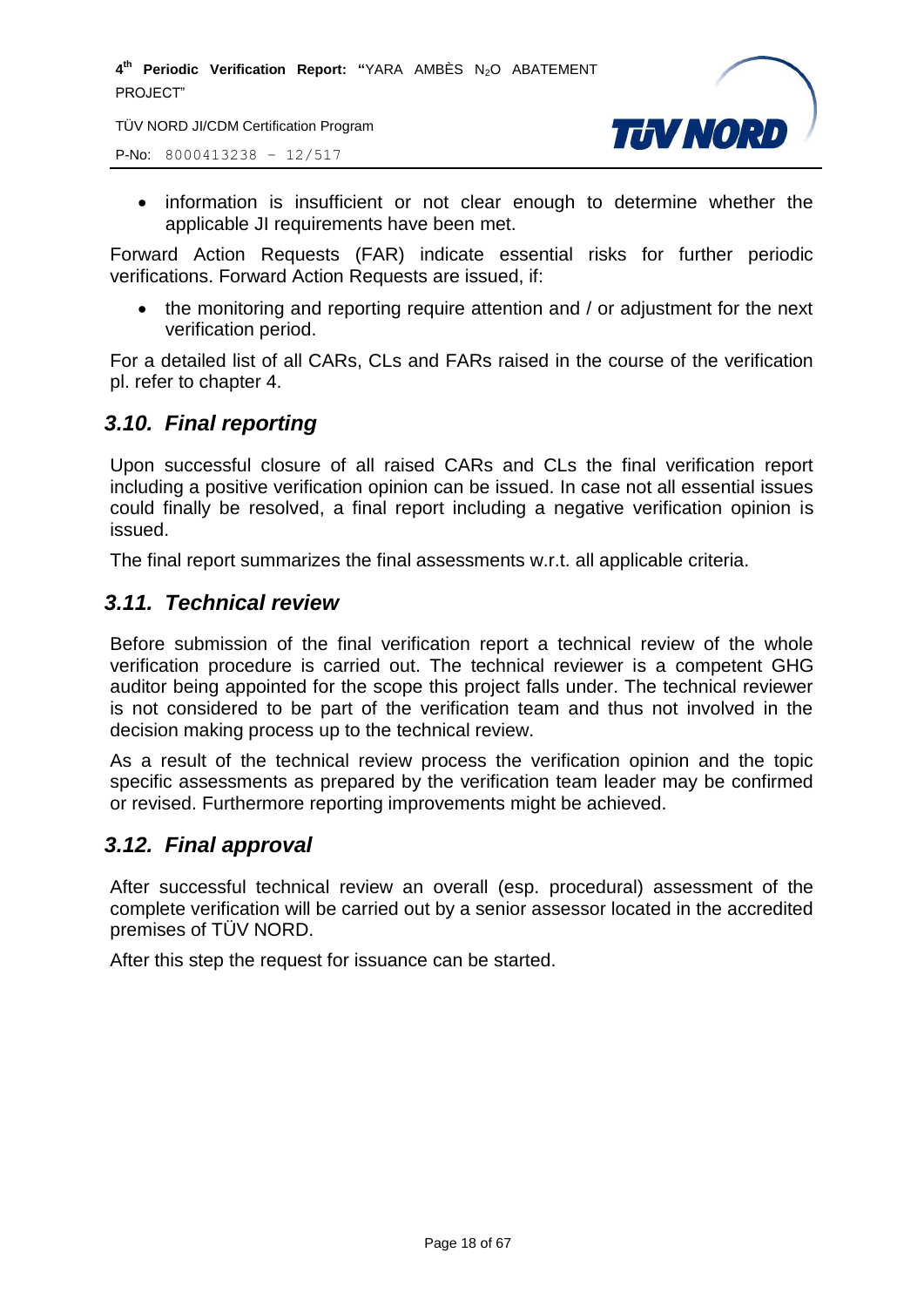TÜV NORD JI/CDM Certification Program



P-No: 8000413238 – 12/517

#### <span id="page-18-0"></span>**4. VERIFICATION FINDINGS**

In the following paragraphs the findings from the desk review of the monitoring report<sup>/MR/</sup>, the calculation spreadsheet<sup>/XLS/</sup>, PDD<sup>/PDD/</sup>, the Determination Report<sup>/DET/</sup> and other supporting documents, as well as from the on-site assessment and the interviews are summarised.

The summary of CAR, CL and FAR issued are shown in Table 4-1:

**Table 4-1:** Summary of CAR, CL and FAR

| <b>Verification topic</b>         | <b>No. of CAR</b> | No. of CL | <b>No. of FAR</b> |
|-----------------------------------|-------------------|-----------|-------------------|
| A – Project Approvals             |                   | $\Omega$  |                   |
| <b>B</b> – Project Implementation |                   | O         |                   |
| C - Monitoring Plan Compliance    | 2                 |           |                   |
| D - Monitoring Plan Revision      | $\Omega$          | O         |                   |
| $E$ – Data Management             |                   | O         |                   |
| <b>SUM</b>                        | 5                 | 0         |                   |

The following tables include all raised CARs, CLs and FARs and the assessments of the same by the verification team. For an in depth evaluation of all verification items it should be referred to the verification protocols (see Annex).

The findings of the verification process are summarized in the tables below.

<span id="page-18-1"></span>

| <b>Finding:</b>                                                                                                                         | CAR A1 (FAR A2 of 3 <sup>rd</sup> verification)                                                                                                                                                                                                                                                                         |    |                 |
|-----------------------------------------------------------------------------------------------------------------------------------------|-------------------------------------------------------------------------------------------------------------------------------------------------------------------------------------------------------------------------------------------------------------------------------------------------------------------------|----|-----------------|
| <b>Classification</b>                                                                                                                   | <b>CAR</b>                                                                                                                                                                                                                                                                                                              | CL | $\boxtimes$ FAR |
| <b>Description of finding</b><br>Describe the finding in unam-<br>biguous style; address the<br>context (e.g. section)                  | The verifier should check that the total amount of verified<br>emission reductions until 2012-12-31 is limited to the cap<br>stated in the latest LoA.                                                                                                                                                                  |    |                 |
| <b>Corrective Action #1</b><br>This section shall be filled by<br>the PP. It shall address the cor-<br>rective action taken in details. | The French DFP issued a new letter of approval on the 14 <sup>th</sup> June<br>2012, which increases the limit for the maximum emissions<br>reductions allowed for the Ambes project to 765,461 (before the<br>10% reduction) and 688,914 (after deduction). The new LoA has<br>now been provided to the verifying AIE. |    |                 |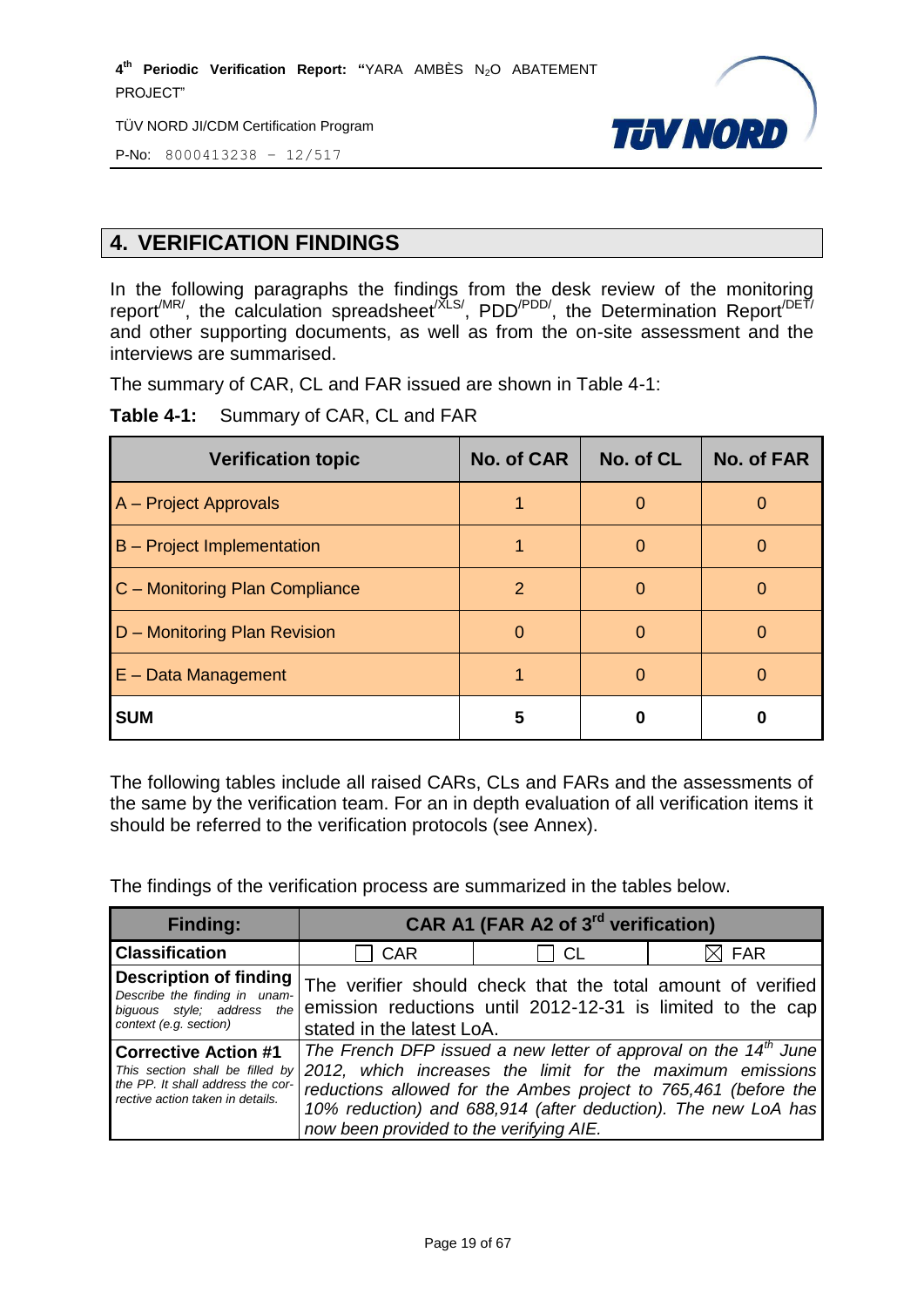

| <b>Finding:</b>                                                                                                                                                                                             | CAR A1 (FAR A2 of 3 <sup>rd</sup> verification)                                                                                                                                                                                                                                                                                                                  |  |
|-------------------------------------------------------------------------------------------------------------------------------------------------------------------------------------------------------------|------------------------------------------------------------------------------------------------------------------------------------------------------------------------------------------------------------------------------------------------------------------------------------------------------------------------------------------------------------------|--|
| AIE Assessment #1<br>The assessment shall encom-<br>pass all open issues in annex A-<br>2. In case of non-closure,<br>additional corrective action and<br>AIE assessments (#2, #3, etc.)<br>shall be added. | OK.<br>The verification team has checked the total amount of<br>emission reduction generated in the monitoring period and<br>compared it with the cap set by the French DFP. It can be<br>confirmed that the total amount is below the cap. See Table<br>Comparing of emission reductions<br>(without)<br>5.7.2:<br>governmental deduction of 10%) with LoA-cap. |  |
| <b>Conclusion</b><br>Tick the appropriate checkbox                                                                                                                                                          | To be checked during the next periodic verification<br>Appropriate action was taken<br>Project documentation was corrected correspondingly<br>Additional action should be taken<br>The project complies with the requirements                                                                                                                                    |  |

| <b>Finding:</b>                                                                                                                                                                                             | <b>CAR B1</b>                                                                                                                                                                                                   |                                                                                                                                                                                                                           |            |
|-------------------------------------------------------------------------------------------------------------------------------------------------------------------------------------------------------------|-----------------------------------------------------------------------------------------------------------------------------------------------------------------------------------------------------------------|---------------------------------------------------------------------------------------------------------------------------------------------------------------------------------------------------------------------------|------------|
| <b>Classification</b>                                                                                                                                                                                       | <b>CAR</b>                                                                                                                                                                                                      | <b>CL</b>                                                                                                                                                                                                                 | <b>FAR</b> |
| <b>Description of finding</b><br>Describe the finding in unam-<br>biguous style; address<br>the<br>context (e.g. section)                                                                                   | Monitoring report:<br>1. Annex 3 "Details of plant operation" does not mention the<br>top up of secondary catalyst.<br>2. The table of contents does not correspond to the Annexes<br>provided in the document. |                                                                                                                                                                                                                           |            |
| <b>Corrective Action #1</b><br>This section shall be filled by<br>the PP. It shall address the cor-<br>rective action taken in details.                                                                     | 1. The top up of secondary catalyst is included in the plant event<br>list in Annex 3<br>2.<br>The table of contents is now updated to include Annex 3                                                          |                                                                                                                                                                                                                           |            |
| AIE Assessment #1<br>The assessment shall encom-<br>pass all open issues in annex A-<br>2. In case of non-closure.<br>additional corrective action and<br>AIE assessments (#2, #3, etc.)<br>shall be added. | 2.                                                                                                                                                                                                              | 1. OK. The top up of catalyst has been mentioned in the MR<br>as a relevant action during the monitoring period.<br>OK. The table of contents has been corrected and reflects<br>the content of the MR including annexes. |            |
| <b>Conclusion</b><br>Tick the appropriate checkbox                                                                                                                                                          | Appropriate action was taken<br>Additional action should be taken                                                                                                                                               | To be checked during the next periodic verification<br>Project documentation was corrected correspondingly<br>The project complies with the requirements                                                                  |            |

| <b>Finding:</b>                                                                                                              |                 | <b>CAR C1</b>                                    |                                                                                                                                                                                 |
|------------------------------------------------------------------------------------------------------------------------------|-----------------|--------------------------------------------------|---------------------------------------------------------------------------------------------------------------------------------------------------------------------------------|
| <b>Classification</b>                                                                                                        | $\boxtimes$ CAR | <b>CL</b>                                        | <b>FAR</b>                                                                                                                                                                      |
| Description of finding   XLS-Sheet:<br>Describe the finding in unam-<br>biguous style; address the<br>context (e.g. section) |                 | data-sheet and missing in the calculation sheet. | 1. Hourly data extracted from data server between 2012-10-<br>31 and 2012-11-01 are not correctly included in the Raw-<br>2. Between 2012-05-22 11:00 and 2012-05-23 14:00, the |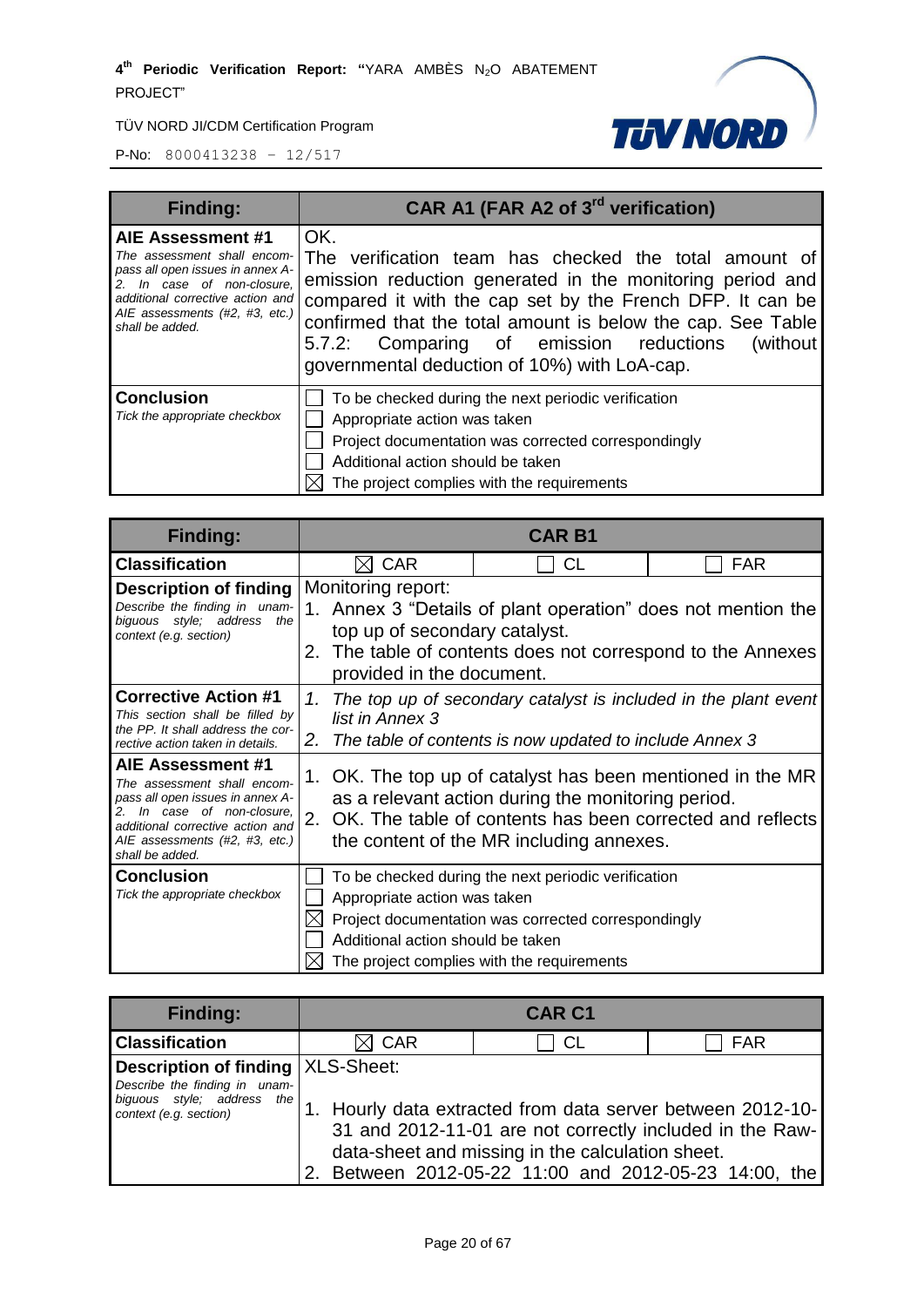TÜV NORD JI/CDM Certification Program



| <b>Finding:</b>                                                                                                                                                                                                | <b>CAR C1</b>                                                                                                                                                                                                                                                                                                                                                                                                                                                                                                |
|----------------------------------------------------------------------------------------------------------------------------------------------------------------------------------------------------------------|--------------------------------------------------------------------------------------------------------------------------------------------------------------------------------------------------------------------------------------------------------------------------------------------------------------------------------------------------------------------------------------------------------------------------------------------------------------------------------------------------------------|
|                                                                                                                                                                                                                | "0<br>Analyser maintenance status signal was<br>no<br>maintenance", but evidences show that the AMS was<br>under maintenance works. Extracted values are<br>not<br>correct.                                                                                                                                                                                                                                                                                                                                  |
| <b>Corrective Action #1</b><br>This section shall be filled by<br>the PP. It shall address the cor-<br>rective action taken in details.                                                                        | 1. Accidently the data for 2012-11-01 00:00 hour was not<br>transferred from the raw data sheet to the calculation sheet.<br>This is now corrected in the calculation sheet.<br>2. For the period between 2012-05-22 11:00 and 2012-05-23<br>14:00 the maintenance status signal for the N2O<br>measurement as well as the stack gas flow measurement<br>are now manually set to $1$ – indicating AMS maintenance.<br>Consequently the values are now replaced by substitute<br>values according to the PDD. |
| AIE Assessment #1<br>The assessment shall encom-<br>pass all open issues in annex A-<br>In case of non-closure.<br>2.<br>additional corrective action and<br>AIE assessments (#2, #3, etc.)<br>shall be added. | 1. OK. The data are now included in the raw data sheet and<br>used for calculation of ERUs<br>2.<br>OK. The PP follows the methodology in data management<br>of the relevant period.                                                                                                                                                                                                                                                                                                                         |
| Conclusion<br>Tick the appropriate checkbox                                                                                                                                                                    | To be checked during the next periodic verification<br>Appropriate action was taken<br>Project documentation was corrected correspondingly<br>Additional action should be taken<br>The project complies with the requirements                                                                                                                                                                                                                                                                                |

| <b>Finding:</b>                                                                                                                                                                                             |                                                                                                                                                                                                                                                                                                                                                                                                                                   | <b>CAR C2</b>                                                            |                           |
|-------------------------------------------------------------------------------------------------------------------------------------------------------------------------------------------------------------|-----------------------------------------------------------------------------------------------------------------------------------------------------------------------------------------------------------------------------------------------------------------------------------------------------------------------------------------------------------------------------------------------------------------------------------|--------------------------------------------------------------------------|---------------------------|
| <b>Classification</b>                                                                                                                                                                                       | <b>CAR</b>                                                                                                                                                                                                                                                                                                                                                                                                                        | CL                                                                       | <b>FAR</b>                |
| Description of finding<br>Describe the finding in unam-<br>biguous style; address the<br>context (e.g. section)                                                                                             | surface/diameter<br>calculation.                                                                                                                                                                                                                                                                                                                                                                                                  | The verifier shall check the correct application of stack<br>the<br>in l | AMS-parameterisation/ERU- |
| <b>Corrective Action #1</b><br>This section shall be filled by<br>the PP. It shall address the cor-<br>rective action taken in details.                                                                     | relevant evidences.                                                                                                                                                                                                                                                                                                                                                                                                               | The PP corrected the AMS/PCS setting and provided the                    |                           |
| AIE Assessment #1<br>The assessment shall encom-<br>pass all open issues in annex A-<br>2. In case of non-closure,<br>additional corrective action and<br>AIE assessments (#2, #3, etc.)<br>shall be added. | OK.<br>The PP provided the:<br>Log file of AMS volume flow instrument (FMD99), dated<br>2011-01-20 with wrong stack cross section of 1.9756 m <sup>2</sup><br>Log file of AMS volume flow instrument (FMD99), dated<br>2012-05-24 with correct stack cross section of 1.9806 m <sup>2</sup><br>(New setting was done on 2012-05-24)<br>The verification team has checked the settings in PCS and<br>found application as correct. |                                                                          |                           |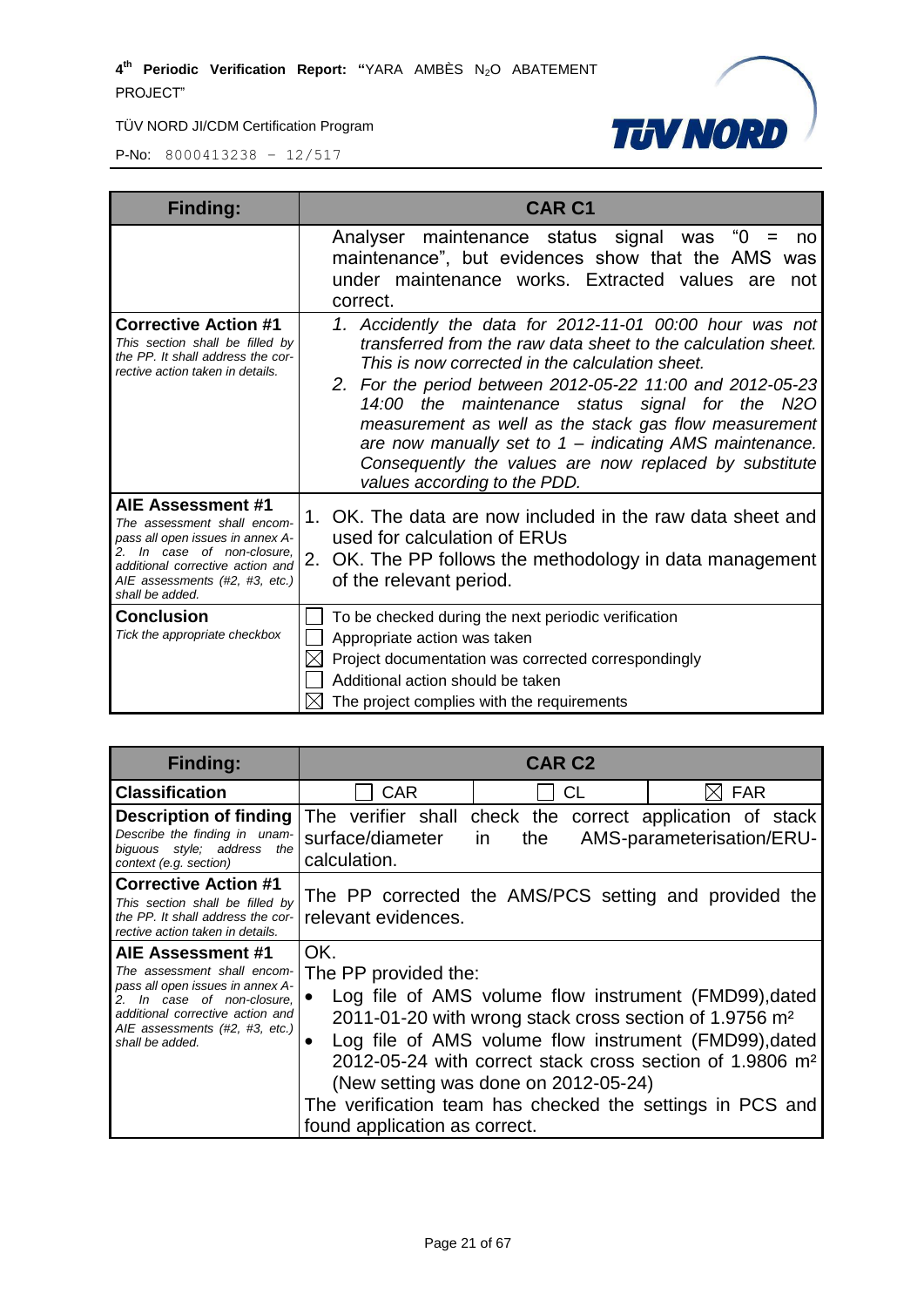

| <b>Finding:</b>                                    | <b>CAR C2</b>                                                                                                                                                                                                                             |
|----------------------------------------------------|-------------------------------------------------------------------------------------------------------------------------------------------------------------------------------------------------------------------------------------------|
| <b>Conclusion</b><br>Tick the appropriate checkbox | To be checked during the next periodic verification<br>$\boxtimes$ Appropriate action was taken<br>Project documentation was corrected correspondingly<br>Additional action should be taken<br>The project complies with the requirements |

| <b>Finding:</b>                                                                                                                                                                                                    | <b>CARE1</b>                                                                                                                                                |                                                                                                                                                                                                                                                                                                                                                               |            |
|--------------------------------------------------------------------------------------------------------------------------------------------------------------------------------------------------------------------|-------------------------------------------------------------------------------------------------------------------------------------------------------------|---------------------------------------------------------------------------------------------------------------------------------------------------------------------------------------------------------------------------------------------------------------------------------------------------------------------------------------------------------------|------------|
| <b>Classification</b>                                                                                                                                                                                              | $\boxtimes$ CAR                                                                                                                                             | <b>CL</b>                                                                                                                                                                                                                                                                                                                                                     | <b>FAR</b> |
| <b>Description of finding</b><br>Describe the finding in unam-<br>biguous style; address the<br>context (e.g. section)                                                                                             | reporting)<br>values to the local government.<br>maintenance of AMS).                                                                                       | Following docs shall be provided after end of the monitoring<br>period (regarding 2012-12-18 to 2012-12-31):<br>Bilans mensuels (Plant performance data for management<br>Rapport mensuel DREAL. Monthly report of emission<br>Suivi hebdomadaire AT 22540 (Protokoll of weekly                                                                               |            |
| <b>Corrective Action #1</b><br>This section shall be filled by<br>the PP. It shall address the cor-<br>rective action taken in details.                                                                            | verifying AIE                                                                                                                                               | The above requested documents have now been provided to the                                                                                                                                                                                                                                                                                                   |            |
| <b>DOE Assessment #1</b><br>The assessment shall encom-<br>pass all open issues in annex A-<br>2. In case of non-closure,<br>additional corrective action and<br>DOE assessments (#2, #3, etc.)<br>shall be added. | OK. Relevant docs:<br>$\bullet$<br>reporting)<br>$\bullet$<br>values to the local government.<br>$\bullet$<br>maintenance of AMS).<br>Span check<br>report. | Bilan mensuel (Plant performance data for management<br>Rapport mensuel DREAL. Monthly report of emission<br>Suivi hebdomadaire AT 22540 (Protokoll of weekly<br>Were provided and included in assessment by the verification<br>team. The verification team can confirm plasusibility and<br>tracebility of the data included and completed the verification |            |
| <b>Conclusion</b><br>Tick the appropriate checkbox                                                                                                                                                                 | Appropriate action was taken<br>Additional action should be taken<br>$\boxtimes$ The project complies with the requirements                                 | To be checked during the next periodic verification<br>Project documentation was corrected correspondingly                                                                                                                                                                                                                                                    |            |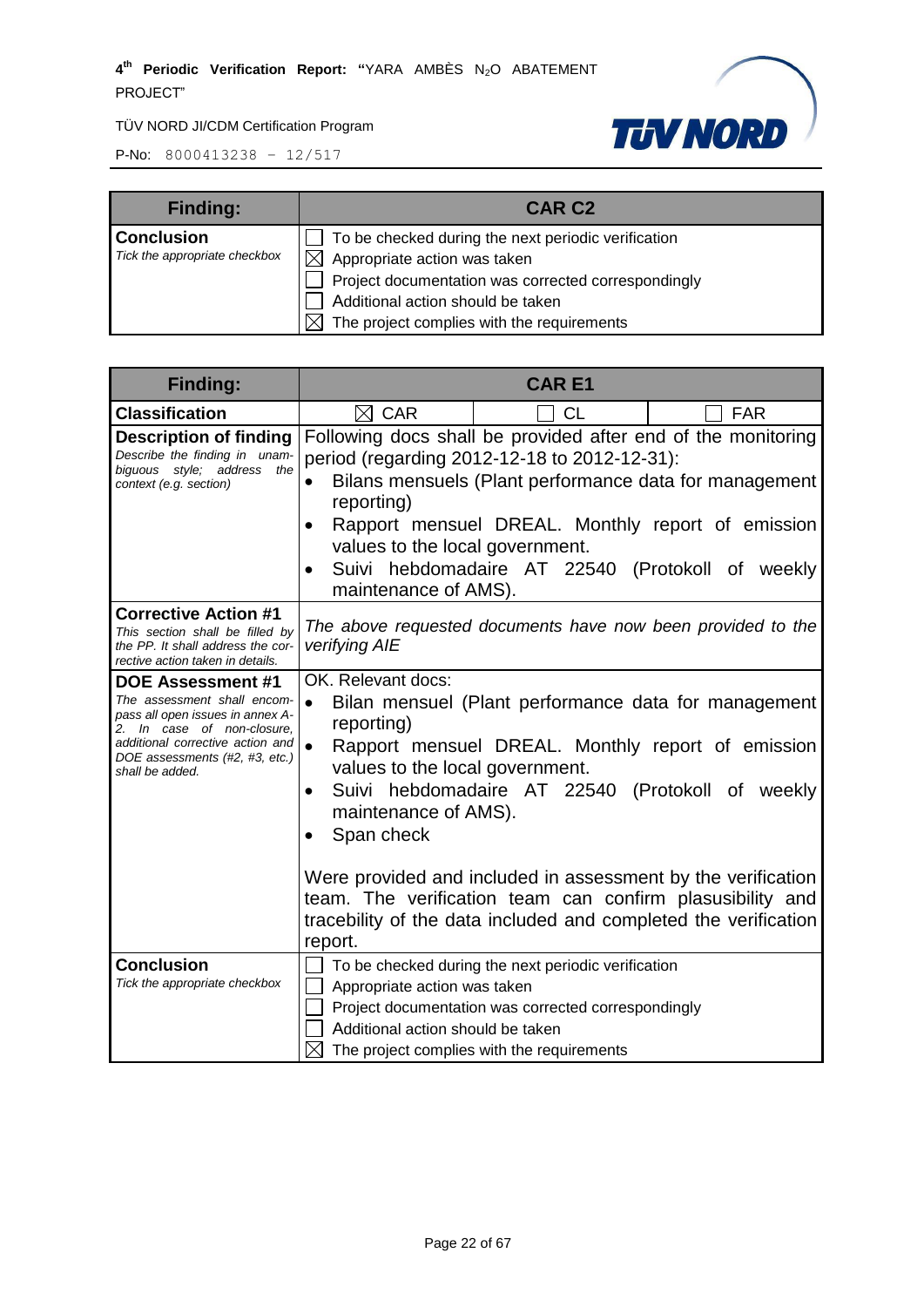TÜV NORD JI/CDM Certification Program



P-No: 8000413238 – 12/517

#### **5. SUMMARY OF VERIFICATION ASSESSMENTS**

The summary of verification assessments will be provided as part of the final verification report.

The following paragraphs include the summary of the final verification assessments after all CARs and CRs are closed out. For details of the assessments pl. refer to the discussion of the verification findings in chapter 4 and the verification protocol (Annex 1).

#### <span id="page-22-0"></span>*5.1. Implementation of the project*

During the verification a site visit was carried out. On the basis of this site visit and the reviewed project documentation it can be confirmed that w.r.t. the realized technology, the project equipments, as well as the monitoring and metering equipment, the project has been implemented and operated as described in the registered PDD.

#### <span id="page-22-1"></span>*5.2. Project history*

During the 3<sup>rd</sup> verification the AIE raised issues that could not be closed or resolved during the validation stage. For this purpose following FARs have been raised.

Remark:

At the date of verification, no verification report of the  $3<sup>rd</sup>$  period was available on the JI-web-page. Findings (FARs) are originated from the final report provided by TÜV NORD CERT (also verifier of 3<sup>rd</sup> period).

#### **CAR A1 (FAR A1 of 3 rd verification)**

The verifier should check that the total amount of verified emission reductions until 2012-12-31 is limited to the cap stated in the latest LoA.

#### **CAR C2 (FAR C2 of 3 rd verification)**

The verifier of the next period shall check the correct application of stack surface/diameter in the AMS-parameterisation.

#### <span id="page-22-2"></span>*5.3. Special events*

<span id="page-22-3"></span>Some events have taken place, which influenced the  $N<sub>2</sub>O$ -emissions from the plant and as an effect of this, catalyst performance and  $N_2O$  release to the atmosphere: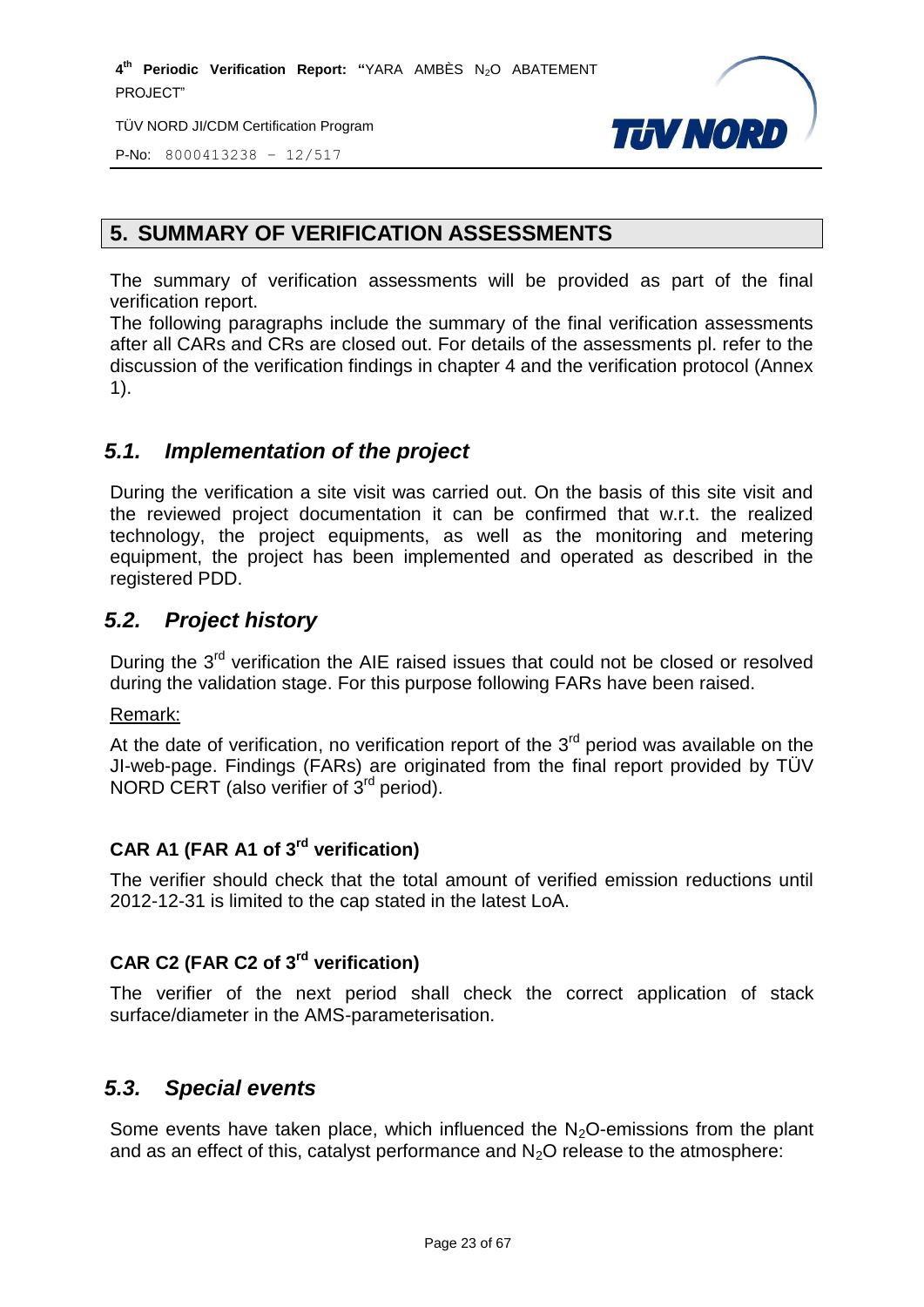

P-No: 8000413238 – 12/517

| <b>Date</b>         | <b>Event</b>                                 | Reason                                         |
|---------------------|----------------------------------------------|------------------------------------------------|
| 2012                |                                              |                                                |
| $05 - 22/23$        | AMS maintenance by Dr.<br>Foedisch           |                                                |
| $05 - 24$           | Change of settings in AMS<br>by Dr. Foedisch |                                                |
| 09-04 to -06        | Plant stop                                   | Evidences/explanations were provided by the PP |
| 11-16 to $-18$      | Plant stop                                   | but not included in this sheet due to          |
| $11 - 25 - 11 - 28$ | Plant stop                                   | confidentiality reasons                        |
| $12 - 04$           | Maintenance of analyser                      |                                                |
| $12 - 07 - 12 - 12$ | Plant stop                                   |                                                |
| $12 - 12 - 12 - 13$ | Plant stop                                   |                                                |
| $12 - 21 - 12 - 23$ | Plant stop                                   |                                                |

Table 5.3.: Special plant events

#### *5.4. Compliance with the monitoring plan*

The monitoring system and all applied procedures are completely in compliance to the registered monitoring plan.

The monitoring system and all applied QA/QC procedures are completely in compliance to the registered monitoring plan.

| <b>Parameter</b>                                       | <b>Measurement device</b>                                             | <b>QA/QC-Measures</b>                                                      |                                                               |
|--------------------------------------------------------|-----------------------------------------------------------------------|----------------------------------------------------------------------------|---------------------------------------------------------------|
|                                                        |                                                                       | Last                                                                       | <b>Next</b>                                                   |
| $N_2O$                                                 | -Dr. Födisch FMD 99<br>-Dr. Födisch MCA 04<br>/AST2011/               | Calibration:<br>2012-09-04<br>to<br>-06<br>(QAL2)                          | $N/A$ since the<br>monitoring<br>period ends on<br>2012-12-31 |
| NAP [t $HNO3$ ]                                        | Flexim PIOX (60 %)<br>Flexim PIOX (62.5 %)                            | Calibration:<br>2010-10-14 <sup>/NAP/</sup><br>2010-10-14 <sup>/NAP/</sup> | Both: Every 5<br>years <sup>/FLEXIM/</sup>                    |
| Calibration gas:<br>200 ppm $N_2O$<br>1,200 ppm $N_2O$ | Bottle No:<br>581935 <sup>/BOTTLE/</sup><br>$7036$ <sup>/BOTTLE</sup> | Opened:<br>N/A<br>N/A                                                      | Valid:<br>2013-09-10<br>2014-10-06                            |

Table 5.4.: QA/QC-Measures for MMD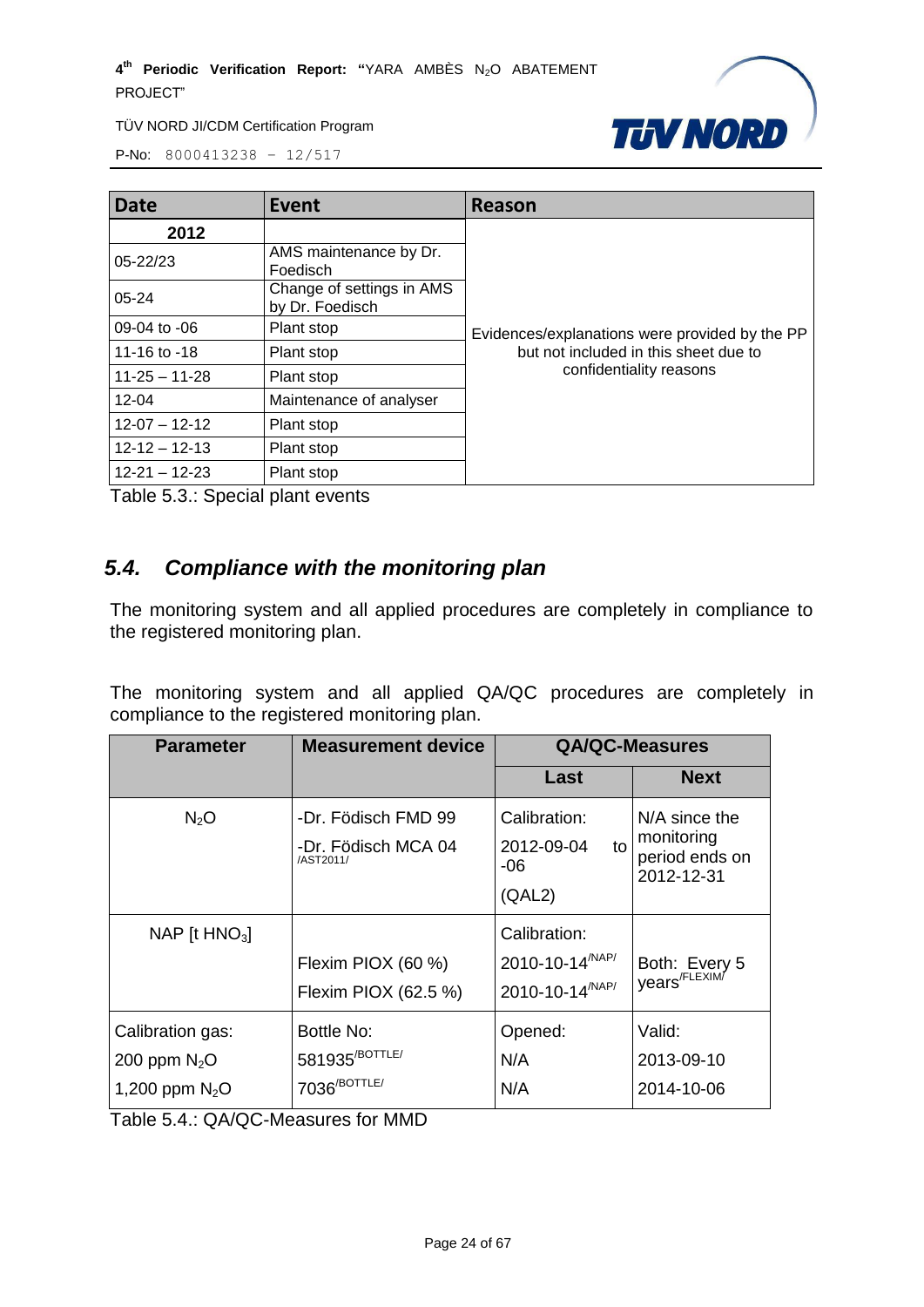



P-No: 8000413238 – 12/517

#### <span id="page-24-0"></span>*5.5. Monitoring parameters*

During the verification all relevant monitoring parameters (as listed in the PDD) have been verified with regard to the appropriateness of the applied measurement / determination method, the correctness of the values applied for ER calculation, the accuracy, and applied QA/QC measures. The results as well as the verification procedure are described parameter-wise in the project specific verification checklist.

After appropriate corrections were carried out by the project participant it can be confirmed that all monitoring parameters have been measured / determined without material misstatements and in line with all applicable standards and relevant requirements.

| <b>Parameter:</b> | Unit:                                 | <b>Applied value:</b>                          |
|-------------------|---------------------------------------|------------------------------------------------|
| NCSG <sub>n</sub> | [mgN <sub>2</sub> O/Nm <sup>3</sup> ] |                                                |
|                   | 133.39                                | mean                                           |
|                   | 98.20                                 | confidence<br>limit of<br>lower<br>interval    |
|                   | 168.00                                | limit of confidence<br>upper<br>interval       |
|                   |                                       |                                                |
| $VSG_n$           | [Nm <sup>3</sup> /h]                  |                                                |
|                   | 172,727.35                            | mean                                           |
|                   | 155,238                               | confidence<br>limit<br>of<br>lower<br>interval |
|                   | 187,535                               | confidence<br>limit<br>of<br>upper<br>interval |

Table 5.5.1: Upper/Lower limits and mean value of NCSG and VSG according to statistical analysis applied for ER-calculation.

| <b>Parameter:</b> | Unit:                                   | <b>Applied value:</b> |
|-------------------|-----------------------------------------|-----------------------|
| OH <sub>n</sub>   | [h]                                     | 5,470                 |
| $NAP_n$           | [t $HNO3$ ]                             | 276,620               |
| <b>OT</b>         | `°C]                                    | Not applicable        |
| <b>AIFR</b>       | [%]                                     | Not applicable        |
| <b>TSG</b>        | $^{\circ}$ Cl                           | Not applicable        |
| <b>PSG</b>        | Pal                                     | Not applicable        |
| $EF_n$            | [kgN <sub>2</sub> O/tHNO <sub>3</sub> ] | According to formula: |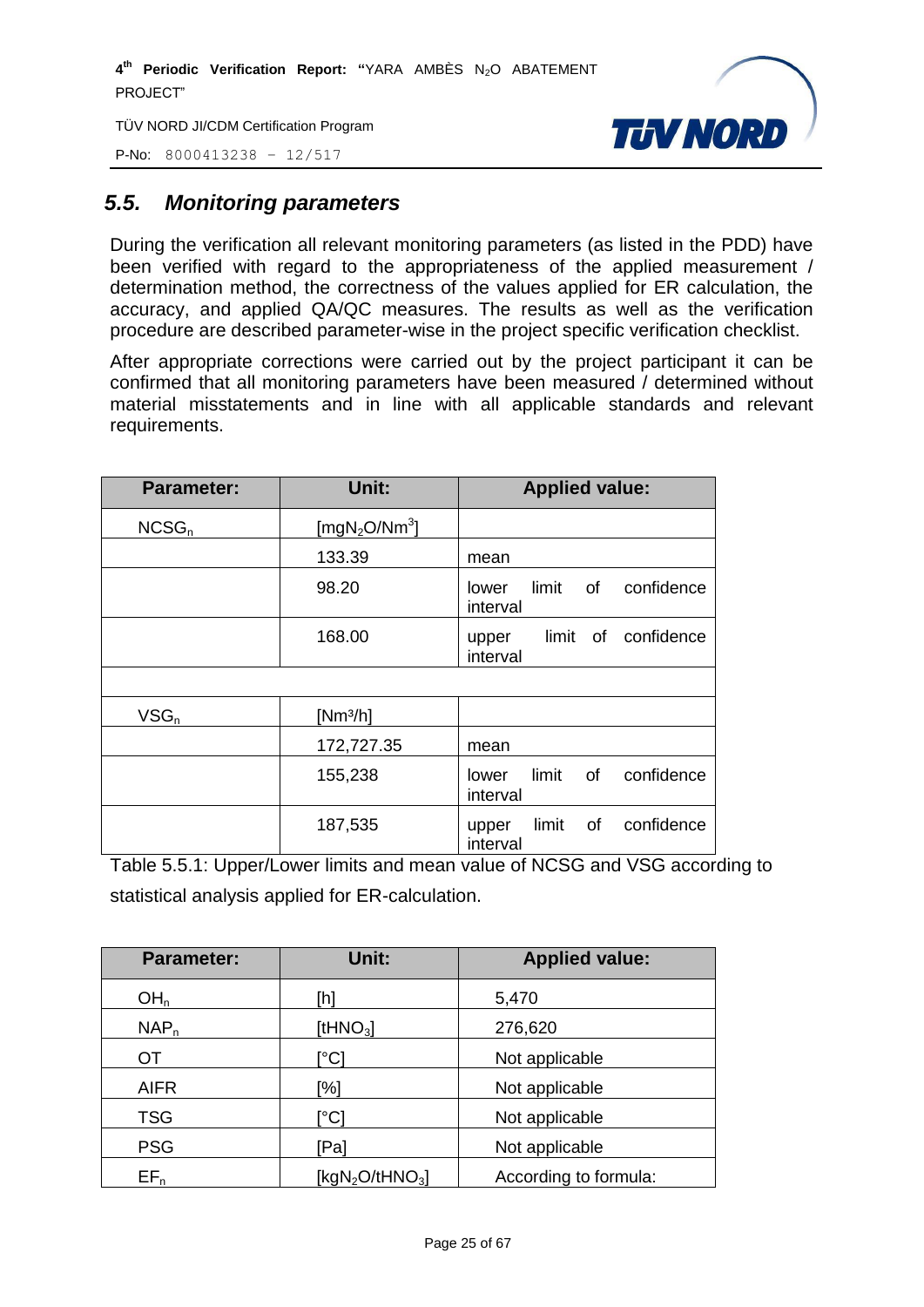TÜV NORD JI/CDM Certification Program

P-No: 8000413238 – 12/517

|                  |                                         | $EF_n = (PE_n / NAP_n)$ , the<br>result is: 0.45562          |
|------------------|-----------------------------------------|--------------------------------------------------------------|
| $EF_{BM}$ (2012) | [kgN <sub>2</sub> O/tHNO <sub>3</sub> ] | 1.85 kg $N_2$ O/tHNO <sub>3</sub>                            |
| $EF_{req}$       | [ $kgN2O/tHNO3$ ]                       | 2.50 kg $N_2$ O/tHNO <sub>3</sub> from<br>2009-01-22 onwards |
| $PE_n$           | [kgN <sub>2</sub> O]                    | 126,032.81                                                   |

**THV NORD** 

Table 5.5.2: Monitored plant parameter/input for ER calculation

#### <span id="page-25-0"></span>*5.6. Monitoring report*

A draft monitoring report was submitted to the verification team by the project participants. The team has made this report publicly available prior to the start of the verification activities. No comments were received.

During the verification, minor mistakes and needs for clarification were identified. The PP has carried out the requested corrections so that it can be confirmed that the monitoring report is complete and transparent and in accordance with the registered PDD and other relevant requirements.

#### <span id="page-25-1"></span>*5.7. ER Calculation*

During the verification issues for clarification in the ER calculation were identified. Corresponding CARs were raised. A revised ER calculation was prepared by the PP and presented to the verification team. All raised issues were addressed appropriately so that all corresponding CARs/CLs could be closed out. Thus it is confirmed that the ER calculation is overall correct.

| <b>Parameter</b>                             | <b>Value</b> | <b>Unit</b>                          |
|----------------------------------------------|--------------|--------------------------------------|
| Nitric Acid Production (100%)                | 276,620      | tHNO <sub>3</sub>                    |
| <b>Project Emissions</b>                     | 126,032.81   | tCO <sub>2</sub> e                   |
| <b>Emission Factor</b>                       | 0.45562      | kgN <sub>2</sub> O/tHNO <sub>3</sub> |
| Governmental ERU deduction                   | 10           | %                                    |
| Emission Reductions (4 <sup>th</sup> period) | 107,614      | tCO <sub>2</sub> e                   |

Table 5.7.1: Relevant data and outcome of ER-calculation

|                        | Value   | Unit               |
|------------------------|---------|--------------------|
| 1 <sup>st</sup> period | 128,118 | tCO <sub>2</sub> e |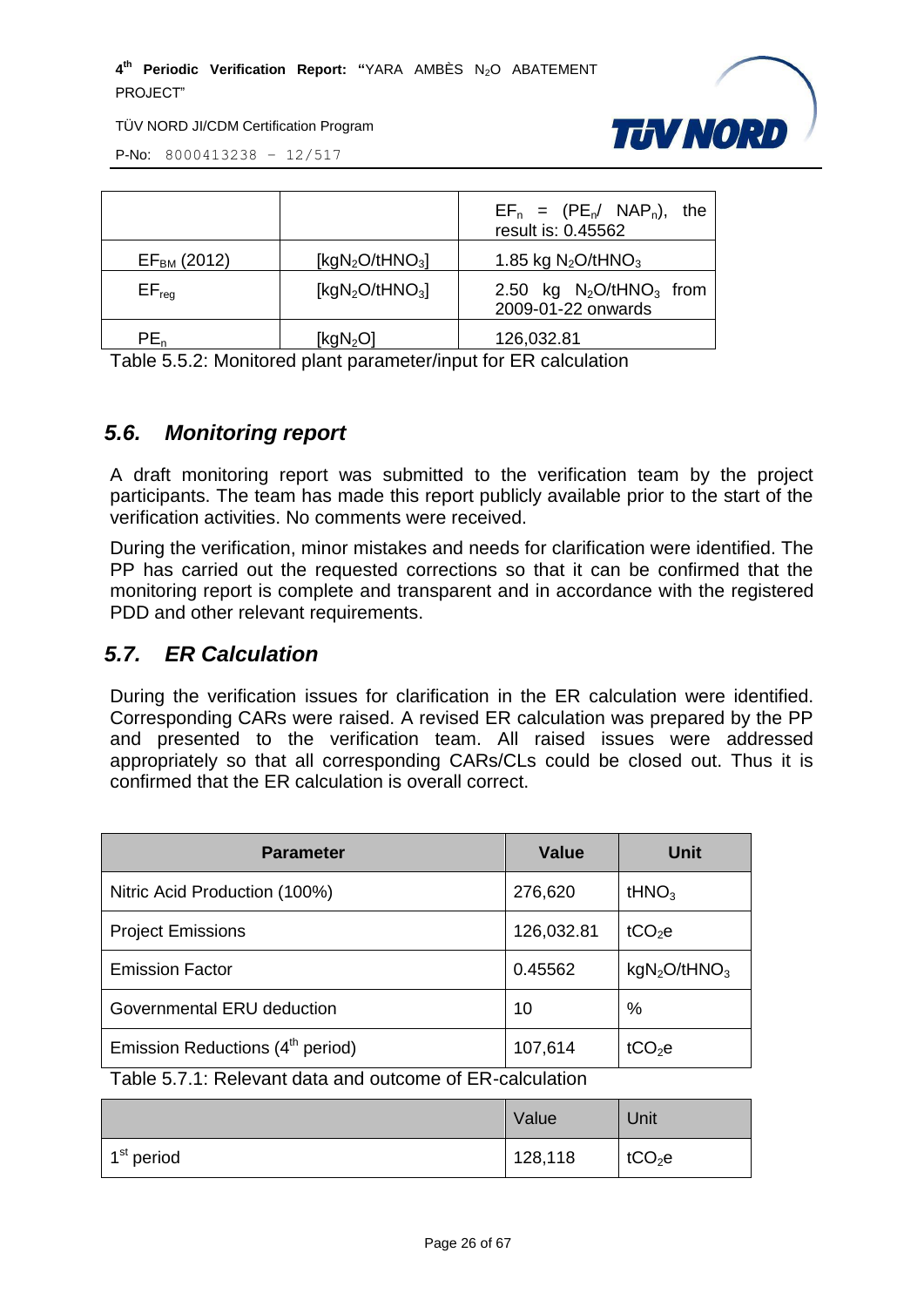

TÜV NORD JI/CDM Certification Program

P-No: 8000413238 – 12/517

| $2nd$ period                                  | 171,566    | tCO <sub>2</sub> e |
|-----------------------------------------------|------------|--------------------|
| $3rd$ period                                  | 130,923    | tCO <sub>2</sub> e |
| $4th$ period                                  | 107,614    | $tCO2$ e           |
| Emission Reduction with deduction -sum-       | 538,221    | $tCO2$ e           |
| LoA-cap $\mu_{\text{OA}}$ including deduction | 688,914    | tCO <sub>2</sub> e |
| Max. emission reduction below cap             | <b>Yes</b> |                    |

Table 5.7.2: Comparing of emission reductions (with governmental deduction of 10%) with LoA-cap

#### <span id="page-26-0"></span>*5.8. Quality Management*

Quality Management procedures for measurements, collection and compilation of data, data storage and archiving, calibration, maintenance and training of personnel in the framework of this JI project activity have been defined. The procedures defined can be assessed as appropriate for the purpose.

#### <span id="page-26-1"></span>*5.9. Overall Aspects of the Verification*

All necessary and requested documentation was provided by the project participants so that a complete verification of all relevant issues could be carried out.

Access was granted to all installations of the plant which are relevant for the project performance and the monitoring activities.

No issues have been identified indicating that the implementation of the project activity and the steps to claim emission reductions are not compliant with the UNFCCC / host country criteria and relevant guidance provided by the COP/CMP and the JISC (clarifications and/or guidance).

#### <span id="page-26-2"></span>*5.10. Hints for next periodic Verification*

Since this is the final verification, no FARs have been raised.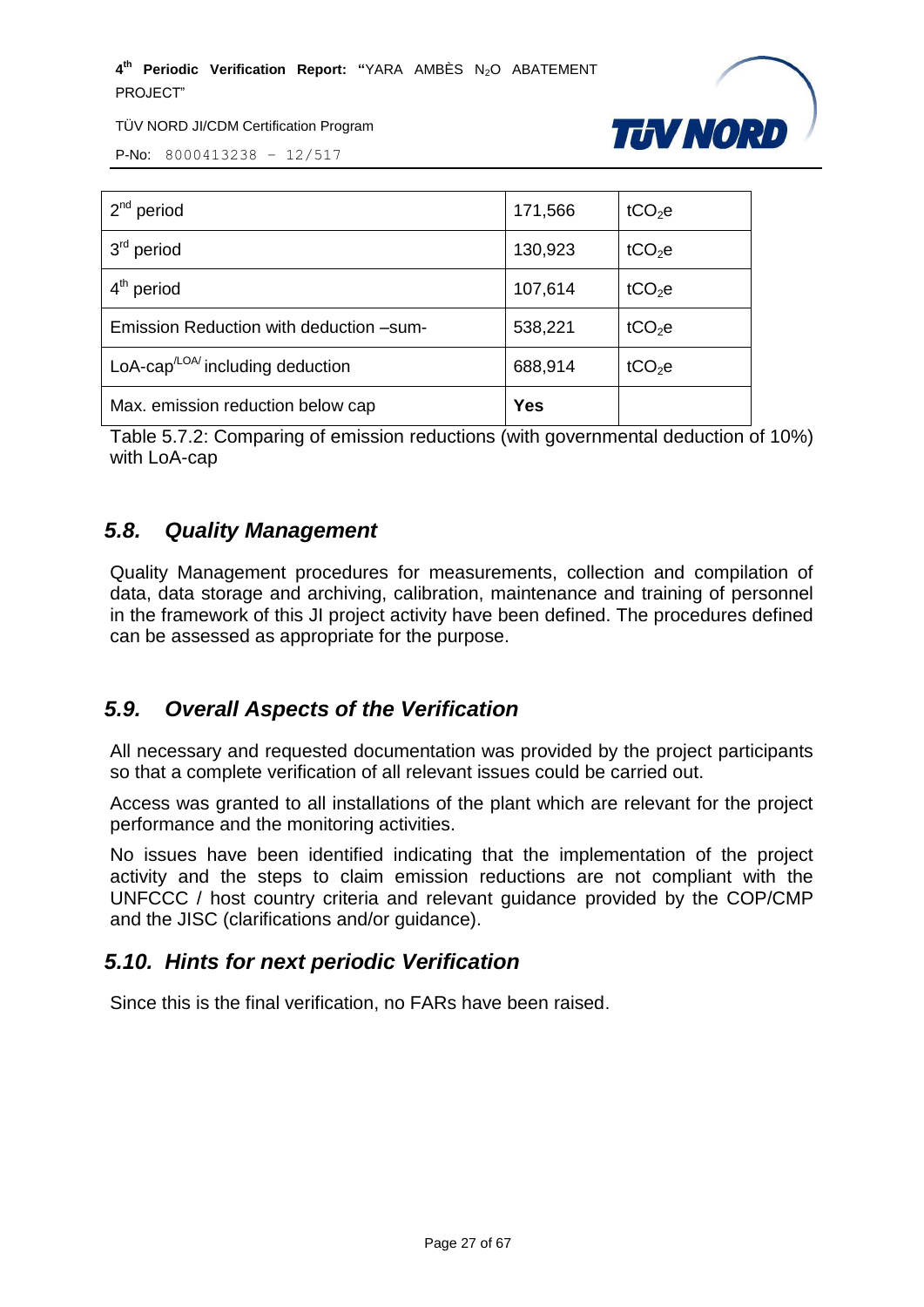TÜV NORD JI/CDM Certification Program

**TLV NORD** 

P-No: 8000413238 – 12/517

#### <span id="page-27-0"></span>**6. VERIFICATION OPINION**

Yara Ambés Nitric Acid Plant has commissioned the TÜV NORD JI/CDM Certification Program to carry out the 4<sup>th</sup> periodic verification of the project: "YARA AMBÈS N<sub>2</sub>O *ABATEMENT PROJECT*", with regard to the relevant requirements for JI project activities. The project reduces GHG emissions due to the reduction of  $N<sub>2</sub>O$  emissions from the production of nitric acid with secondary  $N_2O$  abatement technology (secondary catalyst). This verification covers the period from 2012-05-01 to 2012-12- 31 (including both days).

In the course of the verification 5 Corrective Action Requests (CAR) and 0 Clarification Requests (CL) were raised and successfully closed. The verification is based on the draft monitoring report, revised monitoring report, the monitoring plan as set out in the registered PDD, the determination report, emission reduction calculation spreadsheet and supporting documents made available to the TÜV NORD JI/CDM CP by the project participant.

As a result of this verification, the verifier confirms that:

- all operations of the project are implemented and installed as planned and described in the project design document.
- the monitoring plan is in accordance with the applied country specific methodology: Méthode pour les Projets Domestiques: "Réduction catalytique du N2O dans des usines d'acide nitrique".
- the installed equipment essential for measuring parameters required for calculating emission reductions are calibrated appropriately.
- the monitoring system is in place and functional. The project has generated GHG emission reductions.

As the result of the  $4<sup>th</sup>$  periodic verification, the verifier confirms that the GHG emission reductions are calculated without material misstatements in a conservative and appropriate manner. TÜV NORD JI/CDM CP herewith confirms that the project has achieved emission reductions in the above mentioned reporting period as follows:

Emission reductions: **107,614** t CO<sub>2e</sub>

Essen, 2013-01-29 Essen, 2013-01-29

Ulrich Walter TÜV NORD JI/CDM CP Verification Team Leader

Rainer Winter TÜV NORD JI/CDM CP Final Approval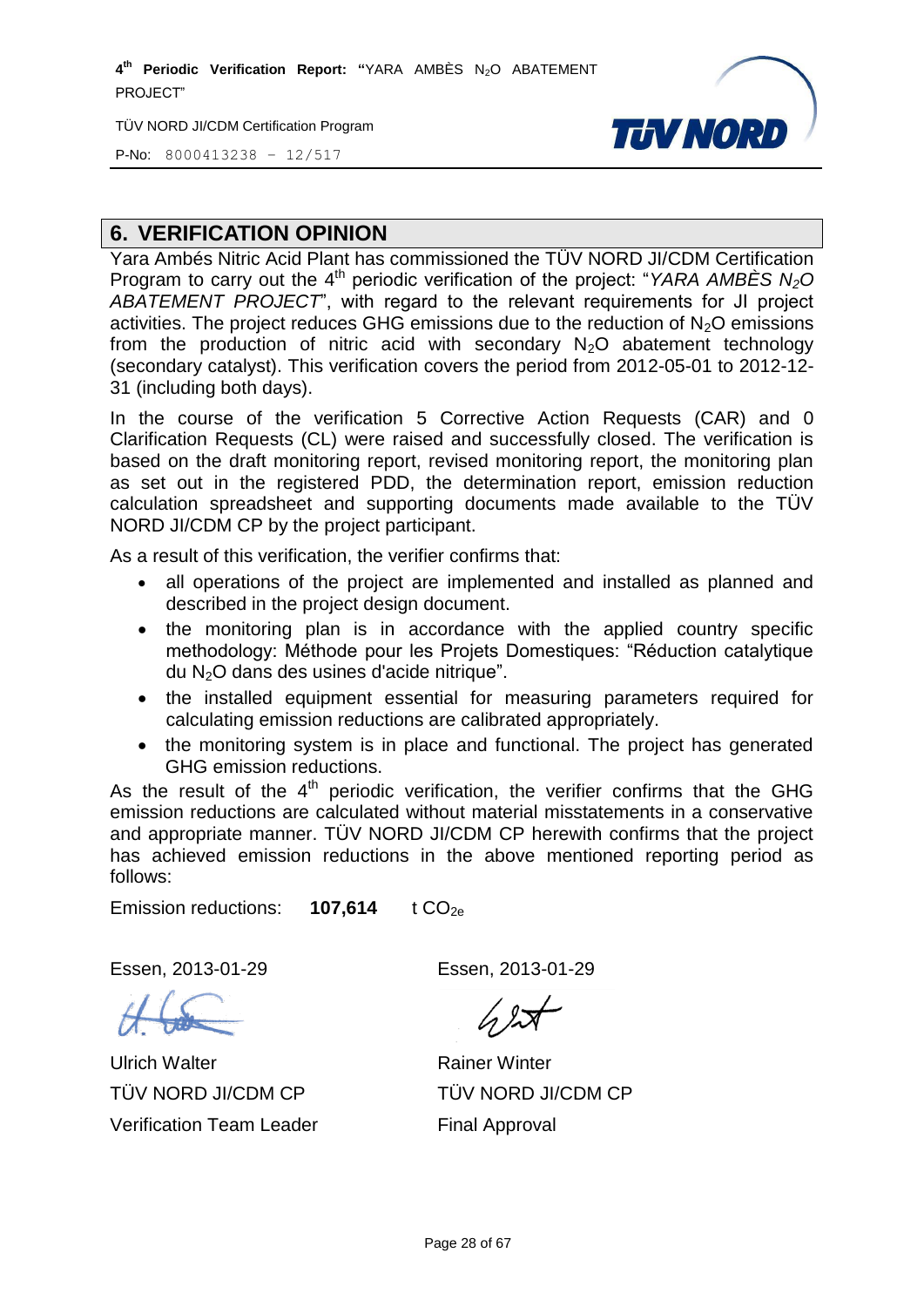

P-No: 8000413238 – 12/517

#### <span id="page-28-0"></span>**7. REFERENCES**

#### **Table 7-1:** Documents provided by the project participant(s)

| <b>Reference</b> | <b>Document</b>                                                                                                                                                                           |
|------------------|-------------------------------------------------------------------------------------------------------------------------------------------------------------------------------------------|
| /1CAT/           | Description/delivery note of primary catalyst, supplied by K.A.Rasmussen,<br>installed in 2011-02 for run 44                                                                              |
| /10/             | Exaquantum screen shot with 10 second recording of AMS data (here VSG)                                                                                                                    |
| /AIFR/           | Screenshot of PCS with Ammonia to air flow rate (12,6%)                                                                                                                                   |
| /AMSCAL/         | Excel sheet with dates of internal (monthly) and external (annual)<br>maintenance/calibrations for AMS (Tag-No.: AT22540), last: 2012-12-04                                               |
| /AP/             | Arrete Prefectoral issued by the Prefecture de Gironde on 2009-01-22<br>regarding max. Emission of Nitric Acid plant of 2.5kg N <sub>2</sub> O/tHNO <sub>3</sub> from issuing<br>date on. |
| /APP/            | Application for approval of a first track JI project activity, submitted on 2010-<br>07-30 by Yara France SAS to the Belgian DFP                                                          |
| /AST2011/        | Report on performance tests and calibration of the AMS, report No.: M95<br>280/1, issued by Müller BBM on 2011-10-14                                                                      |
| /BILAN/          | Bilan mensuel (Plant performance data for management reporting) for month<br>$12 - 12.$                                                                                                   |
| /BOTTLE/         | Certificates of actual AMS span gas bottles<br>No.: 9347248001 (200 Mol-ppm) valid until 2013-09-10<br>No.: 9313895001 (1208 Mol-ppm) valid until 2014-10-06                              |
| /CERT/           | ISO 9001, 14001 and OHSAS 18001 Certificates, issued by DNV, valid until<br>2015-11-13                                                                                                    |
| /CROSS/          | Cross check of Flexim NAP-meter with storage level measurement                                                                                                                            |
| /CUSUM/          | Cusum Control Sheet (XLS) acc. DIN EN 14181 regarding drift of AMS                                                                                                                        |
| /EMISS/          | Rapport mensuel DRIRE. Monthly report of emission values to the local<br>government for months 2012-05 to 2012-12                                                                         |
| /ERROR/          | Mail from Foedisch with procedure in the case there is an error during                                                                                                                    |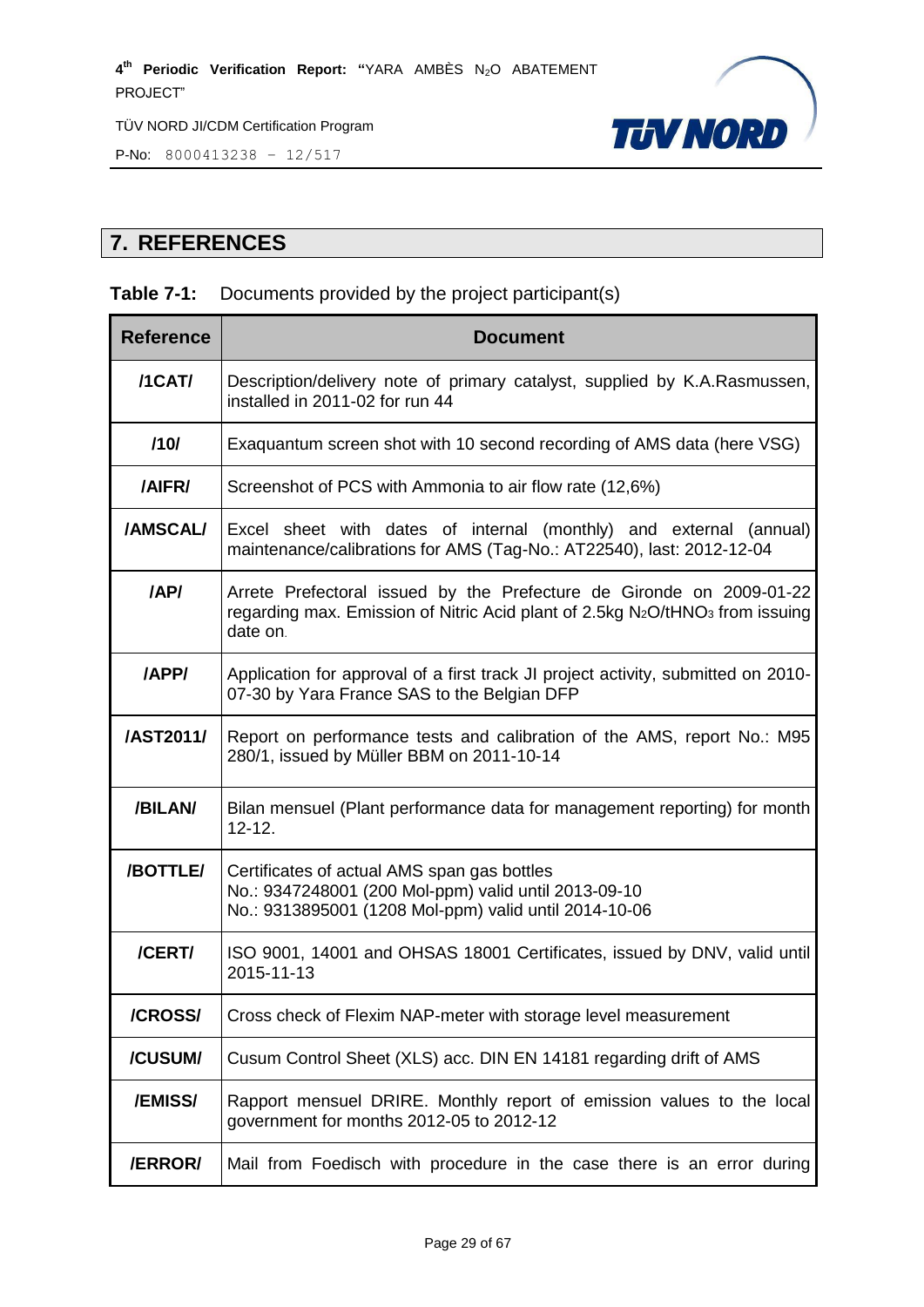

| <b>Reference</b> | <b>Document</b>                                                                                                                                                                                                                                                                                                                                                                                                                                                                                                                                                                                                                                                                                                                                                                                                                                                                                                                                                                                                                                                                                                                                                                                                                                                                                                                                                                                                                                                                    |
|------------------|------------------------------------------------------------------------------------------------------------------------------------------------------------------------------------------------------------------------------------------------------------------------------------------------------------------------------------------------------------------------------------------------------------------------------------------------------------------------------------------------------------------------------------------------------------------------------------------------------------------------------------------------------------------------------------------------------------------------------------------------------------------------------------------------------------------------------------------------------------------------------------------------------------------------------------------------------------------------------------------------------------------------------------------------------------------------------------------------------------------------------------------------------------------------------------------------------------------------------------------------------------------------------------------------------------------------------------------------------------------------------------------------------------------------------------------------------------------------------------|
|                  | calibration.                                                                                                                                                                                                                                                                                                                                                                                                                                                                                                                                                                                                                                                                                                                                                                                                                                                                                                                                                                                                                                                                                                                                                                                                                                                                                                                                                                                                                                                                       |
| <b>/EXA/</b>     | Exaquantum NCSG raw data for verification period (hourly mean value)<br>generated during on-site visit                                                                                                                                                                                                                                                                                                                                                                                                                                                                                                                                                                                                                                                                                                                                                                                                                                                                                                                                                                                                                                                                                                                                                                                                                                                                                                                                                                             |
| /FG/             | Announcement in the German Federal Gazette (Bundesanzeiger) regarding<br>the suitability of the AMS Dr. Foedisch MCA 04                                                                                                                                                                                                                                                                                                                                                                                                                                                                                                                                                                                                                                                                                                                                                                                                                                                                                                                                                                                                                                                                                                                                                                                                                                                                                                                                                            |
| /FLEXIM/         | Supplier recommendation for FLEXIM NAP-meter (HNO <sub>3</sub> -massflow-meter)<br>regarding 5 year interval of PIOX instruments                                                                                                                                                                                                                                                                                                                                                                                                                                                                                                                                                                                                                                                                                                                                                                                                                                                                                                                                                                                                                                                                                                                                                                                                                                                                                                                                                   |
| /FLOW/           | Flow sheet of nitric acid process                                                                                                                                                                                                                                                                                                                                                                                                                                                                                                                                                                                                                                                                                                                                                                                                                                                                                                                                                                                                                                                                                                                                                                                                                                                                                                                                                                                                                                                  |
| /HIST/           | Data-diagram of NCSG and VSG values for period from 2012-11-29 to 2012-<br>$12 - 19$                                                                                                                                                                                                                                                                                                                                                                                                                                                                                                                                                                                                                                                                                                                                                                                                                                                                                                                                                                                                                                                                                                                                                                                                                                                                                                                                                                                               |
| /LISTE/          | Liste d'habilitation du personnel intervenant sur le système automatique de<br>mesure (AMS) dans le cadre du projet de réduction des émissions de $N_2O$<br>(List of staff involved in the project activity)<br>Document ID: AGRI-21158, Revision date: 28-07-2010                                                                                                                                                                                                                                                                                                                                                                                                                                                                                                                                                                                                                                                                                                                                                                                                                                                                                                                                                                                                                                                                                                                                                                                                                 |
| /LOA/            | Initial Host country LoA defining a cap:<br>Issued by the French "Ministère de l'Écologie, de l'Énergie, du<br>Développement Durable et de la Mer, en charge des Technologies<br>vertes et des Négociations sur le climat" on 2010-04-16, Ref-No.:<br>10007266 to: YARA France SAS<br>Issued by the French "Ministère de l'Écologie, de l'Énergie, du<br>$\bullet$<br>Développement Durable et de la Mer, en charge des Technologies<br>vertes et des Négociations sur le climat" on 2010-04-16, Ref-No.:<br>10007263 to: YARA International ASA<br>Issued by the French "Ministère de l'Écologie, de l'Énergie, du<br>Développement Durable et de la Mer, en charge des Technologies<br>vertes et des Négociations sur le climat" on 2010-04-16, Ref-No.:<br>10007268 to: N.serve Environmental Services GmbH<br>New Host country LoA defining a cap:<br>Issued by the French "Ministère de l'Écologie, de l'Énergie, du<br>Développement Durable et de l'Energie, Ref.-No.: 12-0355 5E JBB,<br>dated 2012-06-14.<br>Maximum emission reductions of<br>$\circ$<br>765,461 t CO2e before deduction to 90 %<br>688,914 t CO2e after deduction.<br>Host country approval to include an additional participant:<br>Host country LOA issued by the French "Ministère de l'Écologie, de<br>l'Énergie, du Développement Durable et de la Mer, en charge des<br>Technologies vertes et des Négociations sur le climat" on 2010-11-<br>05, Ref-No.: 10-1064 SE DNbis to: YARA Tertre SA/NV |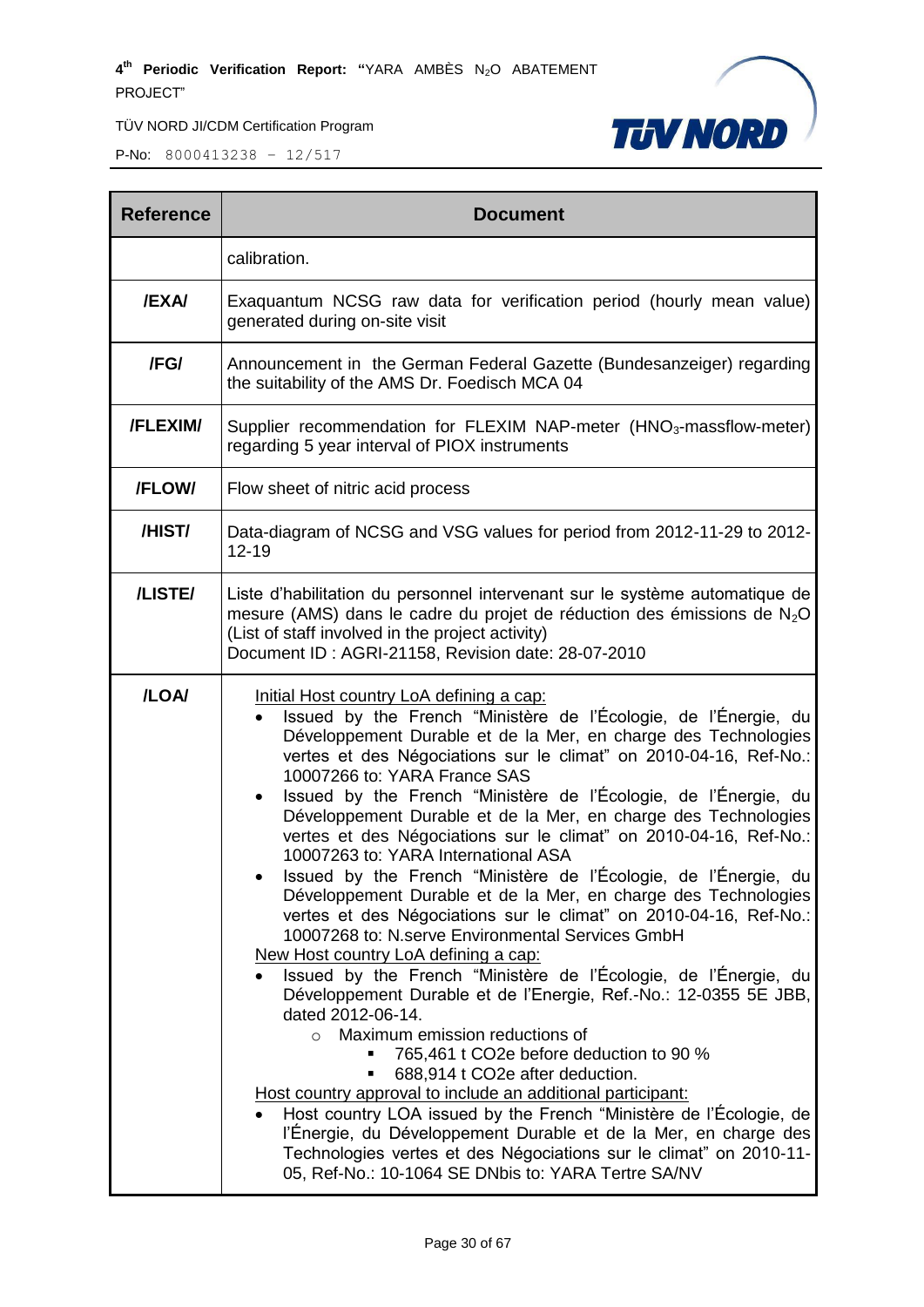**TUV NORD** 

TÜV NORD JI/CDM Certification Program

| <b>Reference</b> | <b>Document</b>                                                                                                                                                                                                                                                                                                                                                                                                                                                                                                                                                                                                                                                                     |
|------------------|-------------------------------------------------------------------------------------------------------------------------------------------------------------------------------------------------------------------------------------------------------------------------------------------------------------------------------------------------------------------------------------------------------------------------------------------------------------------------------------------------------------------------------------------------------------------------------------------------------------------------------------------------------------------------------------|
|                  | Host country participants as follows:<br>$\circ$<br>YARA France SAS<br><b>YARA International ASA</b><br>N.serve Environmental Services GmbH<br>Investor country LOA:<br>Issued by the Belgian National Climate Commission on 2010-11-04,<br>Ref-No.: NKC to: YARA France SAS                                                                                                                                                                                                                                                                                                                                                                                                        |
| /LOG/            | Log file of AMS volume flow instrument (FMD99), dated 2011-01-20 with<br>$\bullet$<br>wrong stack cross section of 1.9756 m <sup>2</sup><br>Log file of AMS volume flow instrument (FMD99), dated 2012-05-24 with<br>correct stack cross section of 1.9806 m <sup>2</sup><br>New setting was done on 2012-05-24                                                                                                                                                                                                                                                                                                                                                                     |
| /MAIN/           | Assembly-, maintenance-, service-protocol from<br>Födisch<br>Dr.<br>Umweltmesstechnik GmbH for maintenance of AMS<br>2012-12-12                                                                                                                                                                                                                                                                                                                                                                                                                                                                                                                                                     |
| /MR/             | 1. Monitoring report No. 4 of GHGs emission reductions (01.05.2012 -<br>31.12.2012) "Yara Ambès N <sub>2</sub> O Abatement" dated 2012-11-27 issued<br>by N.serve Ver. 01 (GSC-version).<br>Sub-period 4.1: From: 01/05/2012 to: 25/11/2012<br>and<br>Sub-period 4.2: From: 26/11/2012 to: 31/12/2012<br>2. Monitoring report No. 4 of GHGs emission reductions (01.05.2012 -<br>31.12.2012) "Yara Ambès N <sub>2</sub> O Abatement" dated 2012-12-04 issued<br>by N.serve Ver. 02.<br>3. Monitoring report No. 4 of GHGs emission reductions (01.05.2012 -<br>31.12.2012) "Yara Ambès N <sub>2</sub> O Abatement" dated 2013-01-08, Ver.<br>03, issued by N.serve (final version). |
| /NAP/            | Calibration certificates from company C&TSi for 60 and 68 % $HNO3$ mass<br>flow meters, dated 2010-10-14, valid 5 year                                                                                                                                                                                                                                                                                                                                                                                                                                                                                                                                                              |
| /ORDER/          | Purchase Order from Yara regarding 4,320 kg catalyst Type 58-Y1, dated<br>2009-04-10                                                                                                                                                                                                                                                                                                                                                                                                                                                                                                                                                                                                |
| /ORGAN/          | Organigramme regarding project organisational structure, revised 2011-09-<br>01                                                                                                                                                                                                                                                                                                                                                                                                                                                                                                                                                                                                     |
| /ORGANP/         | Organigramme regarding plant organisational structure, revised 2012-04-30                                                                                                                                                                                                                                                                                                                                                                                                                                                                                                                                                                                                           |
| /SCREEN/         | Screenshot of PCS with stack                                                                                                                                                                                                                                                                                                                                                                                                                                                                                                                                                                                                                                                        |
| /PROCA/          | "CONTROLE visuel sur Site de l'analyseur cheminée 12001 de l'atelier                                                                                                                                                                                                                                                                                                                                                                                                                                                                                                                                                                                                                |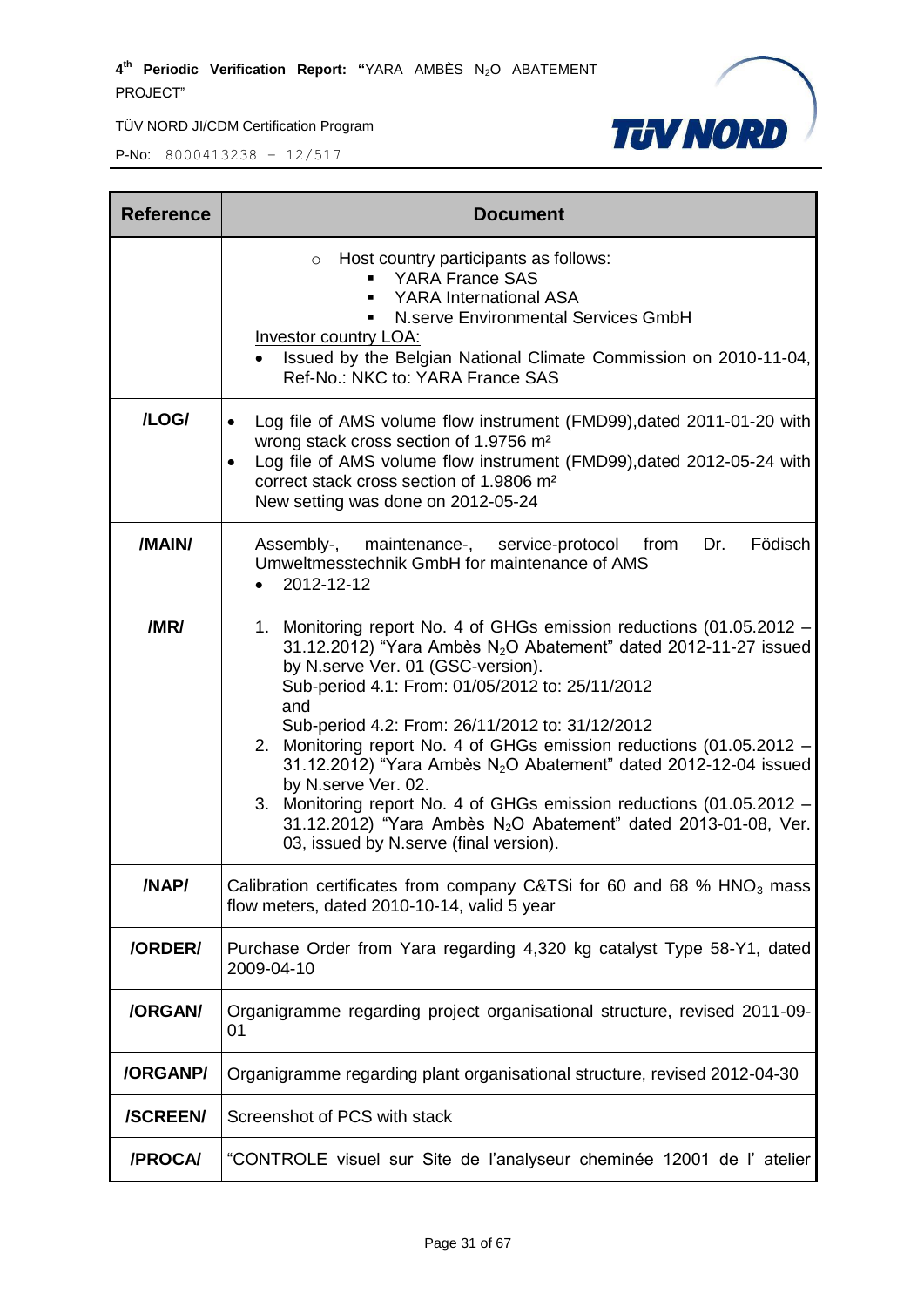TÜV NORD JI/CDM Certification Program



| <b>Reference</b> | <b>Document</b>                                                                                                                                                                                                                                                                                                                           |
|------------------|-------------------------------------------------------------------------------------------------------------------------------------------------------------------------------------------------------------------------------------------------------------------------------------------------------------------------------------------|
|                  | NITRIQUE", Procedure for regular (weekly) check of the AMS (Revision<br>2011), AGRI 21134, dated 2011-05-19, Rev. 1                                                                                                                                                                                                                       |
| /PROCB/          | Etalonnage sur site de l'analysateur cheminée 12001 de l'atelier Nitrique,<br>Monthly check of analyser, AGRI 21135, dated 2011-10-04                                                                                                                                                                                                     |
| /PROCD/          | "Stockage et traitment des données dans le cadre du projet de réduction des<br>émissions de $N_2O^{\prime\prime}$ , Procedure for Data management on plant. Revision<br>2011, AGRI 21154, 2011-06-24, rev. 3                                                                                                                              |
| /PROCE/          | "ETALONNAGE sur Site de l'analyseur cheminée 12001 de l'atelier<br>NITRIQUE", Procedure for monthly calibration of AMS, AGRI 21135, rev 3,<br>dated 2011-10-04                                                                                                                                                                            |
| /PROCF/          | Suivi de l'AMS et des medures de débit et concentration HNO <sub>3</sub> dans le cadre<br>du projet de réduction des émissions de $N_2O$ . Procedure for following up of<br>AMS concentration values, AGRI 210792, rev 2.                                                                                                                 |
| /PROCI/          | Liste d'habilitation personnel instrumentation/electricite. List of qualified<br>instrumentation staff, AGRI 20383, 2010-08-04,                                                                                                                                                                                                           |
| /PROCL/          | "Planification des analyses laboratoire", Procedure for scheduling laboratory<br>analyses, AGRI 2011-08.29, rev 15                                                                                                                                                                                                                        |
| /PROCM/          | "Gestion du système automatique de mesure (AMS) dans le cadre du projet<br>de réduction des émissions de $N_2O^{\prime\prime}$ , Global procedure for management of<br>maintenance and calibration of AMS, AGRI-21120, (Revision 2011-09-01),<br>Rev. 3                                                                                   |
| /PROCP/          | Liste d'habilitation aux poste de fabrication. List of plant staff with detail skill<br>description, AGRI 20339, dated 2012-12-07, Rev 3                                                                                                                                                                                                  |
| /PROCR/          | Liste d'habilitation du personnel intervenant sur le systeme automatique de<br>mesure (AMS) dans le cadre du projet de réduction des émissions de N <sub>2</sub> O.<br>List of responsible persons for maintenance of the AMS (AGRI 21158), dated<br>2011-09-11), Rev. 2<br>(With additional info regarding the ETS-project from 2013 on) |
| /PROCT/          | "Détermination du titre HNO <sub>3</sub> ", Laboratory Procedure for determination of<br>concentration of nitric acid from density, AGRI 20027, 2010-10-20, rev 2.                                                                                                                                                                        |
| /QAL1A/          | QAL1 Certificate 0000025929 dated 2010-03-10 regarding suitability of the<br>AMS MCA 04 according to DIN EN 14181:2004 issued by TÜV Rheinland                                                                                                                                                                                            |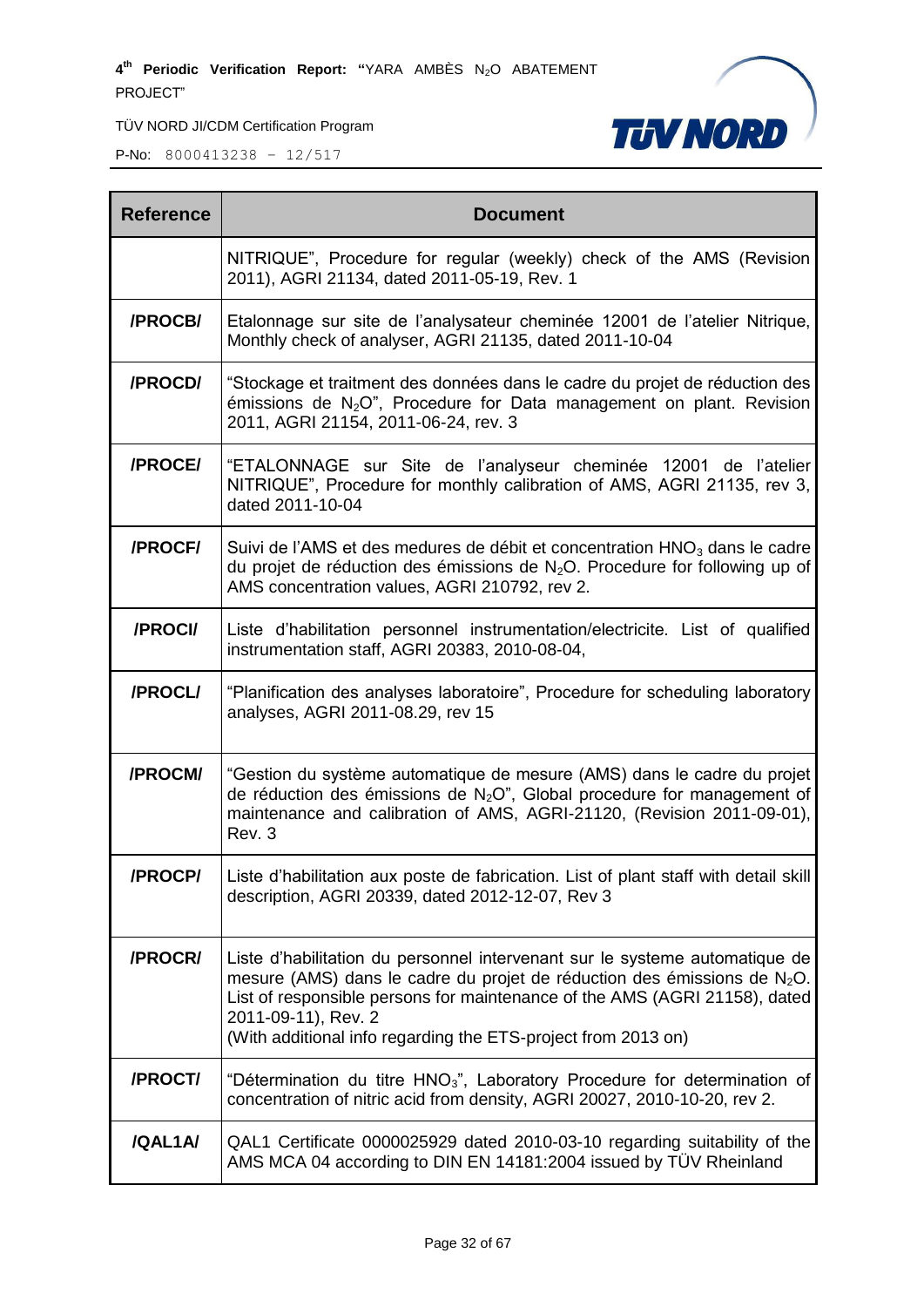TÜV NORD JI/CDM Certification Program



| <b>Reference</b> | <b>Document</b>                                                                                                                                                                                                                                                                                                                                                                                                                                                                                                                                                                                                                     |
|------------------|-------------------------------------------------------------------------------------------------------------------------------------------------------------------------------------------------------------------------------------------------------------------------------------------------------------------------------------------------------------------------------------------------------------------------------------------------------------------------------------------------------------------------------------------------------------------------------------------------------------------------------------|
| /QAL1A1/         | QAL1 Certificate 0000025929_1 dated 2010-08-02 regarding suitability of the<br>AMS MCA 04 according to DIN EN 14181:2004 issued by TÜV Rheinland<br>(i.a. with extended calibration periods: 3 months)                                                                                                                                                                                                                                                                                                                                                                                                                              |
| /QAL1VE/         | QAL1 Certificate No: 936/808005/C 2000-04-10 regarding<br><b>FMD</b><br>99<br>Volumeter, English issued by TÜV Rheinland                                                                                                                                                                                                                                                                                                                                                                                                                                                                                                            |
| /QAL1VG/         | QAL1 Certificate No: 936/808005/C 2000-04-10<br>regarding<br><b>FMD</b><br>99<br>Volumeter, German                                                                                                                                                                                                                                                                                                                                                                                                                                                                                                                                  |
| /QAL2CALI<br>B/  | Report on performance tests and calibration of the AMS, report No.:<br>M82 450/5, issued by Müller BBM on 2009-10-30<br>Update: Report on performance tests and calibration of the<br>$\circ$<br>AMS, report No.: M82 450/5, issued by Müller BBM on 2010-<br>09-06<br>$\circ$ 2 <sup>nd</sup> Update: Report on performance tests and calibration of<br>the AMS, report No.: M82 450/5, issued by Müller BBM on<br>2010-09-06 (no new version number and no update date but<br>with corrected statements)<br>Report on performance tests and calibration of the AMS, report No.:<br>M101195/01, issued by Müller BBM on 2012-10-15 |
| /QAL2INST/       | QAL2 check of correct installation of the AMS, report No.: M82 450/7, issued<br>by Müller-BBM on 2009-10-30                                                                                                                                                                                                                                                                                                                                                                                                                                                                                                                         |
| /REDET/          | Determination Report: "Re-Determination of the JI Track 1 Project: YARA<br>AMBES N <sub>2</sub> O Abatement Project, Nr.: 600500841, 2012-04-03, TÜV SÜD<br>Industrie Service GmbH, Carbon Management Service                                                                                                                                                                                                                                                                                                                                                                                                                       |
| /RUN/            | Rapport: Primary catalys layer protocol for run 47 dated 2012-10-03                                                                                                                                                                                                                                                                                                                                                                                                                                                                                                                                                                 |
| /SPAN/           | Monthly span check protocol (Etalonnage AT 22540) of AMS dated<br>2012-10-19<br>2012-11-15<br>$\bullet$<br>2012-12-04<br>$\bullet$<br>2013-01-07                                                                                                                                                                                                                                                                                                                                                                                                                                                                                    |
| /STACK/          | Drawing number 49153-000001 cheminée de gaz de queue (Stack) showing<br>diameter of 1600x6 (1588mm) at the sampling point                                                                                                                                                                                                                                                                                                                                                                                                                                                                                                           |
| /TAG/            | Tag-sheet of the Yokogawa Exaquantum PIMS (Process Information<br>Management System)                                                                                                                                                                                                                                                                                                                                                                                                                                                                                                                                                |
| <b>NSG/</b>      | Screenshot of PCS with stack gas volume flow, p, t                                                                                                                                                                                                                                                                                                                                                                                                                                                                                                                                                                                  |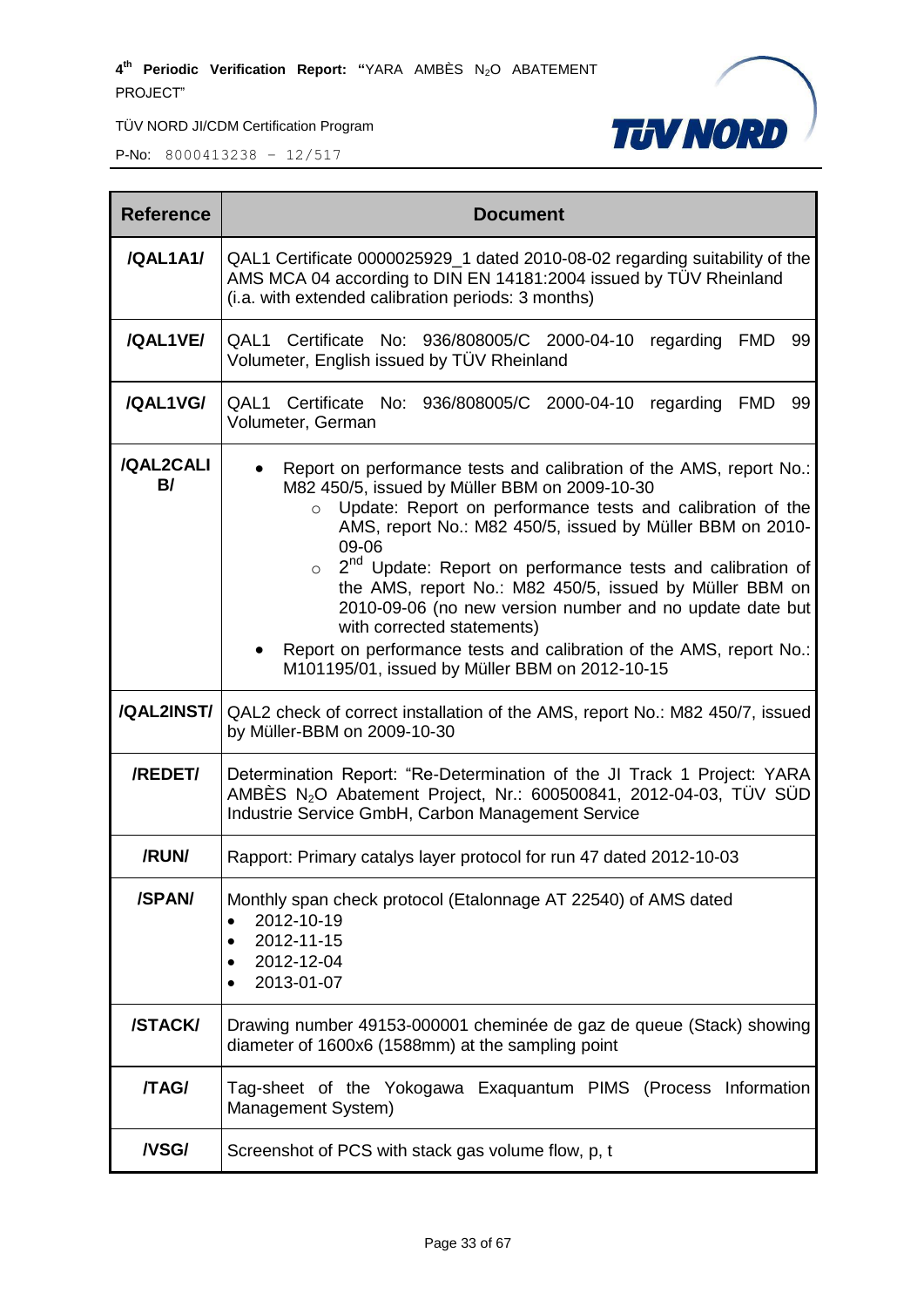

| <b>Reference</b>    | <b>Document</b>                                                                                                                                                                      |
|---------------------|--------------------------------------------------------------------------------------------------------------------------------------------------------------------------------------|
| <b><i>NEEKI</i></b> | Suivi hebdomadaire AT 2-2540. Protokoll of weekly check of AMS dated<br>2012-11-20<br>2012-12-04<br>2012-12-12<br>2012-12-17<br>2012-12-24                                           |
| /XLS/               | Initial ERU Excel calculation spreadsheet (CALC_N04 V01<br>$\bullet$<br>YARA_Ambes_20121203_2.xlsx)<br>Final ERU calculation spreadsheet (CALC_N04_V03_<br>YARA_Ambes_20130107.xlsx) |

|  | Table 7-2: Background investigation and assessment documents |
|--|--------------------------------------------------------------|
|--|--------------------------------------------------------------|

| <b>Reference</b> | <b>Document</b>                                                                                                                                                                                                               |
|------------------|-------------------------------------------------------------------------------------------------------------------------------------------------------------------------------------------------------------------------------|
| /14181/          | European Standard DIN EN 14181:2004: "Stationary source emissions -<br>Quality assurance of automated measuring systems                                                                                                       |
| /AM0034/         | Approved baseline and monitoring methodology AM0034: "Catalytic<br>reduction of $N_2O$ inside the ammonia burner of nitric acid plants", version 3.4                                                                          |
| /PLOT/           | Plot of $N_2O$ -Concentrations in verification period (Source: XLS)                                                                                                                                                           |
| /AR/             | Arrêté du 2 mars 2007 of the 'Ministère de l'écologie et du développement<br>durable (Implementation of the JI-Guidelines in France)                                                                                          |
| $N$ R3 $/$       | Verification report of the second period, issued by TÜV Nord Cert GmbH,<br>No.: 8000408457 - 12/292, dated: 2012-08-01<br>Remark:<br>Not registered/issued on the JI-database <sup>/unfccc/</sup> yet.                        |
| /BACK/           | Background paper: "N <sub>2</sub> O EMISSIONS FROM ADIPIC ACID AND NITRIC<br>PRODUCTION", Good<br>Practice<br>ACID<br>Guidance<br>Uncertainty<br>and<br>Management in National Greenhouse Gas Inventories issued by the NGGIP |
| /BELGIUM/        | Rules established by the National Climate Commission for the submission of<br>an application for approval for a project activity                                                                                              |
| /BREF/           | Reference Document on Best Available Techniques for the Manufacture of<br>Large Volume Inorganic Chemicals - Ammonia, Acids and Fertilisers                                                                                   |
| /CPM/            | TÜV NORD JI / CDM CP Manual (incl. CP procedures and forms)                                                                                                                                                                   |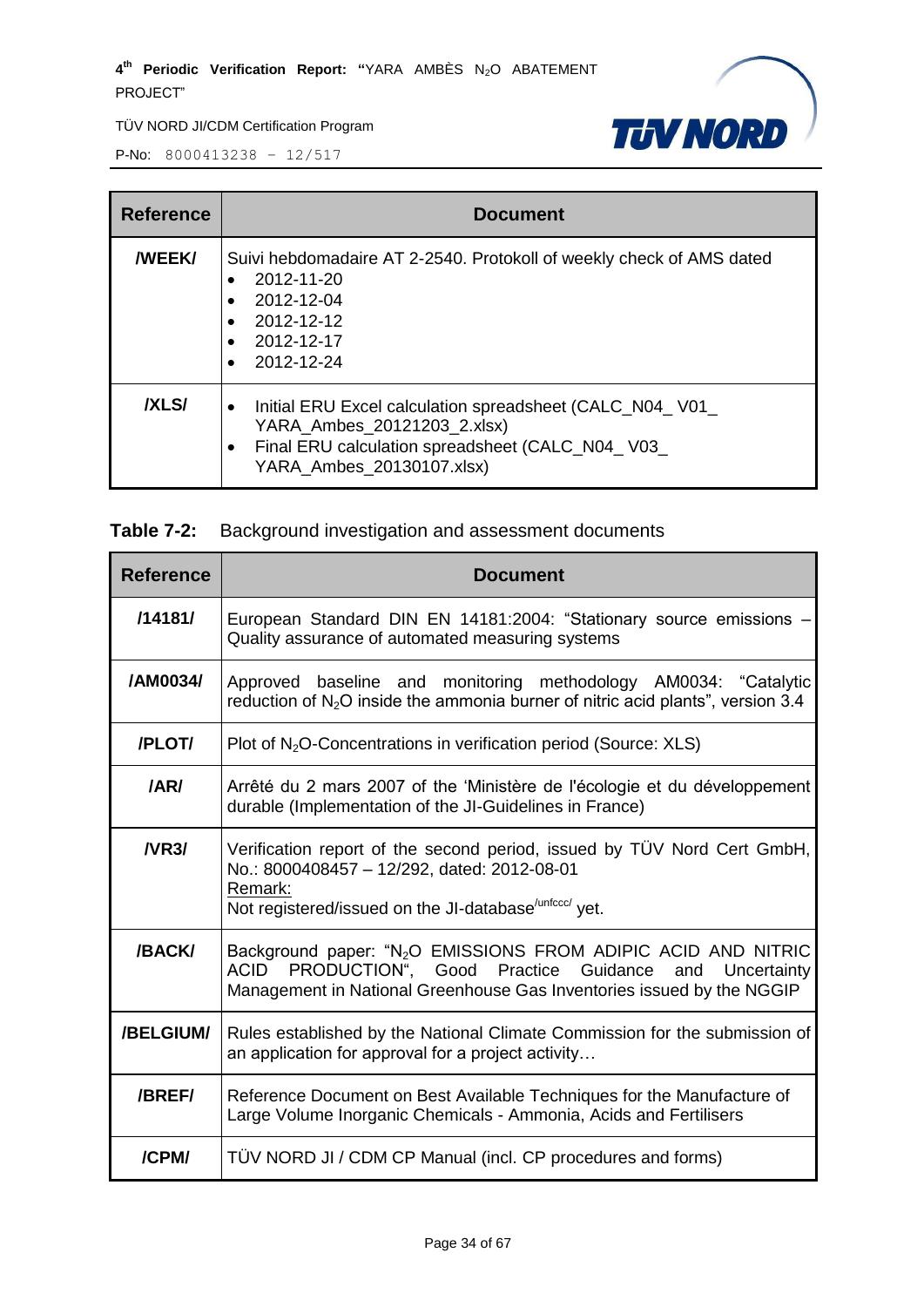**P-No:** 8000413238 - 12/517

.

Н



| <b>Reference</b> | <b>Document</b>                                                                                                                                                                                                                                                                                                    |
|------------------|--------------------------------------------------------------------------------------------------------------------------------------------------------------------------------------------------------------------------------------------------------------------------------------------------------------------|
| /DET/            | Determination Report: Yara Ambès Nitric Acid Plant, Report No.: 600500300,<br>dated 2010-06-30, issued by TÜV Sued                                                                                                                                                                                                 |
| /DEC/            | Decret No.: 2012-772, prepared and issued by the The Minister for Ecology,<br>Sustainable Development and Energy, version of 2012-06-14, in order to<br>ensure the integration of sustainable development objectives in the<br>development and implementation of all policies implemented<br>by the<br>Government. |
| /NR1/            | Verification report of the first period, issued by TÜV Nord Cert GmbH, No.:<br>8000385267 - 10/30, dated: 2010-10-07                                                                                                                                                                                               |
| /DVM/            | <b>JI Determination and Verification Manual</b>                                                                                                                                                                                                                                                                    |
| /GUIDE/          | Guidance: Developing a CDM or JI project to reduce greenhouse gas<br>emissions, issued by the:<br>French Ministry for Economy, Industry and Employment<br>French Ministry for Ecology, Energy, Sustainable Development and Town<br>and Country Planning<br><b>French Global Environment Facility</b><br>$\bullet$  |
| /IPCC/           | 1. 1996 IPCC Guidelines for National Greenhouse Gas Inventories: work<br>book<br>2. 2006 IPCC Guidelines for National Greenhouse Gas Inventories: work<br>book                                                                                                                                                     |
| /KP/             | Kyoto Protocol (1997)                                                                                                                                                                                                                                                                                              |
| /MA/             | Decision 3/CMP. 1 (Marrakesh - Accords)                                                                                                                                                                                                                                                                            |
| /METH/           | Méthode pour les Projets Domestiques<br>Réduction catalytique du N <sub>2</sub> O dans des usines d'acide nitrique<br>(Projet Domestique Methodology: Catalytic reduction of N <sub>2</sub> O at nitric acid<br>plants)                                                                                            |
| /METHE/          | Projet Domestique Methodology<br>Catalytic reduction of $N_2O$ at nitric acid plants (Translation of $^{/METH/}$ )                                                                                                                                                                                                 |
| /PDD/            | Project Design Document Version 04 dated 14.12.2009 "YARA Ambès<br>N <sub>2</sub> O abatement project"<br>Revised Project Design Document Version 07 dated 19.03.2012 "YARA<br>٠<br>Ambès $N_2O$ abatement project" with updated abatement efficiency of<br>94%.                                                   |
| /SAFE/           | SAFETY DATA SHEET, YARA N <sub>2</sub> O Abatement Catalyst 58-Y1, 58-Y1-S in                                                                                                                                                                                                                                      |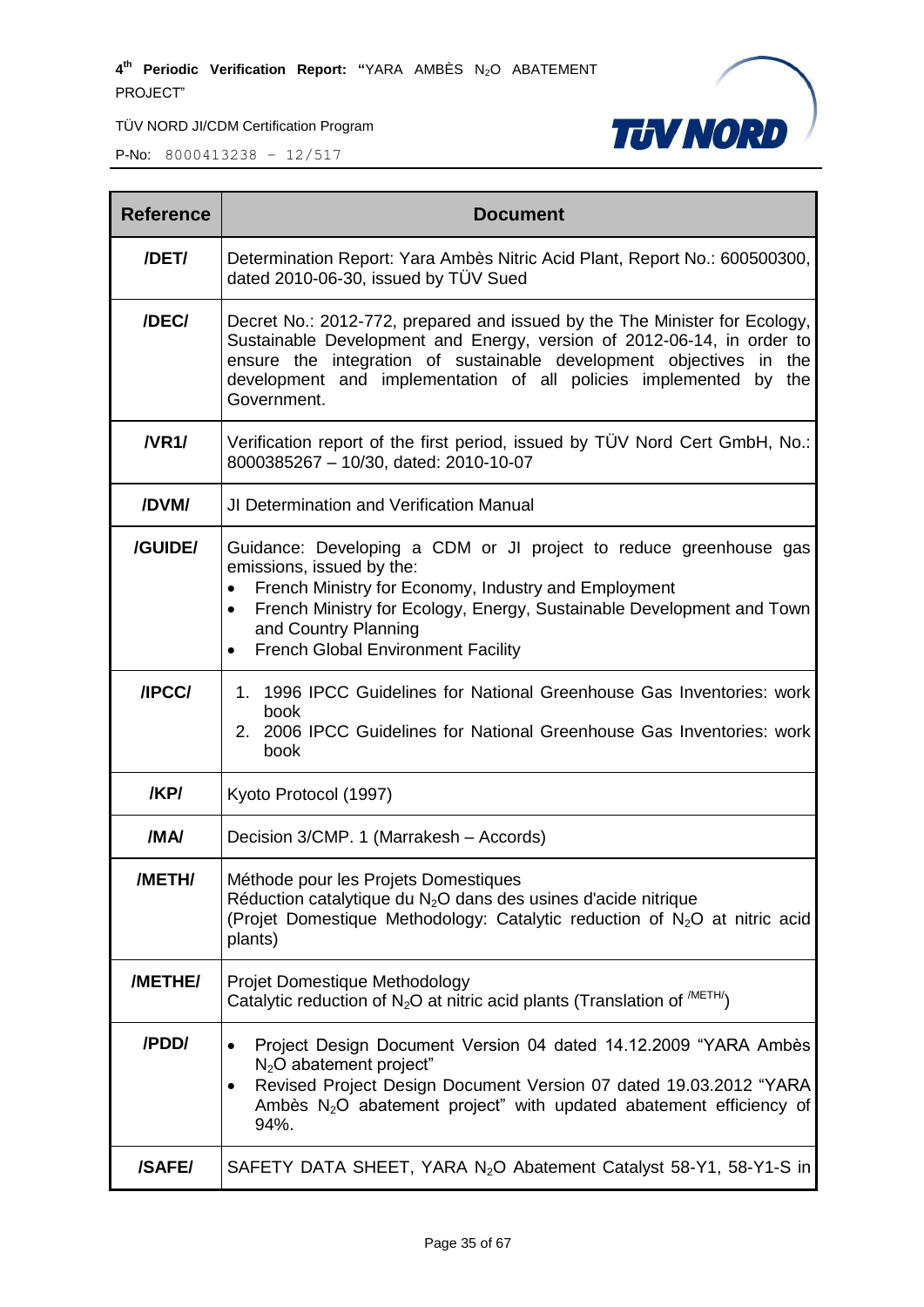

P-No:  $8000413238 - 12/517$ 

| <b>Reference</b> | <b>Document</b>                     |
|------------------|-------------------------------------|
|                  | accordance with EU REACH regulation |

#### **Table 7-3:** Websites used

| <b>Reference</b> | Link                                                                     | Organisation                                                                                                                                                                     |  |  |
|------------------|--------------------------------------------------------------------------|----------------------------------------------------------------------------------------------------------------------------------------------------------------------------------|--|--|
| /belgium/        | http://www.cnc-<br>nkc.be/KLIMAATPLAN/EN/H<br>ome/Focalpoint/ApprovalNCC | Website of the Belgian DFP                                                                                                                                                       |  |  |
| /bref/           | http://eippcb.jrc.ec.europa.eu/<br>reference/                            | Website of the European Commission, Joint<br>Research Centre, Institute for Prospective<br>Technological Studies (Provision of BAT-<br>Reference documents)                      |  |  |
| /dehst/          | http://www.dehst.de                                                      | German Emissions Trading Authority (DEHSt)<br>at the Federal Environment Agency                                                                                                  |  |  |
| /dfp/            | http://www.developpement-<br>durable.gouv.fr/                            | Ministère de l'Écologie, de l'Énergie,<br>du<br>Développement Durable et de la Mer,<br>en<br>charge des Technologies vertes<br>et des<br>Négociations sur le climat (French DFP) |  |  |
| /douane/         | http://www.douane.gouv.fr/da<br>ta/file/6146.pdf                         | Web-file regarding $N_2O$ emission taxation.                                                                                                                                     |  |  |
| /gw/             | http://www.global-<br>warming.de/                                        | TÜV Nord platform hosting projects open for<br>comments at the determination stage                                                                                               |  |  |
| /ipcc/           | www.ipcc-nggip.iges.or.jp                                                | <b>IPCC</b> publications                                                                                                                                                         |  |  |
| /                | http://www.legifrance.gouv.fr/                                           | Site of the Legifrance (La service public de la<br>diffusion du droit)                                                                                                           |  |  |
| /mist/           | http://www.ecologie.gouv.fr/M<br>ethodologies-de-projets.html            | l'Écologie, de l'Énergie,<br>Ministère de<br>du<br>Développement<br>durable<br>et<br>de<br>Mer<br>la<br>(Ministry<br>of<br>ecology<br>and<br>sustainable<br>development)         |  |  |
| /nfg/            | http://www.effet-de-<br>serre.gouv.fr/accueil                            | Mission interministérielle sur l'effet de serre<br>(French<br>Inter-Ministry<br><b>Mission</b><br>on<br>the<br>Greenhouse Effect)                                                |  |  |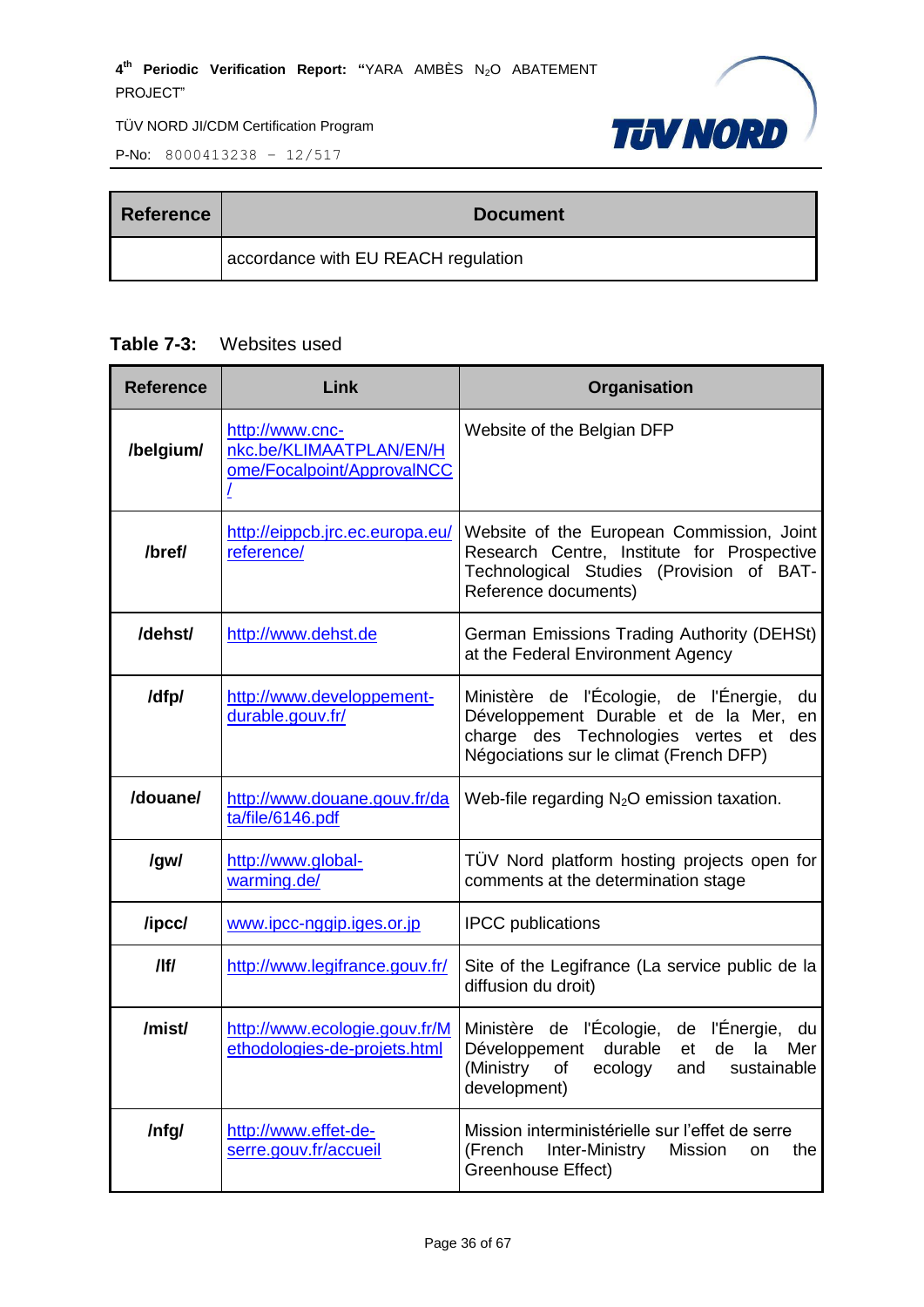

P-No: 8000413238 – 12/517

| <b>Reference</b> | Link                                                                                                                         | <b>Organisation</b>                                                   |
|------------------|------------------------------------------------------------------------------------------------------------------------------|-----------------------------------------------------------------------|
| /qal1/           | http://qal1.de/de/hersteller/foe<br>disch.htm                                                                                | www-database of federal environment agency<br>for QAL 1 certified AMS |
| /unfccc/         | http://ji.unfccc.int<br>$\bullet$<br>http://ji.unfccc.int/JIITLPro<br>ject/DB/I2VTETQF784CY<br>RLUS5LU1NVRQU7PVY/<br>details | JI-SC web-page<br>Location of the JI-project activity                 |

| Table 7-4: | List of interviewed persons |  |
|------------|-----------------------------|--|
|------------|-----------------------------|--|

| Mol <sup>1</sup><br><b>Reference</b>                          |                                                                                                                 |                                                      | <b>Name</b>             | <b>Organisation / Function</b> |  |
|---------------------------------------------------------------|-----------------------------------------------------------------------------------------------------------------|------------------------------------------------------|-------------------------|--------------------------------|--|
| $\bowtie$ Mr.<br><b>Bruno Dufour</b><br>/IM01/<br>V<br>Ms     |                                                                                                                 | Yara Ambés Nitric Acid Plant<br>(Production manager) |                         |                                |  |
| /IM01/                                                        | $\boxtimes$ Mr.<br>Yara Ambés Nitric Acid Plant<br><b>Philippe Ourmieres</b><br>V<br>ヿ Ms.<br>(Instrumentation) |                                                      |                         |                                |  |
| /IM01/                                                        | T,E                                                                                                             | Mr.<br>$\boxtimes$ Ms.                               | Rebecca Cardani-Strange | N.serve<br>(Project manager)   |  |
| $\boxtimes$ Mr.<br>Martin Stilkenbäumer<br>/IM01/<br>V<br>Ms. |                                                                                                                 | N.serve<br>(Monitoring Expert)                       |                         |                                |  |

1) Means of Interview: (**T**elephone, **E**-Mail, **V**isit)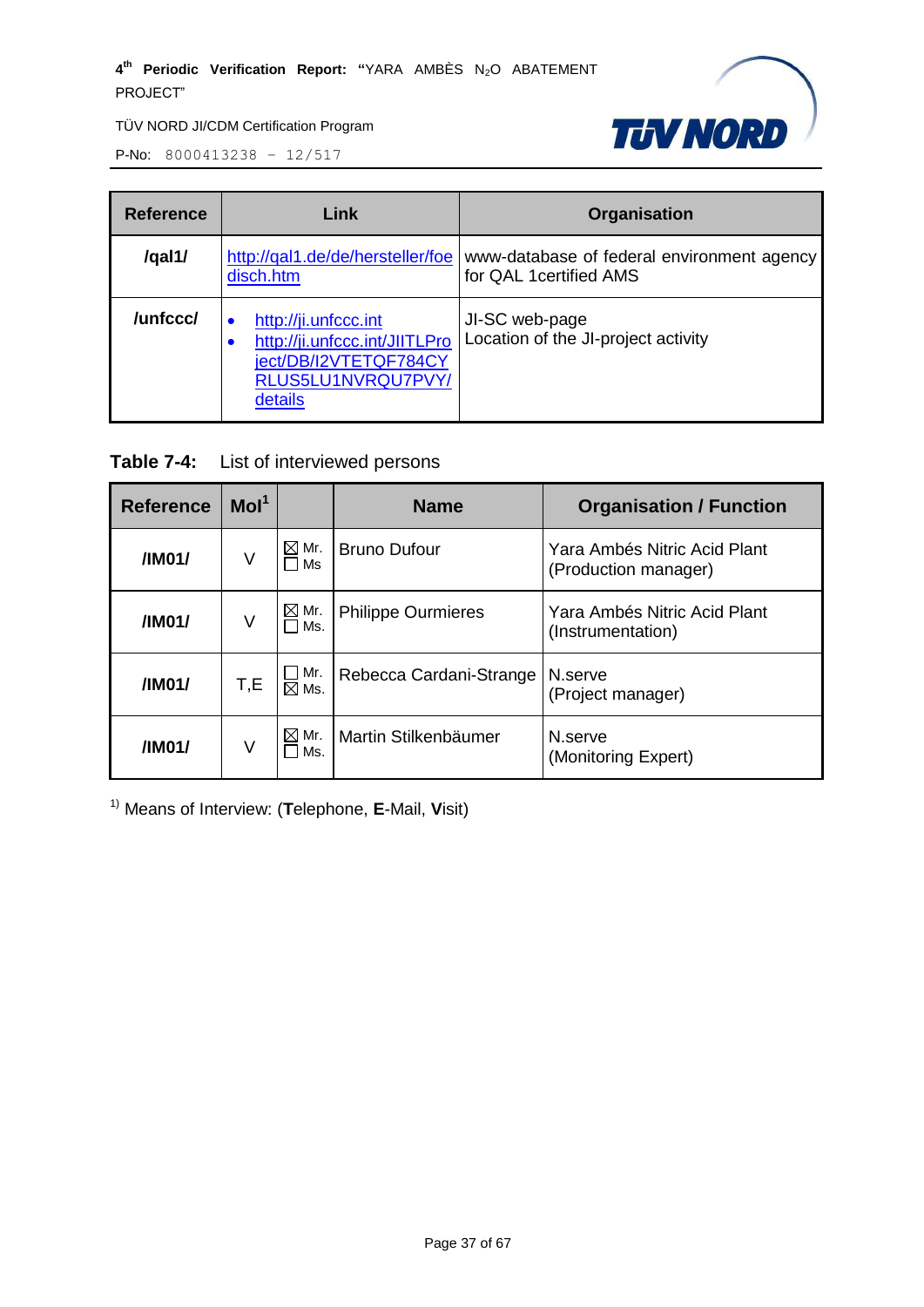TÜV NORD JI/CDM Certification Program





# **ANNEX**

## **A1:** Verification Protocol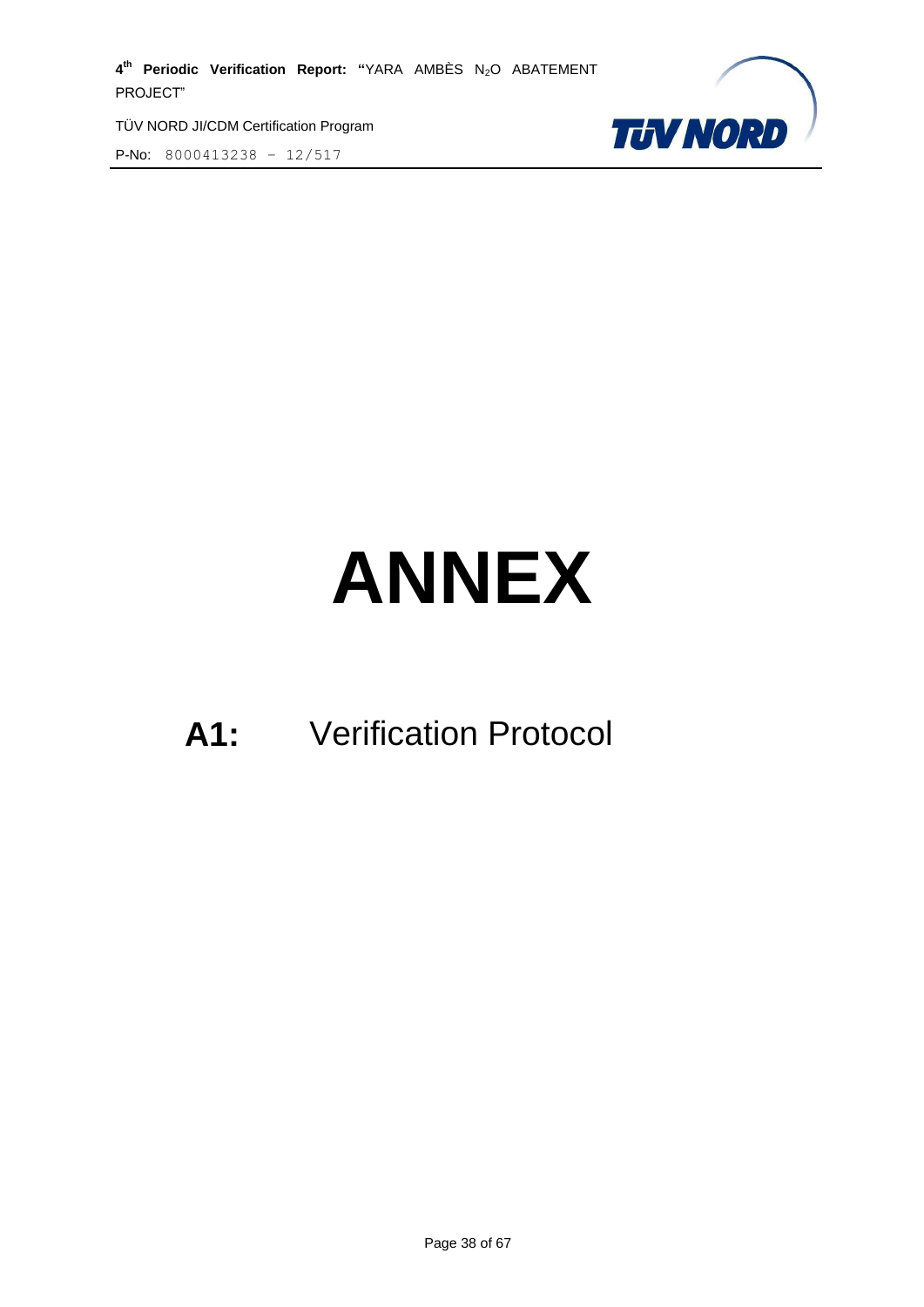P-No: 8000413238 – 12/517



### **ANNEX 1: VERIFICATION PROTOCOL**

**Table A-1:** GHG calculation procedures and management control testing / detailed audit testing of residual risk areas and random testing

<span id="page-38-0"></span>

| Identification,<br><b>Identification of</b><br>assessment and testing<br>potential reporting risk<br>of management controls |                                                                 | Areas of residual risks | <b>Additional verification</b><br>testing                                                      | <b>Conclusions and</b><br><b>Areas Requiring</b><br>Improvement<br>(including Forward<br><b>Action Requests)</b>         |                                                                             |                 |
|-----------------------------------------------------------------------------------------------------------------------------|-----------------------------------------------------------------|-------------------------|------------------------------------------------------------------------------------------------|--------------------------------------------------------------------------------------------------------------------------|-----------------------------------------------------------------------------|-----------------|
|                                                                                                                             |                                                                 |                         |                                                                                                | Raw data generation                                                                                                      |                                                                             |                 |
| I۰<br>I۰                                                                                                                    | Installation of<br>measuring equipment<br>Dysfunction of        | $\bullet$               | Installation<br>modern<br>0f<br>of<br>the<br>and state<br>art<br>equipment                     | • Inadequate<br>installation<br>operation of the monitoring<br>equipment                                                 | • Site – visit (maintenance<br>dept., gas supplier)<br>• Check of equipment | • See Table A-2 |
| ه ا                                                                                                                         | installed equipment<br>Maloperation by<br>operational personnel | $\bullet$<br>$\bullet$  | <b>Process</b><br>control<br>automation<br>Internal data review                                | • Inadequate<br>exchange<br>0f<br>equipment<br>• Change of personnel                                                     | • Check of technical data<br>sheets<br>$\bullet$ Check<br>0f<br>suppliers   |                 |
| I۰                                                                                                                          | Downtimes of<br>equipment                                       | $\bullet$               | Regular visual inspect-<br>ions of installed equip-                                            | • Undetected<br>measurement<br>errors                                                                                    | information / guarantees<br>calibration<br>$\bullet$ Check<br>of            |                 |
| I۰                                                                                                                          | Exchange of<br>equipment                                        |                         | ment<br>Only skilled and trained                                                               | • Inappropriateness<br>0f<br>Management<br>system                                                                        | records, if applicable<br>• Check of maintenance                            |                 |
| ∣∙                                                                                                                          | Change of<br>measurement<br>equipment<br>characteristic         |                         | personnel operates the<br>relevant equipment<br>Daily raw data checks<br>Immediate exchange of | procedures w.r.t. monitoring<br>requirements<br>plan<br>(e.g.<br>substitute value strategies)<br>• Non-application<br>Ωt | records<br>• Counter-check<br>of raw<br>data<br>and<br>commercial<br>data   |                 |
| ه ا<br>$\bullet$                                                                                                            | Insufficient accuracy<br>Change of                              |                         | dysfunctional<br>equipment                                                                     | management<br>system<br>procedures                                                                                       | • Check of<br>IJI<br>manage-<br>ment system                                 |                 |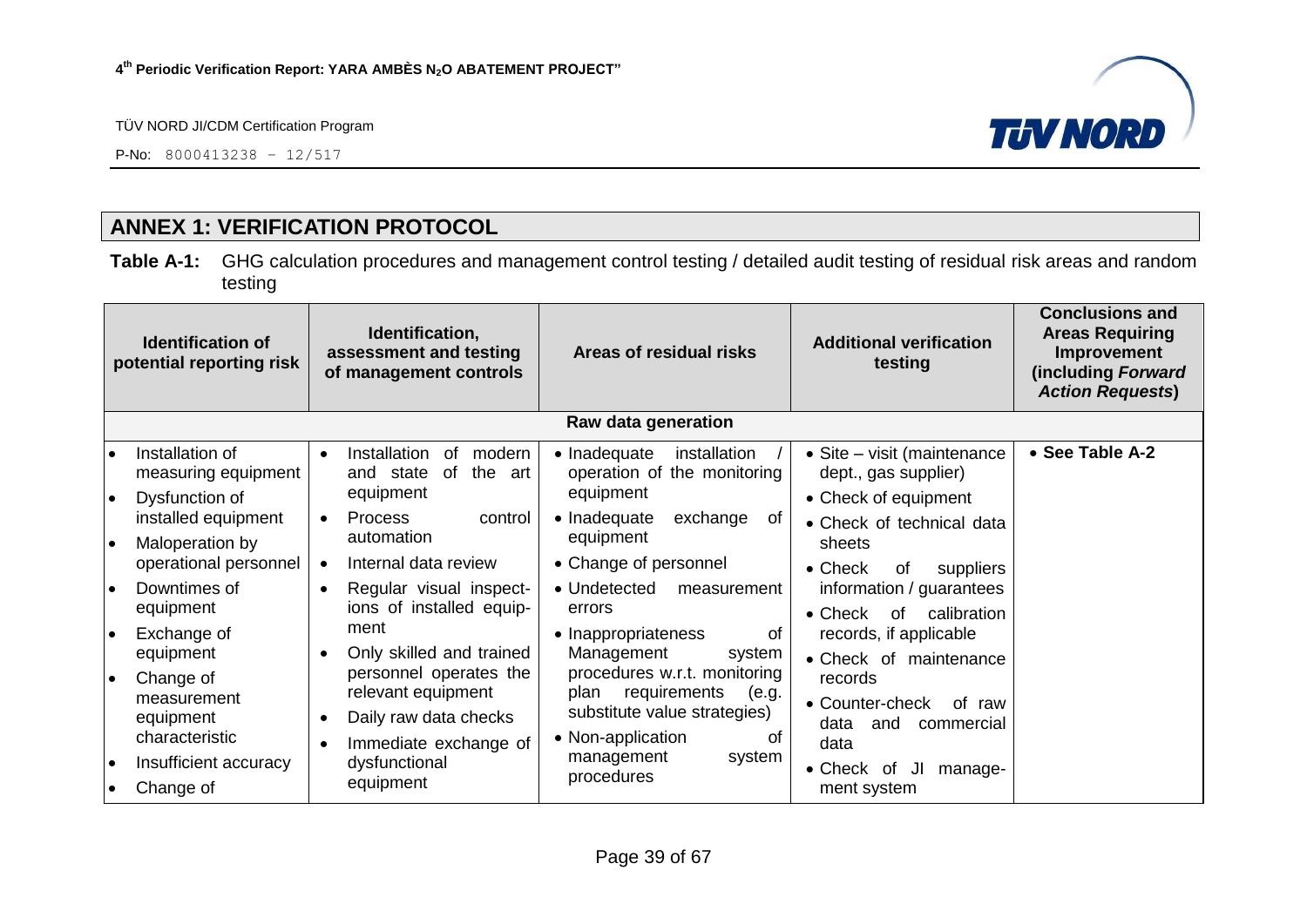

| <b>Identification of</b><br>potential reporting risk |                                                                                                                                                                                  | Identification,<br>assessment and testing<br>of management controls                                                                                                                                                                                    | Areas of residual risks                                                                                                                                                                                                                                           | <b>Additional verification</b><br>testing                                                                                                                                                                                                                                              | <b>Conclusions and</b><br><b>Areas Requiring</b><br>Improvement<br>(including Forward<br><b>Action Requests)</b> |
|------------------------------------------------------|----------------------------------------------------------------------------------------------------------------------------------------------------------------------------------|--------------------------------------------------------------------------------------------------------------------------------------------------------------------------------------------------------------------------------------------------------|-------------------------------------------------------------------------------------------------------------------------------------------------------------------------------------------------------------------------------------------------------------------|----------------------------------------------------------------------------------------------------------------------------------------------------------------------------------------------------------------------------------------------------------------------------------------|------------------------------------------------------------------------------------------------------------------|
| $\bullet$                                            | technology<br>Accuracy of values<br>supplied by Third<br><b>Parties</b>                                                                                                          | is<br>Stand-by<br>duty<br>$\bullet$<br>organized<br>Training<br>$\bullet$<br>Internal<br>audit<br>procedures<br>Internal<br>0f<br>check<br>QA/QC<br>of<br>measures<br>involved Third Parties                                                           | • Insufficient accuracy<br>QA/QC<br>• Inappropriate<br>measures of Third Parties                                                                                                                                                                                  | $\bullet$ Check<br>of<br>JI<br>related<br>procedures<br>• Application<br>of<br>JI<br>management<br>system<br>procedures<br>• Check of trainings<br>• Check of responsibilities<br>QA/QC<br>$\bullet$ Check<br>of<br>documentation / eviden-<br>ces of involved Third<br><b>Parties</b> |                                                                                                                  |
|                                                      |                                                                                                                                                                                  |                                                                                                                                                                                                                                                        | Raw data collection and data aggregation                                                                                                                                                                                                                          |                                                                                                                                                                                                                                                                                        |                                                                                                                  |
| $\bullet$<br>$\bullet$<br>$\bullet$<br>$\bullet$     | Wrong data transfer<br>from raw data to daily<br>and monthly<br>aggregated reporting<br>forms<br><b>IT Systems</b><br>Spread sheet<br>programming<br>Manual data<br>transmission | Cross-check of data<br>$\bullet$<br>Plausibility checks of<br>$\bullet$<br>various parameters.<br>archiving<br>Appropriate<br>system<br>Clear<br>allocation<br>0f<br>responsibilities<br>of<br>Application<br>JI<br>Management<br>system<br>procedures | • Unintended usage of old<br>data that has been revised<br>• Incomplete documentation<br>$\bullet$ Ex-post<br>corrections<br>of<br>records<br>• Ambiguous<br><b>of</b><br>sources<br>information<br>• Non-application<br>0f<br>management<br>system<br>procedures | of<br>data<br>$\bullet$ Check<br>aggregation steps<br>• Counter-calculation<br>• Data integrity checks by<br>means of graphical data<br>analysis and calculation<br>of specific performance<br>figures<br>• Check of management<br>system certification                                | • See Table A-2                                                                                                  |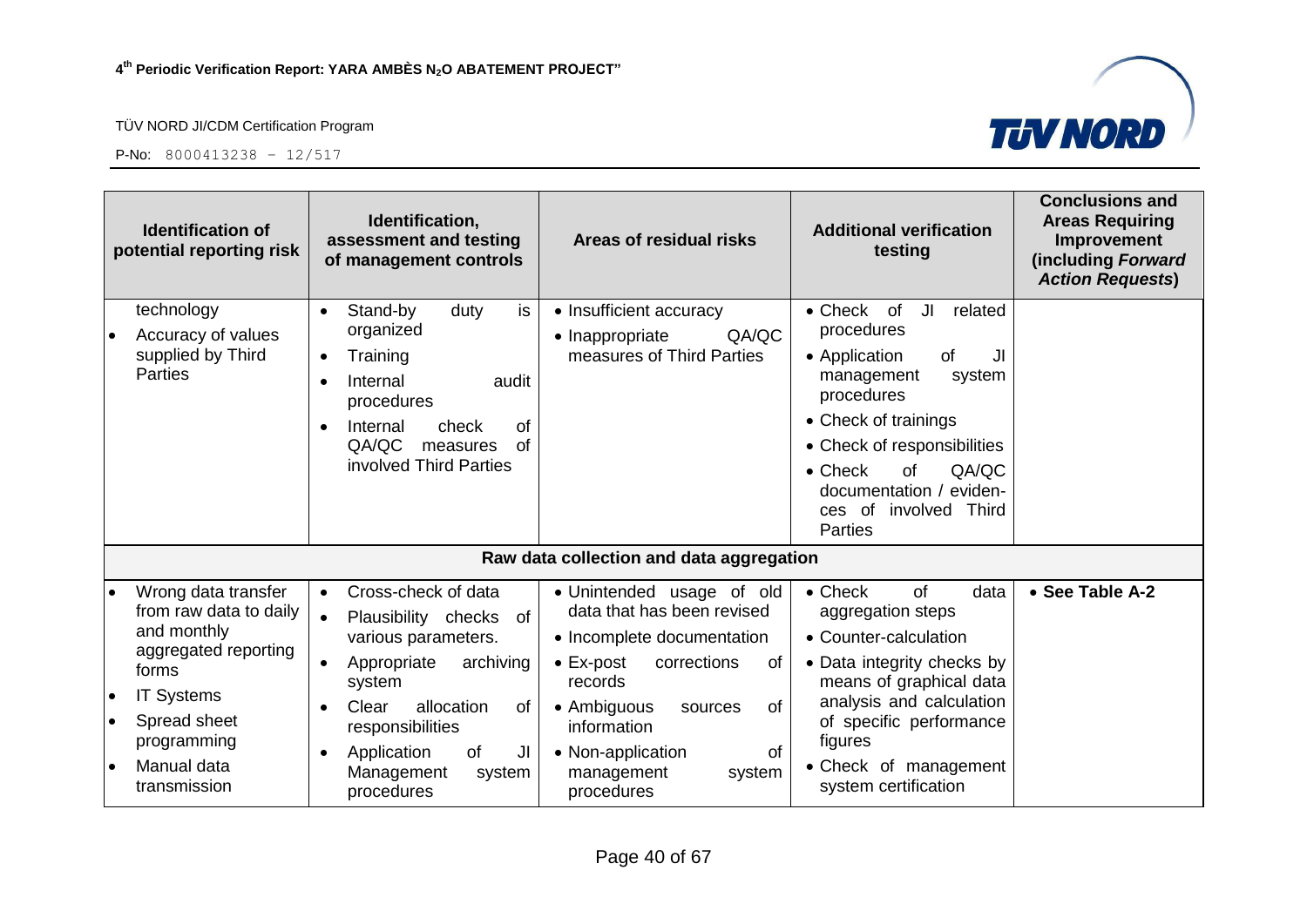

| <b>Identification of</b><br>potential reporting risk    | Identification,<br>assessment and testing<br>of management controls                                                                                    | Areas of residual risks                                                                                                                                                                                                                                                                                     | <b>Additional verification</b><br>testing                                                                                                 | <b>Conclusions and</b><br><b>Areas Requiring</b><br>Improvement<br>(including Forward<br><b>Action Requests)</b> |
|---------------------------------------------------------|--------------------------------------------------------------------------------------------------------------------------------------------------------|-------------------------------------------------------------------------------------------------------------------------------------------------------------------------------------------------------------------------------------------------------------------------------------------------------------|-------------------------------------------------------------------------------------------------------------------------------------------|------------------------------------------------------------------------------------------------------------------|
| Data protection<br>Responsibilities                     | of<br>Usage<br>standard<br>$\bullet$<br>software<br>solutions<br>(Spreadsheets)<br>Limited access to IT<br>systems<br>Data<br>protection<br>procedures | • Manual<br>data<br>transfer<br>mistakes<br>• Unintended<br>change<br>of<br>spread sheet programming<br>or data base entries<br>• Problems<br>caused<br>by<br>updating/upgrading<br>or<br>change of applied software                                                                                        | • Check of data archiving<br>system<br>• Check of application of<br>Management<br>system<br>procedures                                    |                                                                                                                  |
|                                                         |                                                                                                                                                        | Other calculation parameters                                                                                                                                                                                                                                                                                |                                                                                                                                           |                                                                                                                  |
| Emission factors,<br>oxidation factors,<br>coefficients | The values and<br>data<br>$\bullet$<br>applied<br>sources<br>are<br>defined in the PDD and<br>monitoring plan                                          | • Unintended<br>intended<br><b>or</b><br>Modification<br>of calculation<br>parameters<br>• Wrong application of values<br>• Misinterpretations of<br>the<br>applied methodology and/<br>or the PDD<br>• Missing<br>of<br>update<br>applicable<br>regulatory<br>framework<br><b>IPCC</b><br>(e.g.<br>values) | • Update-check<br>of<br>regulatory framework<br>• Countercheck of<br>the<br>applied MP in the MR<br>against<br>the<br>approved<br>version | • See Table A-2                                                                                                  |
|                                                         |                                                                                                                                                        | <b>Calculation Methods</b>                                                                                                                                                                                                                                                                                  |                                                                                                                                           |                                                                                                                  |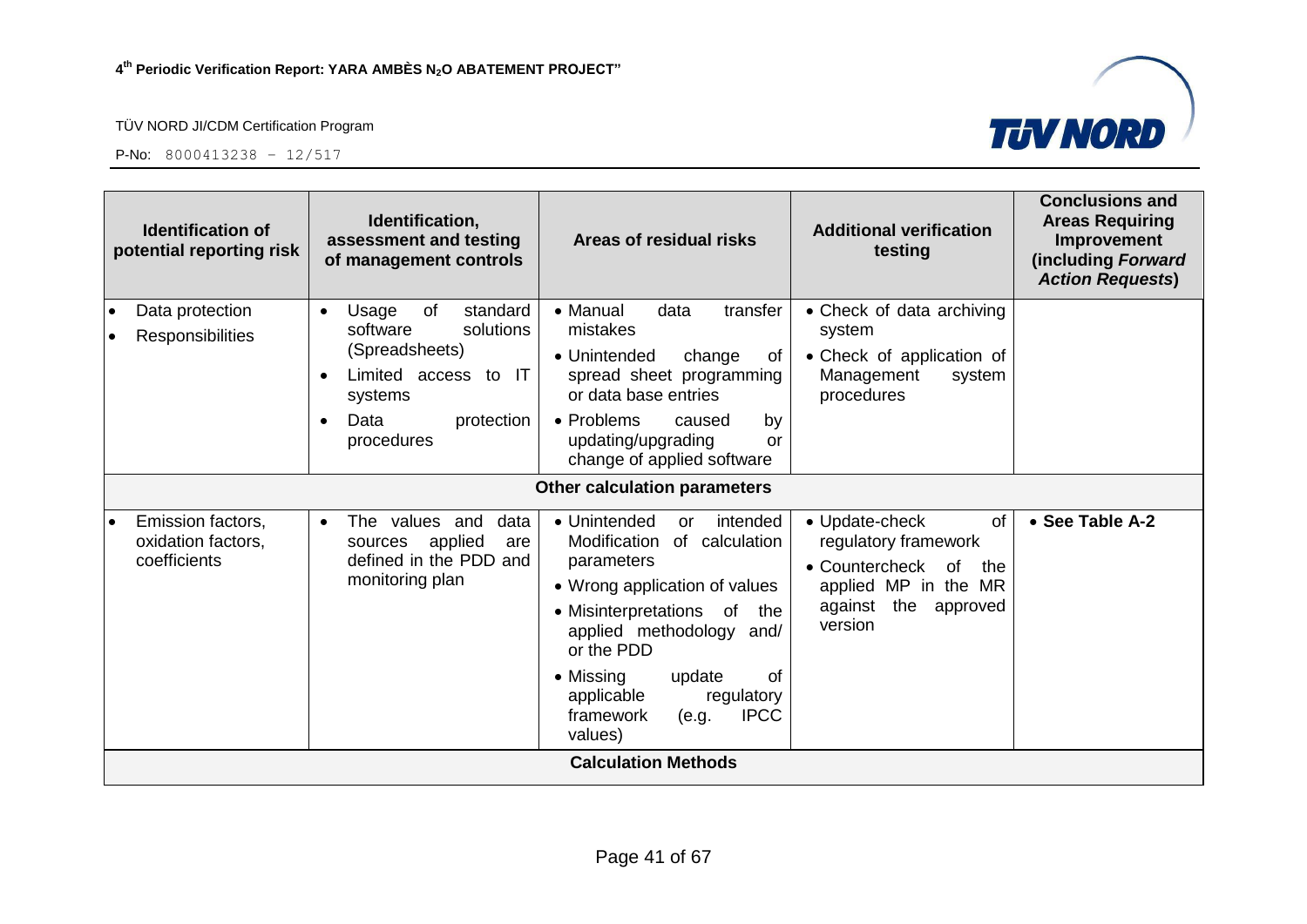

| <b>Identification of</b><br>potential reporting risk |                                                                                                                                                   | Identification,<br><b>Additional verification</b><br>Areas of residual risks<br>assessment and testing<br>testing<br>of management controls                                                                                                                                                                                                                                                                                                                                            | <b>Conclusions and</b><br><b>Areas Requiring</b><br>Improvement<br>(including Forward<br><b>Action Requests)</b> |
|------------------------------------------------------|---------------------------------------------------------------------------------------------------------------------------------------------------|----------------------------------------------------------------------------------------------------------------------------------------------------------------------------------------------------------------------------------------------------------------------------------------------------------------------------------------------------------------------------------------------------------------------------------------------------------------------------------------|------------------------------------------------------------------------------------------------------------------|
| $\bullet$<br>$\bullet$<br>$\bullet$                  | Applied formulae<br><b>Miscalculation</b><br>Mistakes in spread-<br>sheet calculation                                                             | • Countercheck<br>Advanced<br>calculation<br>$\bullet$ The<br>danger<br>miscal-<br>of<br>the<br>on<br>$\bullet$<br>basis of own calculation.<br>and reporting tools<br>culation<br>only<br>be<br>can<br>minimized.<br>A JI coordinator is in<br>sheet<br>• Spread<br>walk-<br>charge of the JI related<br>trough.<br>calculations<br>• Plausibility checks<br>Usage of tested<br>• Check of plots<br>counterchecked<br>Excel<br>spreadsheets<br>Involvement of external<br>consultants | • See Table A-2                                                                                                  |
|                                                      |                                                                                                                                                   | <b>Monitoring reporting</b>                                                                                                                                                                                                                                                                                                                                                                                                                                                            |                                                                                                                  |
| $\bullet$<br>$\bullet$<br>$\bullet$                  | Data transfer to the<br>author of the<br>monitoring report<br>Data transfer to the<br>monitoring report<br>Unintended use of<br>outdated versions | • The danger of data transfer<br>• Counter<br>with<br>check<br>experienced<br>JI<br>An<br>$\bullet$<br>consultant<br>mistakes<br>only<br>evidences provided.<br>be<br>can<br>İS<br>responsible<br>minimized<br>for<br>• Audit<br>0f<br>procedure<br>monitoring reporting.<br>• Inappropriate application of<br>application<br>JI QMS procedures are<br>QMS procedures<br>٠<br>defined                                                                                                  | • See Table A-2                                                                                                  |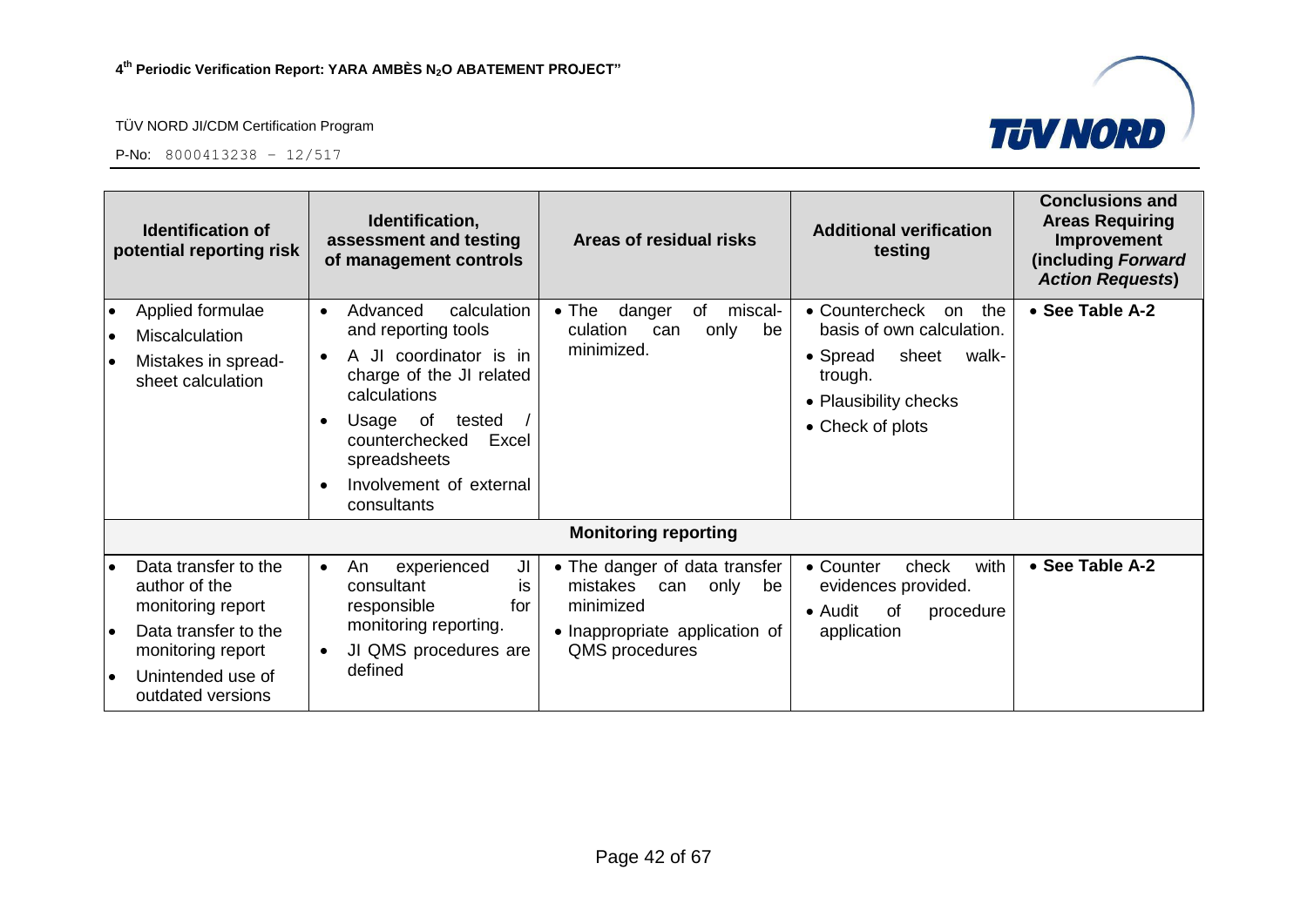**TUV NORD** 

P-No: 8000413238 – 12/517

| No.          | DVM <sup>5</sup> paragraph /<br><b>Checklist Item</b><br>(incl. guidance for the determination<br>team)                                                                                                                                                                                                               | <b>Initial Finding</b><br>(Means and results of assessment)                                                                                                                                                                                                                                                                                                                                                                                                                                                     | Ref.                                        | <b>Action</b><br>requested<br>to PPs<br>(CAR, CL,<br>FAR) | <b>Review</b><br>of PP's<br>action           | Con-<br>clu-<br>sion |
|--------------|-----------------------------------------------------------------------------------------------------------------------------------------------------------------------------------------------------------------------------------------------------------------------------------------------------------------------|-----------------------------------------------------------------------------------------------------------------------------------------------------------------------------------------------------------------------------------------------------------------------------------------------------------------------------------------------------------------------------------------------------------------------------------------------------------------------------------------------------------------|---------------------------------------------|-----------------------------------------------------------|----------------------------------------------|----------------------|
| $\mathbf{A}$ | <b>Project Approvals by Parties involved</b>                                                                                                                                                                                                                                                                          |                                                                                                                                                                                                                                                                                                                                                                                                                                                                                                                 |                                             |                                                           |                                              |                      |
| A.1          | $DVM \S 90$<br>Has the DFPs of at least one<br>Party involved, other than the<br>host Party, issued a written<br>project<br>approval<br>when<br>submitting the first verification<br>report to the secretariat for<br>publication in accordance with<br>JI<br>paragraph<br>38<br>of the<br>guidelines, at the latest? | Description:<br>The PP provided host country LoAs (France, revised) and<br>one investor country LoA (Belgium) and listed project<br>participants in the MR.<br>Remark:<br>The report will be submitted directly to the DFP by the PP<br>because it is a track 1 project.<br>Means of determination: DFP-website, LoA, Unfccc-website,<br>MR.<br>Conclusion: The verification team found that the list of<br>project participants in MR and LoAs on JI database are in<br>correspondence with the LoAs available | /LOA/<br>/dfp/<br>/unfccc/<br>/MR/<br>/DEC/ |                                                           |                                              | OK                   |
| A.2          | $DVM \S 91$<br>Are all the written project<br>approvals by Parties involved<br>unconditional?                                                                                                                                                                                                                         | Description:<br>The current French LoAs have two conditions, which need<br>to be take into account:<br>Only 90 % of the verified emission reductions of one<br>$\bullet$                                                                                                                                                                                                                                                                                                                                        | /LOA/<br>/dfp/<br>/unfccc/                  | CAR A1                                                    | GAR <sub>A1</sub><br>Pls see<br>Chapter<br>4 | OK.                  |

#### **Table A-2:** (Project specific) Periodic Verification Checklist

<u>5</u><br><sup>5</sup> JISC 19 Annex 4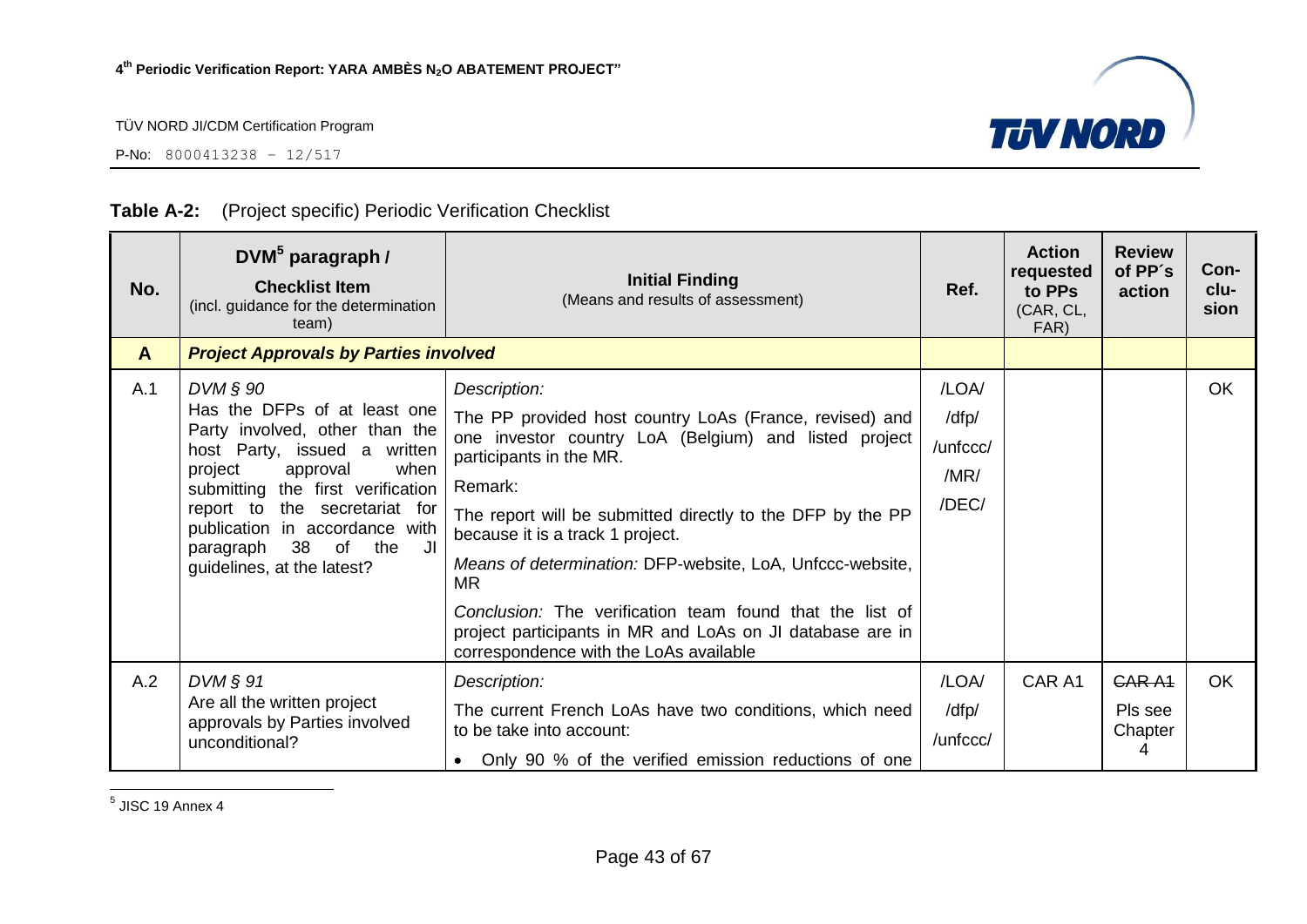

| No. | DVM <sup>5</sup> paragraph /<br><b>Checklist Item</b><br>(incl. guidance for the determination<br>team) | <b>Initial Finding</b><br>(Means and results of assessment)                                                                                                                                       | Ref.           | <b>Action</b><br>requested<br>to PPs<br>(CAR, CL,<br>FAR) | <b>Review</b><br>of PP's<br>action  | Con-<br>clu-<br>sion |
|-----|---------------------------------------------------------------------------------------------------------|---------------------------------------------------------------------------------------------------------------------------------------------------------------------------------------------------|----------------|-----------------------------------------------------------|-------------------------------------|----------------------|
|     |                                                                                                         | period shall be claimed by the PP. The ERU quantity<br>stated in this report already takes into account the 10%<br>deduction.                                                                     | NRS/<br>/REDET |                                                           |                                     |                      |
|     |                                                                                                         | The total amount of verified emission reductions until<br>$\bullet$<br>2012-12-31 is limited to $688,914$ t CO <sub>2</sub> e (including<br>governmental deduction) according to the revised LoA. |                |                                                           |                                     |                      |
|     |                                                                                                         | The Belgian LoA is unconditional.                                                                                                                                                                 |                |                                                           |                                     |                      |
|     |                                                                                                         | Means of determination: LoAs, JI-database, result of final<br>monitoring report                                                                                                                   |                |                                                           |                                     |                      |
|     |                                                                                                         | Conclusion: OK,                                                                                                                                                                                   |                |                                                           |                                     |                      |
|     |                                                                                                         | 10 % of the emission reductions are subtracted from the<br>initial result. The ERU quantity stated in this report<br>already takes into account the 10% deduction.                                |                |                                                           |                                     |                      |
|     |                                                                                                         | CAR A1:<br>$\bullet$                                                                                                                                                                              |                |                                                           |                                     |                      |
|     |                                                                                                         | The verifier should check that the total amount of verified<br>emission reductions until 2012-12-31 is limited to the cap<br>stated in the latest LoA).                                           |                |                                                           |                                     |                      |
| B   | <b>Project implementation</b>                                                                           |                                                                                                                                                                                                   |                |                                                           |                                     |                      |
| B.1 | $DVM \S 92$<br>Has the project been imple-<br>mented in accordance with the                             | Description: The project includes the installation of an extra<br>1,820 kg of secondary $N_2O$ abatement catalyst supplied by<br>YARA in April 2009, in comparison to the quantity that would     | /PDD/<br>/DET/ | CAR <sub>B1</sub>                                         | <b>CAR B1</b><br>Pls see<br>Chapter | <b>OK</b>            |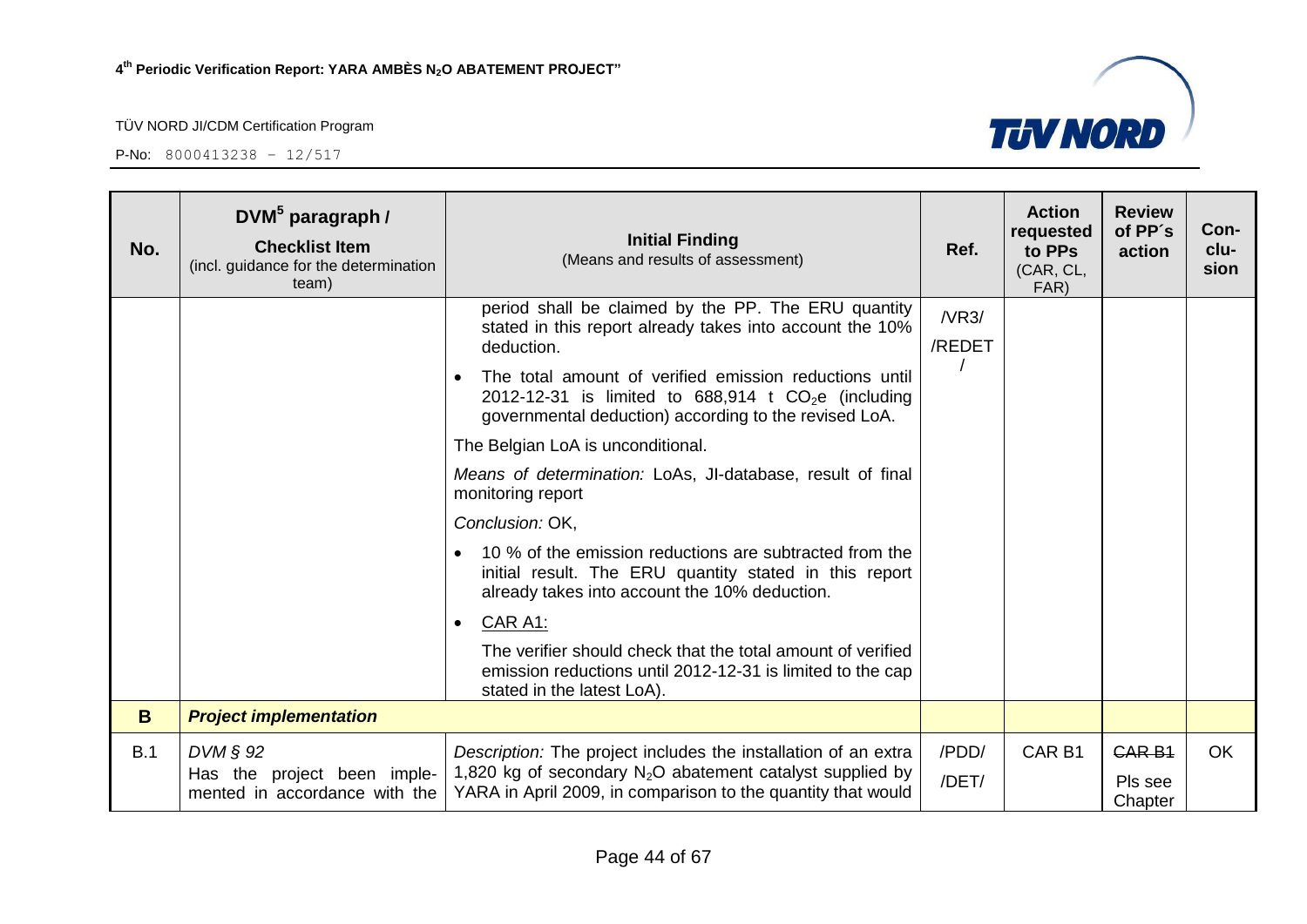| No. | DVM <sup>5</sup> paragraph /<br><b>Checklist Item</b><br>(incl. guidance for the determination<br>team)                         | <b>Initial Finding</b><br>(Means and results of assessment)                                                                                                                                                                                                                | Ref.                | <b>Action</b><br>requested<br>to PPs<br>(CAR, CL,<br>FAR) | <b>Review</b><br>of PP's<br>action | Con-<br>clu-<br>sion |
|-----|---------------------------------------------------------------------------------------------------------------------------------|----------------------------------------------------------------------------------------------------------------------------------------------------------------------------------------------------------------------------------------------------------------------------|---------------------|-----------------------------------------------------------|------------------------------------|----------------------|
|     | <b>PDD</b><br>regarding<br>which<br>the<br>determination has been deemed<br>final and is so listed on the<br>UNFCCC JI website? | be needed for compliance with the applicable regulatory limit<br>inside the ammonia oxidation reactor.                                                                                                                                                                     | /QAL1A/             |                                                           | 4                                  |                      |
|     |                                                                                                                                 | The estimated abatement performance (based on verified<br>data of the monitoring period) was 94% of current $N_2O$                                                                                                                                                         | /QAL2<br>CALIB/     |                                                           |                                    |                      |
|     |                                                                                                                                 | emissions which was used for estimation in ERU-calculation<br>in the revised PDD Ver 7.                                                                                                                                                                                    | /QAL2IN<br>ST/      |                                                           |                                    |                      |
|     |                                                                                                                                 | Means of determination: PDD, certificates provided by the                                                                                                                                                                                                                  | /MR/                |                                                           |                                    |                      |
|     |                                                                                                                                 | PP, on-site visit                                                                                                                                                                                                                                                          | /ORGA               |                                                           |                                    |                      |
|     |                                                                                                                                 | Conclusion: The project installations (Abatement catalyst,<br>AMS) were checked by the verification team and compared<br>with the description given in the registered PDD. The<br>installation of the abatement catalyst and monitoring system<br>is in line with the PDD. | NP/<br>$/1$ CAT $/$ |                                                           |                                    |                      |
|     |                                                                                                                                 |                                                                                                                                                                                                                                                                            | /FLOW/              |                                                           |                                    |                      |
|     |                                                                                                                                 |                                                                                                                                                                                                                                                                            | /AST201             |                                                           |                                    |                      |
|     |                                                                                                                                 | Some inconsistencies have been identified in the project                                                                                                                                                                                                                   | 1/                  |                                                           |                                    |                      |
|     |                                                                                                                                 | description of the MR:                                                                                                                                                                                                                                                     | /NR1/               |                                                           |                                    |                      |
|     |                                                                                                                                 | CAR B1:<br>Monitoring report:                                                                                                                                                                                                                                              | /SAFE/              |                                                           |                                    |                      |
|     |                                                                                                                                 | 1. Annex 3 "Details of plant operation" does not mention                                                                                                                                                                                                                   | /RUN/               |                                                           |                                    |                      |
|     |                                                                                                                                 | the top up of secondary catalyst.<br>2. The table of contents does not correspond to the<br>Annexes provided in the document.                                                                                                                                              | /HIST/              |                                                           |                                    |                      |
| B.2 | DVM § 93                                                                                                                        | Description: The project is running according to the<br>description provided in the PDD.                                                                                                                                                                                   | /PDD/               |                                                           |                                    | <b>OK</b>            |

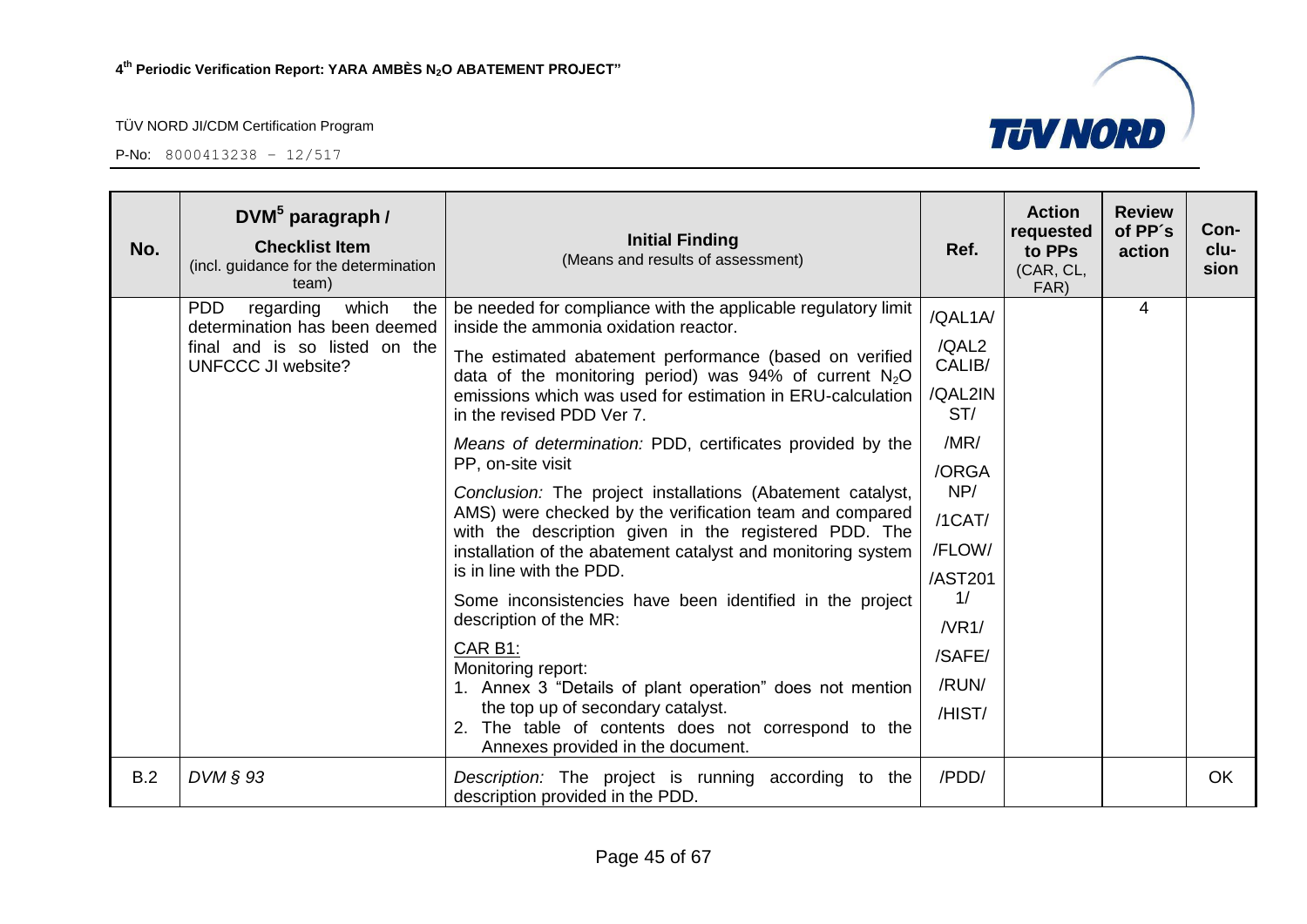

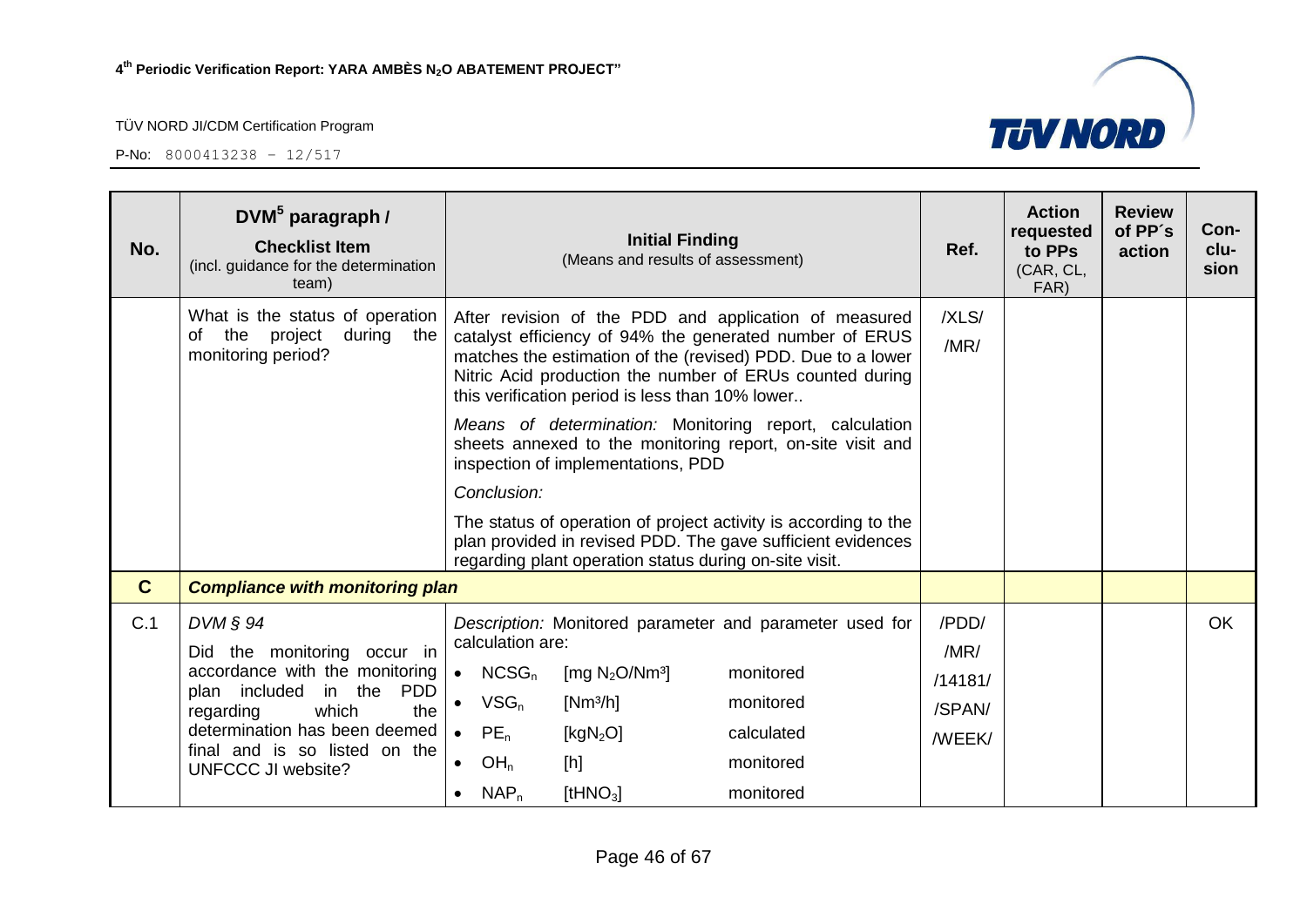

| No. | $DWM^5$ paragraph /<br><b>Checklist Item</b><br>(incl. guidance for the determination<br>team) |           |                              | <b>Initial Finding</b><br>(Means and results of assessment) |                                                                                                                                                                                                                                                    | Ref. | <b>Action</b><br>requested<br>to PPs<br>(CAR, CL,<br>FAR) | <b>Review</b><br>of PP's<br>action | Con-<br>clu-<br>sion |
|-----|------------------------------------------------------------------------------------------------|-----------|------------------------------|-------------------------------------------------------------|----------------------------------------------------------------------------------------------------------------------------------------------------------------------------------------------------------------------------------------------------|------|-----------------------------------------------------------|------------------------------------|----------------------|
|     |                                                                                                | $\bullet$ | $\mathsf{EF}_\mathsf{BM}$    | [kgN <sub>2</sub> O/tHNO <sub>3</sub> ]                     | used for calculation                                                                                                                                                                                                                               |      |                                                           |                                    |                      |
|     |                                                                                                | $\bullet$ | $\mathsf{EF}_{\mathsf{REG}}$ | [kgN <sub>2</sub> O/tHNO <sub>3</sub> ]                     | not applied                                                                                                                                                                                                                                        |      |                                                           |                                    |                      |
|     |                                                                                                | $\bullet$ |                              | $GWP_{N2O}$ [tCO <sub>2</sub> e/tN <sub>2</sub> O]          | used for calculation                                                                                                                                                                                                                               |      |                                                           |                                    |                      |
|     |                                                                                                | $\bullet$ | $EF_n$                       | [kgN <sub>2</sub> O/tHNO <sub>3</sub> ]                     | calculated                                                                                                                                                                                                                                         |      |                                                           |                                    |                      |
|     |                                                                                                | $\bullet$ | ERU                          | [ERUs (tCO <sub>2</sub> e)]                                 | calculated                                                                                                                                                                                                                                         |      |                                                           |                                    |                      |
|     |                                                                                                |           |                              | equipment and procedures.                                   | The PP refers to the project methodology and European<br>standard 14181 regarding implementation of monitoring                                                                                                                                     |      |                                                           |                                    |                      |
|     |                                                                                                |           |                              | inspections and interviews.                                 | Means of determination: DIN EN 14181, methodology,<br>quality related procedures provided by the plant staff, on-site                                                                                                                              |      |                                                           |                                    |                      |
|     |                                                                                                |           |                              |                                                             | Conclusion: The verification team can confirm that the<br>monitoring of the relevant parameter implemented in the<br>project and the referenced standards are in accordance with<br>the monitoring plan of the final PDD. Checks details are i.e.: |      |                                                           |                                    |                      |
|     |                                                                                                | $\bullet$ |                              | Measurement frequency                                       |                                                                                                                                                                                                                                                    |      |                                                           |                                    |                      |
|     |                                                                                                | $\bullet$ | Data source                  |                                                             |                                                                                                                                                                                                                                                    |      |                                                           |                                    |                      |
|     |                                                                                                | $\bullet$ |                              | Measurement procedures                                      |                                                                                                                                                                                                                                                    |      |                                                           |                                    |                      |
|     |                                                                                                | ۰         | <b>Quality procedures</b>    |                                                             |                                                                                                                                                                                                                                                    |      |                                                           |                                    |                      |
|     |                                                                                                | ٠         | Measuring points             |                                                             |                                                                                                                                                                                                                                                    |      |                                                           |                                    |                      |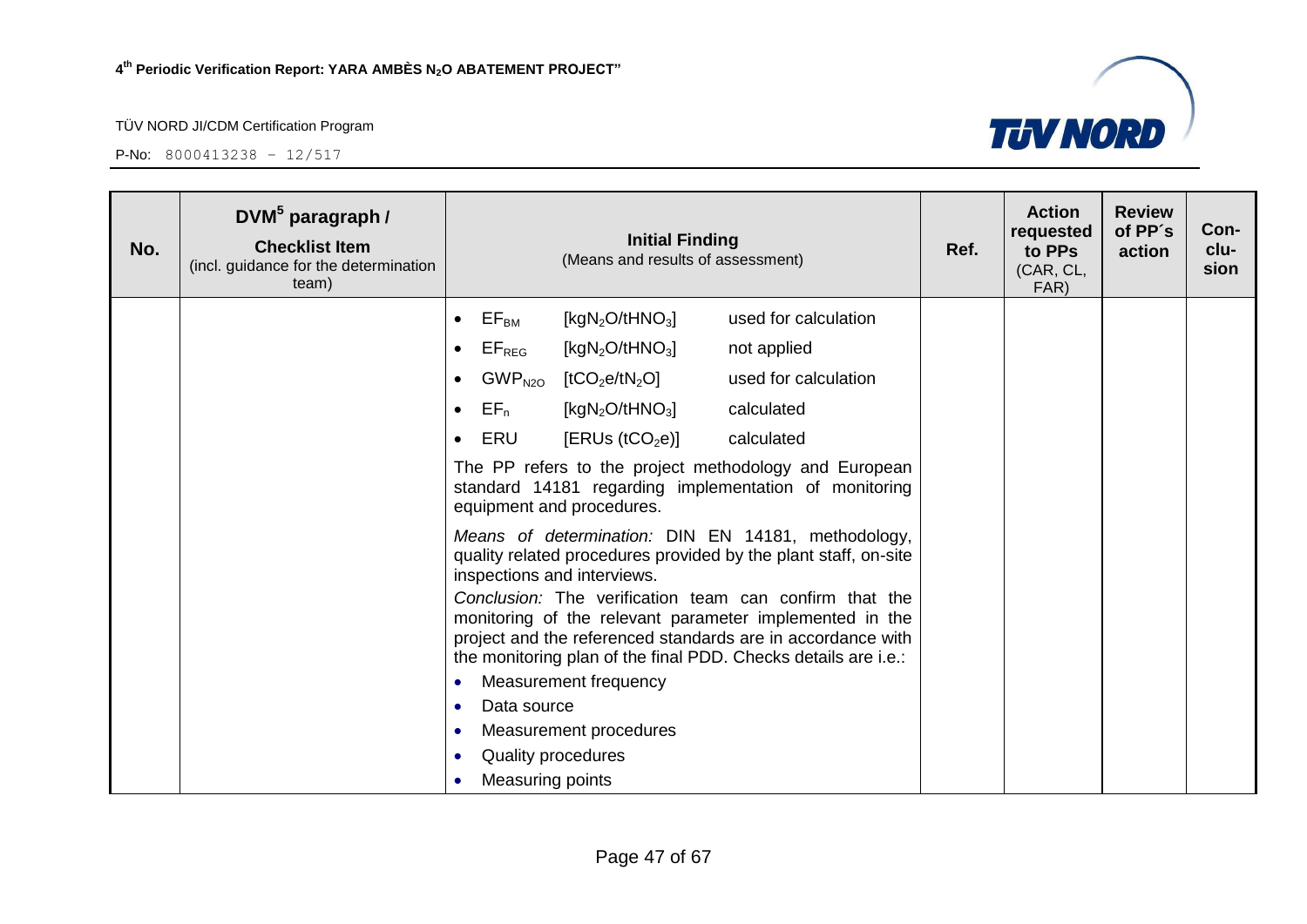| No. | DVM <sup>5</sup> paragraph /<br><b>Checklist Item</b><br>(incl. guidance for the determination<br>team)                                                                                                                                                                                                        | <b>Initial Finding</b><br>(Means and results of assessment)                                                                                                                                                                                                          | Ref.    | <b>Action</b><br>requested<br>to PPs<br>(CAR, CL,<br>FAR) | <b>Review</b><br>of PP's<br>action | Con-<br>clu-<br>sion |
|-----|----------------------------------------------------------------------------------------------------------------------------------------------------------------------------------------------------------------------------------------------------------------------------------------------------------------|----------------------------------------------------------------------------------------------------------------------------------------------------------------------------------------------------------------------------------------------------------------------|---------|-----------------------------------------------------------|------------------------------------|----------------------|
|     |                                                                                                                                                                                                                                                                                                                | Cross checks<br>$\bullet$                                                                                                                                                                                                                                            |         |                                                           |                                    |                      |
|     |                                                                                                                                                                                                                                                                                                                | Data handling, storage and processing                                                                                                                                                                                                                                |         |                                                           |                                    |                      |
| C.2 | $DVM \S 95a$                                                                                                                                                                                                                                                                                                   | Description: The project baseline is set by default values in<br>the methodology which was issued by the French DFP.                                                                                                                                                 | /METH/  |                                                           |                                    | OK.                  |
|     | For calculating the emission                                                                                                                                                                                                                                                                                   | Default values are expressed in benchmark values [kg N <sub>2</sub> O/t                                                                                                                                                                                              | /LoA/   |                                                           |                                    |                      |
|     | reductions or enhancements of                                                                                                                                                                                                                                                                                  | $HNO3$ :<br>Year: 2010<br>2012<br>2011                                                                                                                                                                                                                               | /DVM/   |                                                           |                                    |                      |
|     | net removals, were key factors,<br>e.g. those listed in $23$ (b) (I)-(vii)<br>above, influencing the baseline<br>emissions or net removals and<br>the activity level of the project<br>and the emissions or removals<br>as well as risks associated with<br>the project taken into account,<br>as appropriate? | Value: 2.5<br>2.5<br>1.85                                                                                                                                                                                                                                            | /EMISS/ |                                                           |                                    |                      |
|     |                                                                                                                                                                                                                                                                                                                | These benchmark values are the key factors, which<br>influence the baseline scenario and reduce the accountable<br>emission reductions from realistic baseline emissions to the<br>above mentioned values.                                                           | /BILAN/ |                                                           |                                    |                      |
|     |                                                                                                                                                                                                                                                                                                                | The results of risk assessment are extensive measures to<br>prevent a bypass of process gases in the catalyst bed since<br>this will lead to a reduction of catalyst efficiency. Decreasing<br>catalyst efficiency was identified as most important project<br>risk. |         |                                                           |                                    |                      |
|     |                                                                                                                                                                                                                                                                                                                | Means of determination: French methodology, LoA                                                                                                                                                                                                                      |         |                                                           |                                    |                      |
|     |                                                                                                                                                                                                                                                                                                                | Conclusion: The benchmark values are correctly considered<br>in the calculation of baseline emissions and take into<br>account the sectoral reform policies and legislation (point 23<br>$(b)$ (i) of DVM).                                                          |         |                                                           |                                    |                      |
|     |                                                                                                                                                                                                                                                                                                                | The verification team can confirm, that the result of risk                                                                                                                                                                                                           |         |                                                           |                                    |                      |

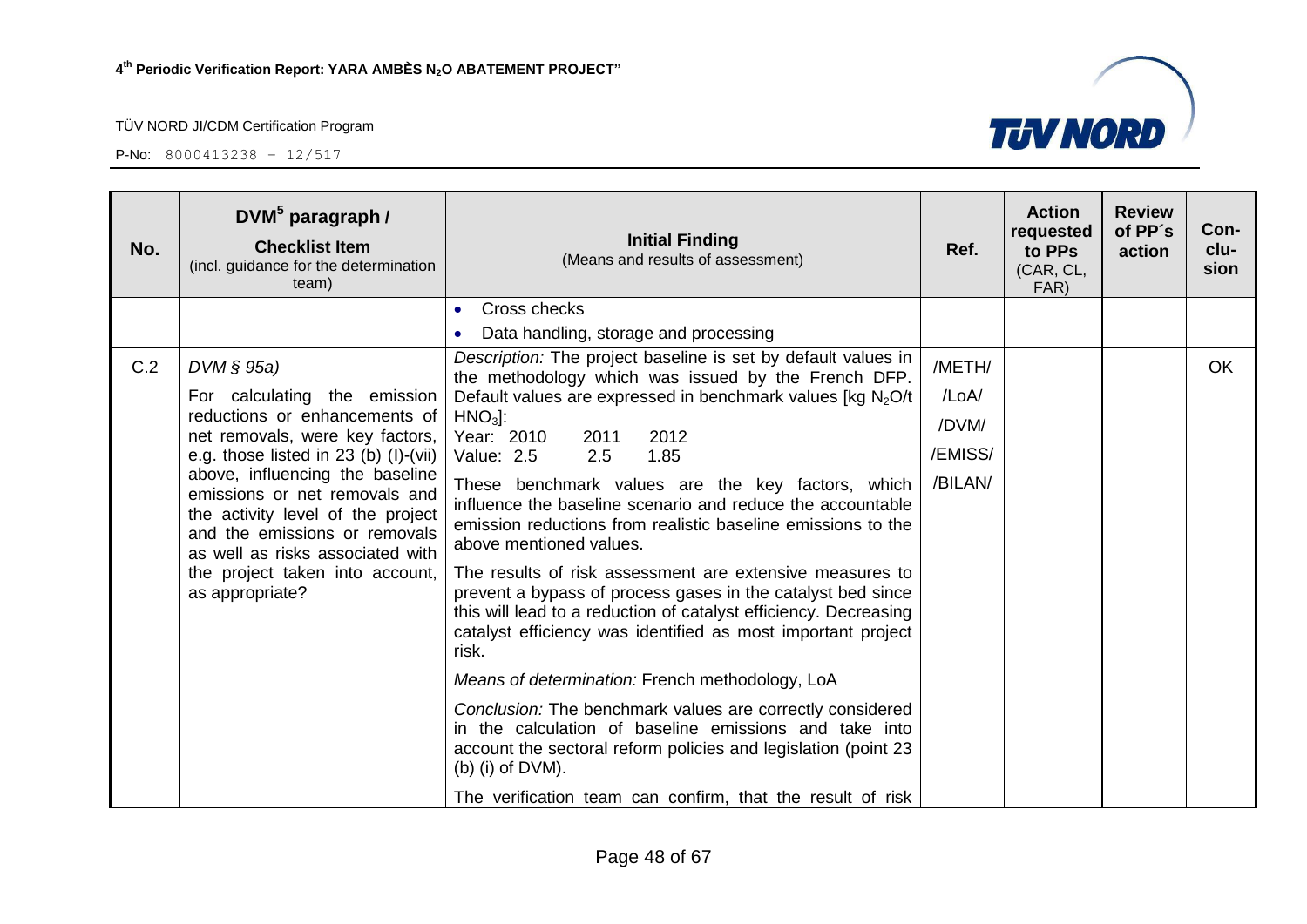| No. | DVM <sup>5</sup> paragraph /<br><b>Checklist Item</b><br>(incl. guidance for the determination<br>team) | <b>Initial Finding</b><br>(Means and results of assessment)                                                                 | Ref.    | <b>Action</b><br>requested<br>to PPs<br>(CAR, CL,<br>FAR) | <b>Review</b><br>of PP's<br>action | Con-<br>clu-<br>sion |
|-----|---------------------------------------------------------------------------------------------------------|-----------------------------------------------------------------------------------------------------------------------------|---------|-----------------------------------------------------------|------------------------------------|----------------------|
|     |                                                                                                         | assessment (risks associated with the project) was taken<br>into account.                                                   |         |                                                           |                                    |                      |
| C.3 | DVM § 95b)                                                                                              | Description: Parameter and related data sources are:                                                                        | /PDD/   | CAR <sub>C1</sub>                                         | <b>CAR C1</b>                      | OK.                  |
|     | Are data sources<br>used for<br>calculating emission reductions                                         | $\bullet$<br>$NCSG_n$ [mg N <sub>2</sub> O/Nm <sup>3</sup> ]                                                                | /MR/    | CAR <sub>C2</sub>                                         | <b>CAR C2</b>                      |                      |
|     | or enhancements of net remo-                                                                            | Dr. Födisch MCA 04 Continuous Emissions N <sub>2</sub> O                                                                    | /XLS/   |                                                           | Pls see                            |                      |
|     | vals clearly identified, reliable<br>and transparent?                                                   | Analyser (part of AMS)                                                                                                      | /STACK/ |                                                           | Chapter<br>4                       |                      |
|     |                                                                                                         | $VSG_n$ [Nm <sup>3</sup> /h]                                                                                                | /LOG/   |                                                           |                                    |                      |
|     |                                                                                                         | Dr. Födisch FMD 99 gas volume flow meter (part of<br>AMS)                                                                   | /NAP/   |                                                           |                                    |                      |
|     |                                                                                                         |                                                                                                                             | /CROSS  |                                                           |                                    |                      |
|     |                                                                                                         | $PE_n$ [kgN <sub>2</sub> O]                                                                                                 |         |                                                           |                                    |                      |
|     |                                                                                                         | Calculation from measured data                                                                                              | /FLEXIM |                                                           |                                    |                      |
|     |                                                                                                         | OH <sub>n</sub> [h]<br>$\bullet$                                                                                            | /NAP/   |                                                           |                                    |                      |
|     |                                                                                                         | Production Log - taking into account: plant status signal<br>generated from NH <sub>3</sub> valve status signal, trip point | /MAIN/  |                                                           |                                    |                      |
|     |                                                                                                         | parameters OT and AIFR as plausibility check values                                                                         | /SPAN/  |                                                           |                                    |                      |
|     |                                                                                                         | $NAPn$ [tHNO <sub>3</sub> ]                                                                                                 | /WEEK/  |                                                           |                                    |                      |
|     |                                                                                                         | 2 Flexim PIOX TS Nitric acid flow meters for 60 and 68                                                                      | /OT/    |                                                           |                                    |                      |
|     |                                                                                                         | % $HNO3$ -output                                                                                                            | /VSG/   |                                                           |                                    |                      |
|     |                                                                                                         | $EF_{BM}$ [kgN <sub>2</sub> O/tHNO <sub>3</sub> ]                                                                           | /EXA/   |                                                           |                                    |                      |

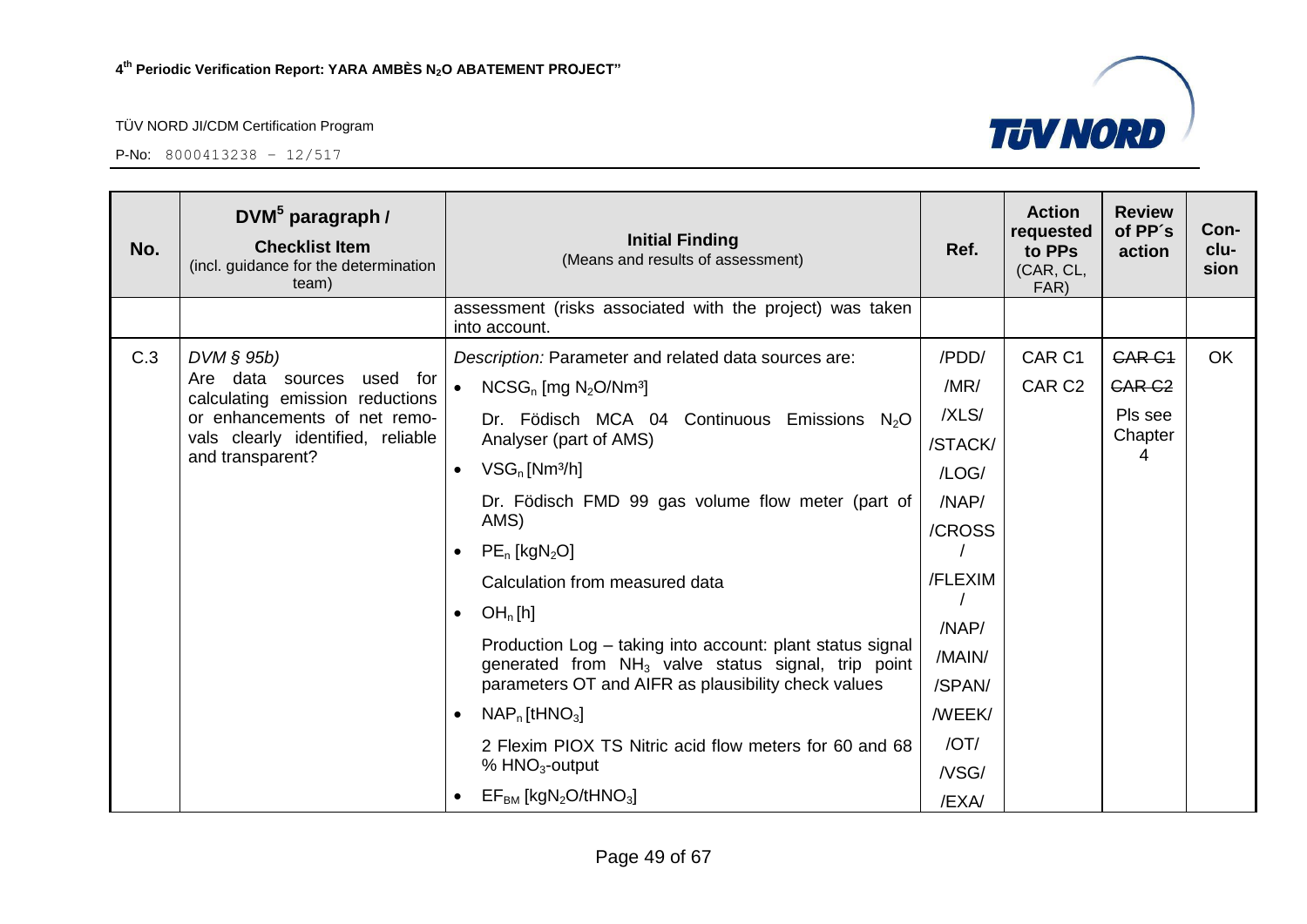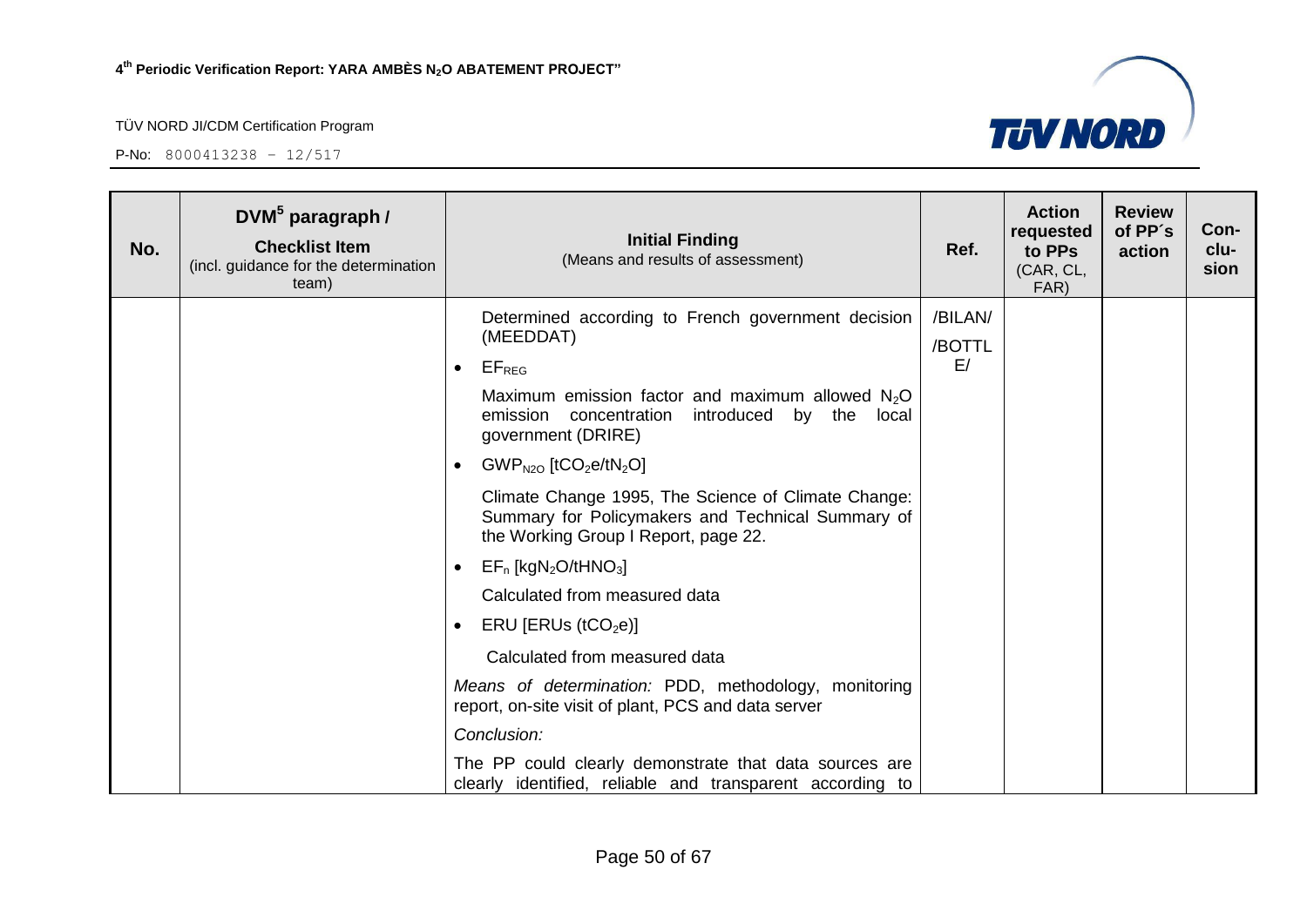

| No. | $DWM^5$ paragraph /<br><b>Checklist Item</b><br>(incl. guidance for the determination<br>team) | <b>Initial Finding</b><br>(Means and results of assessment)                                                                         | Ref. | <b>Action</b><br>requested<br>to PPs<br>(CAR, CL,<br>FAR) | <b>Review</b><br>of PP's<br>action | Con-<br>clu-<br>sion |
|-----|------------------------------------------------------------------------------------------------|-------------------------------------------------------------------------------------------------------------------------------------|------|-----------------------------------------------------------|------------------------------------|----------------------|
|     |                                                                                                | implemented ISO 14001 and 9001 procedures.                                                                                          |      |                                                           |                                    |                      |
|     |                                                                                                | $NCSG_n$ [mg N <sub>2</sub> O/Nm <sup>3</sup> ]<br>$\bullet$                                                                        |      |                                                           |                                    |                      |
|     |                                                                                                | Values were spot-checked against Exaquantum server<br>data an found consistent with ERU-calc                                        |      |                                                           |                                    |                      |
|     |                                                                                                | $VSG_n$ [Nm <sup>3</sup> /h]<br>$\bullet$                                                                                           |      |                                                           |                                    |                      |
|     |                                                                                                | Values were spot-checked against Exaquantum server<br>data an found consistent with ERU-cal                                         |      |                                                           |                                    |                      |
|     |                                                                                                | OH <sub>n</sub> [h]<br>$\bullet$                                                                                                    |      |                                                           |                                    |                      |
|     |                                                                                                | Plant status signal generated from $NH3$ valve status<br>signal were found in plant DCS                                             |      |                                                           |                                    |                      |
|     |                                                                                                | $NAP_n$ [tHNO <sub>3</sub> ]<br>$\bullet$                                                                                           |      |                                                           |                                    |                      |
|     |                                                                                                | NAP-values summary of the verification period has been<br>compared with management data of the plant and found<br>to be consistent. |      |                                                           |                                    |                      |
|     |                                                                                                | Some findings were raised in this context since minor<br>deviations and inconsistencies were found:                                 |      |                                                           |                                    |                      |
|     |                                                                                                | CAR C1:                                                                                                                             |      |                                                           |                                    |                      |
|     |                                                                                                | XLS-Sheet:                                                                                                                          |      |                                                           |                                    |                      |
|     |                                                                                                | 1. Hourly data extracted from data server between 2012-                                                                             |      |                                                           |                                    |                      |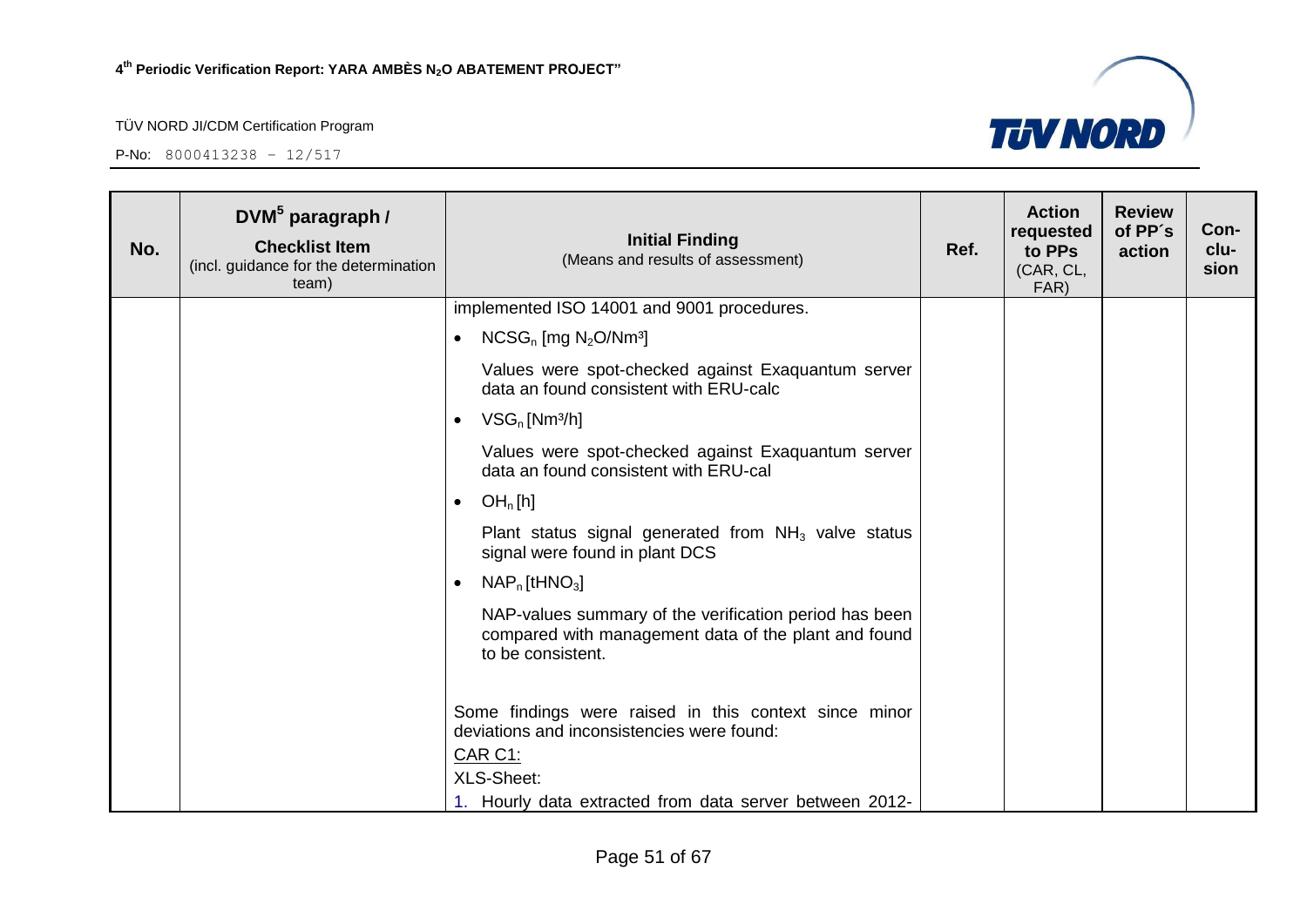

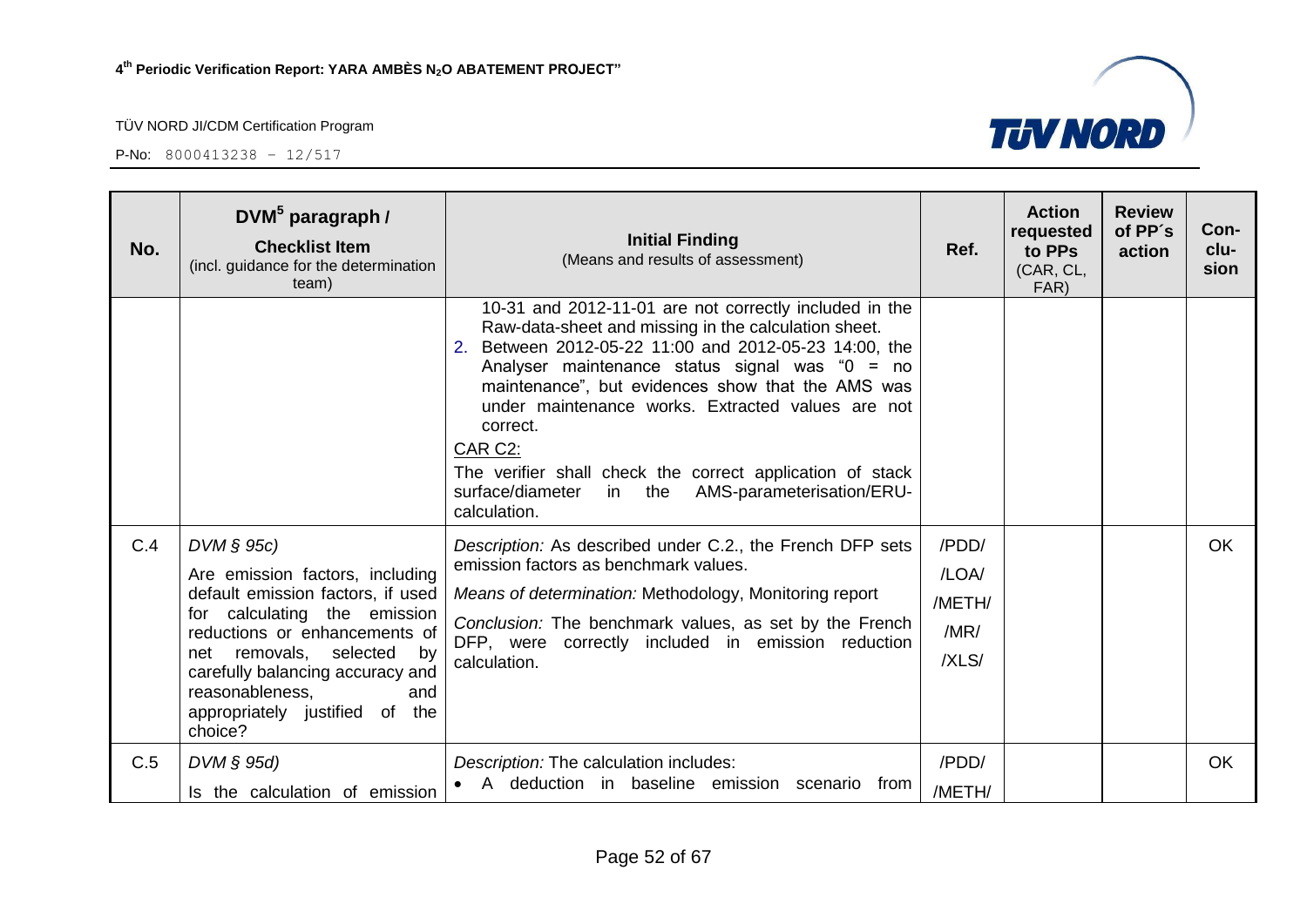

| No. | DVM <sup>5</sup> paragraph /<br><b>Checklist Item</b><br>(incl. guidance for the determination<br>team)                                                                                                                                                                                                                                                  | <b>Initial Finding</b><br>(Means and results of assessment)                                                                                                                                                                                                                                                                                                                                               | Ref.          | <b>Action</b><br>requested<br>to PPs<br>(CAR, CL,<br>FAR) | <b>Review</b><br>of PP's<br>action | Con-<br>clu-<br>sion |
|-----|----------------------------------------------------------------------------------------------------------------------------------------------------------------------------------------------------------------------------------------------------------------------------------------------------------------------------------------------------------|-----------------------------------------------------------------------------------------------------------------------------------------------------------------------------------------------------------------------------------------------------------------------------------------------------------------------------------------------------------------------------------------------------------|---------------|-----------------------------------------------------------|------------------------------------|----------------------|
|     | reductions or enhancements of<br>net removals calculated based<br>conservative assumptions<br>on<br>the<br>plausible<br>and<br>most<br>scenarios<br>in a<br>transparent<br>manner?                                                                                                                                                                       | approximately 7 to 1.85 kg $N_2O/t$ HNO <sub>3</sub> (benchmark<br>values) which is a reduction to 26%.<br>A 10% reduction of the verified emission reductions<br>Means of determination: Methodology<br>Conclusion: The implementation of the benchmark values<br>and the 10% reduction is a conservative approach.                                                                                      | /MR/<br>/XLS/ |                                                           |                                    |                      |
|     |                                                                                                                                                                                                                                                                                                                                                          | Applicable to JI SSC projects only                                                                                                                                                                                                                                                                                                                                                                        |               |                                                           |                                    |                      |
| C.6 | DVM § 96<br>Is the relevant threshold to be<br>classified as JI SSC project not<br>exceeded during the monitoring<br>period on an annual average<br>basis?<br>If the threshold is exceeded, is<br>the<br>maximum<br>emission<br>reduction level estimated in the<br>PDD for the JI SSC project or<br>the bundle for the monitoring<br>period determined? | Description:<br>Estimation of total emissions reductions over the crediting<br>period (after the 10% deduction) are: 688,915 (tonnes of<br>CO <sub>2</sub> e<br>Average ERUs per year 2010-2012 are: 220,638 (tonnes of<br>CO <sub>2</sub> e<br>Means of determination: PDD<br>Conclusion: The threshold value for small-scale projects is<br>exceeded; the project is classified as large-scale project. |               |                                                           |                                    | N/A                  |
|     | Applicable to bundled JI SSC projects only                                                                                                                                                                                                                                                                                                               |                                                                                                                                                                                                                                                                                                                                                                                                           |               |                                                           |                                    |                      |
| C.7 | $DVM \S 97a)$                                                                                                                                                                                                                                                                                                                                            | Description: N/A                                                                                                                                                                                                                                                                                                                                                                                          |               |                                                           |                                    |                      |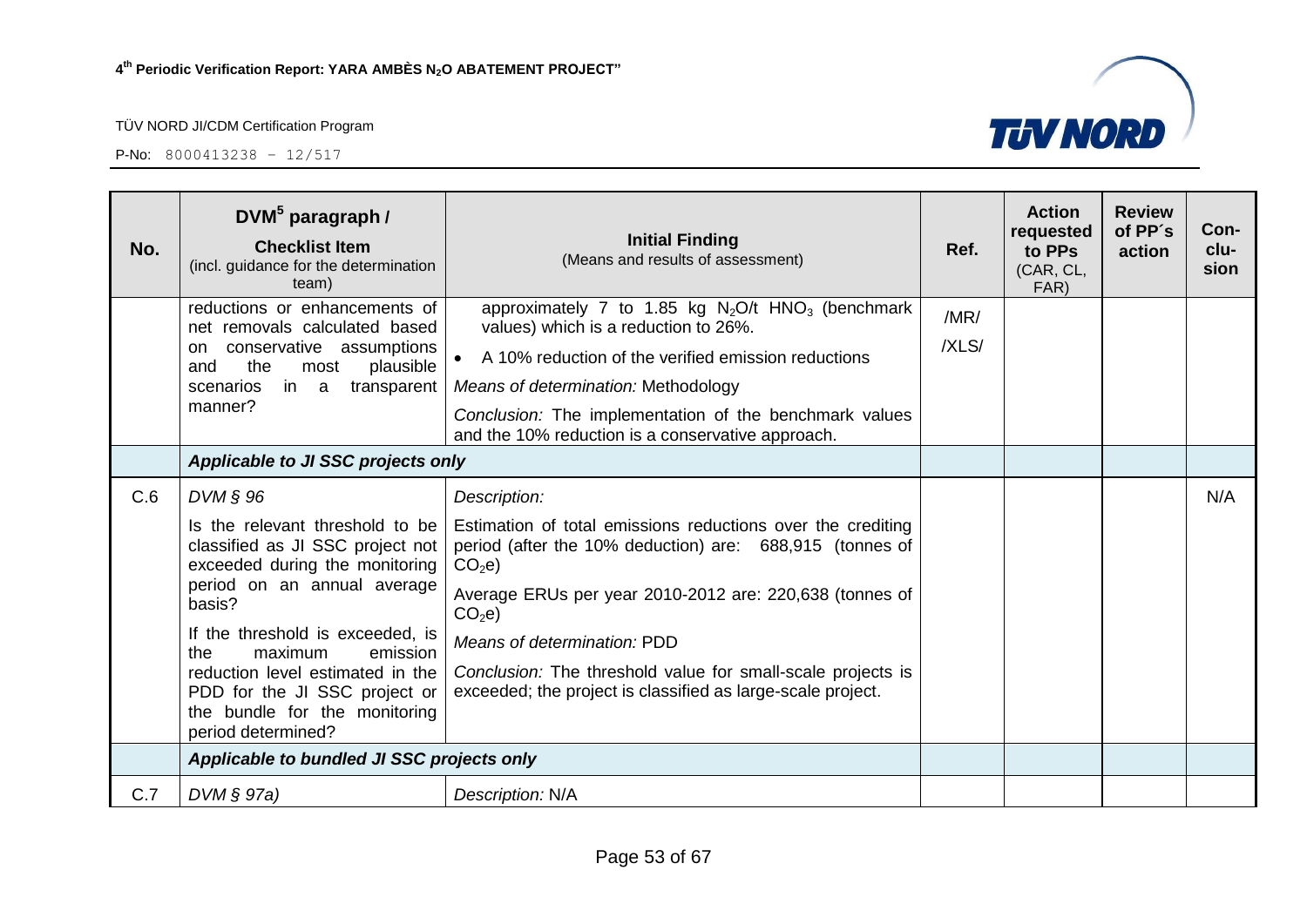P-No: 8000413238 – 12/517



| No. | $DWM^5$ paragraph /<br><b>Checklist Item</b><br>(incl. guidance for the determination<br>team)                                                                                                                                                                                                                                                                           | <b>Initial Finding</b><br>(Means and results of assessment)        | Ref. | <b>Action</b><br>requested<br>to PPs<br>(CAR, CL,<br>FAR) | <b>Review</b><br>of PP's<br>action | Con-<br>clu-<br>sion |
|-----|--------------------------------------------------------------------------------------------------------------------------------------------------------------------------------------------------------------------------------------------------------------------------------------------------------------------------------------------------------------------------|--------------------------------------------------------------------|------|-----------------------------------------------------------|------------------------------------|----------------------|
|     | Has the composition of the<br>bundle not changed from that is<br>stated in F-JI-SSCBUNDLE?                                                                                                                                                                                                                                                                               | Means of determination: N/A<br>Conclusion: N/A                     |      |                                                           |                                    |                      |
| C.8 | $DVM \S 97b$<br>the<br>determination<br><b>If</b><br>was<br>conducted on the basis of an<br>overall monitoring plan, have the<br>project participants submitted a<br>common monitoring report?                                                                                                                                                                           | Description: N/A<br>Means of determination: N/A<br>Conclusion: N/A |      |                                                           |                                    |                      |
| C.9 | DVM § 98<br>If the monitoring is based on a<br>monitoring plan that provides for<br>overlapping monitoring periods,<br>Are the monitoring periods per<br>component of the project clearly<br>specified<br>in the monitoring<br>report?<br>Do the monitoring periods not<br>overlap with those for which<br>verifications<br>already<br>were<br>deemed final in the past? | Description: N/A<br>Means of determination: N/A<br>Conclusion: N/A |      |                                                           |                                    |                      |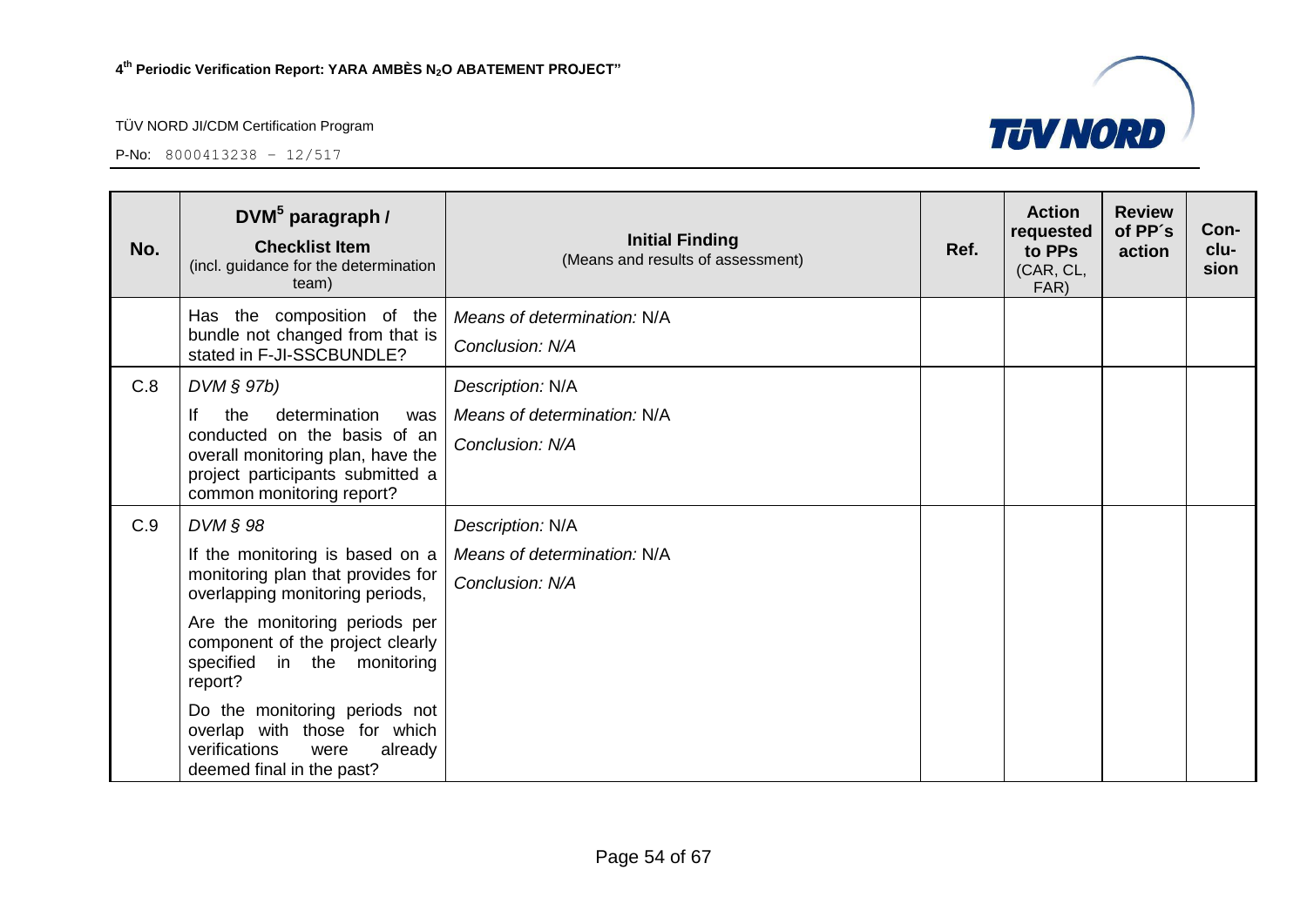

| No.        | $DWM5$ paragraph /<br><b>Checklist Item</b><br>(incl. guidance for the determination<br>team)                                                                                                                                                                                                               | <b>Initial Finding</b><br>(Means and results of assessment)                                                                                                                       | Ref.            | <b>Action</b><br>requested<br>to PPs<br>(CAR, CL,<br>FAR) | <b>Review</b><br>of PP's<br>action | Con-<br>clu-<br>sion |
|------------|-------------------------------------------------------------------------------------------------------------------------------------------------------------------------------------------------------------------------------------------------------------------------------------------------------------|-----------------------------------------------------------------------------------------------------------------------------------------------------------------------------------|-----------------|-----------------------------------------------------------|------------------------------------|----------------------|
| D          | <b>Revision of monitoring plan</b>                                                                                                                                                                                                                                                                          |                                                                                                                                                                                   |                 |                                                           |                                    |                      |
|            | Applicable only if monitoring plan is revised by project participants                                                                                                                                                                                                                                       |                                                                                                                                                                                   |                 |                                                           |                                    |                      |
| D.1<br>D.2 | $DVM \S 99a)$<br>Did<br>the<br>project<br>participants<br>provide<br>appropriate<br>an<br>justification<br>for the proposed<br>revision?<br>$DVM$ $\S$ 99b)                                                                                                                                                 | Description: N/A<br>Means of determination: N/A<br>Conclusion: N/A<br>Description: N/A                                                                                            |                 |                                                           |                                    |                      |
|            | does the<br>revision<br>proposed<br>improve the accuracy and/or<br>of<br>applicability<br>information<br>collected<br>compared<br>to<br>the<br>original monitoring plan without<br>changing conformity with the<br>relevant rules and regulations<br>the<br>establishment<br>0f<br>for<br>monitoring plans? | Means of determination: N/A<br>Conclusion: N/A                                                                                                                                    |                 |                                                           |                                    |                      |
| E          | Data management                                                                                                                                                                                                                                                                                             |                                                                                                                                                                                   |                 |                                                           |                                    |                      |
| E.1        | DVM § 101a)<br>Is the implementation of data<br>collection<br>procedures<br>$\mathsf{in}$                                                                                                                                                                                                                   | Description: Data collection procedures, quality control and<br>quality assurance are implemented as follows:<br>Measured values were generated by local measurement<br>$\bullet$ | /PDD/<br>/METH/ |                                                           |                                    | <b>OK</b>            |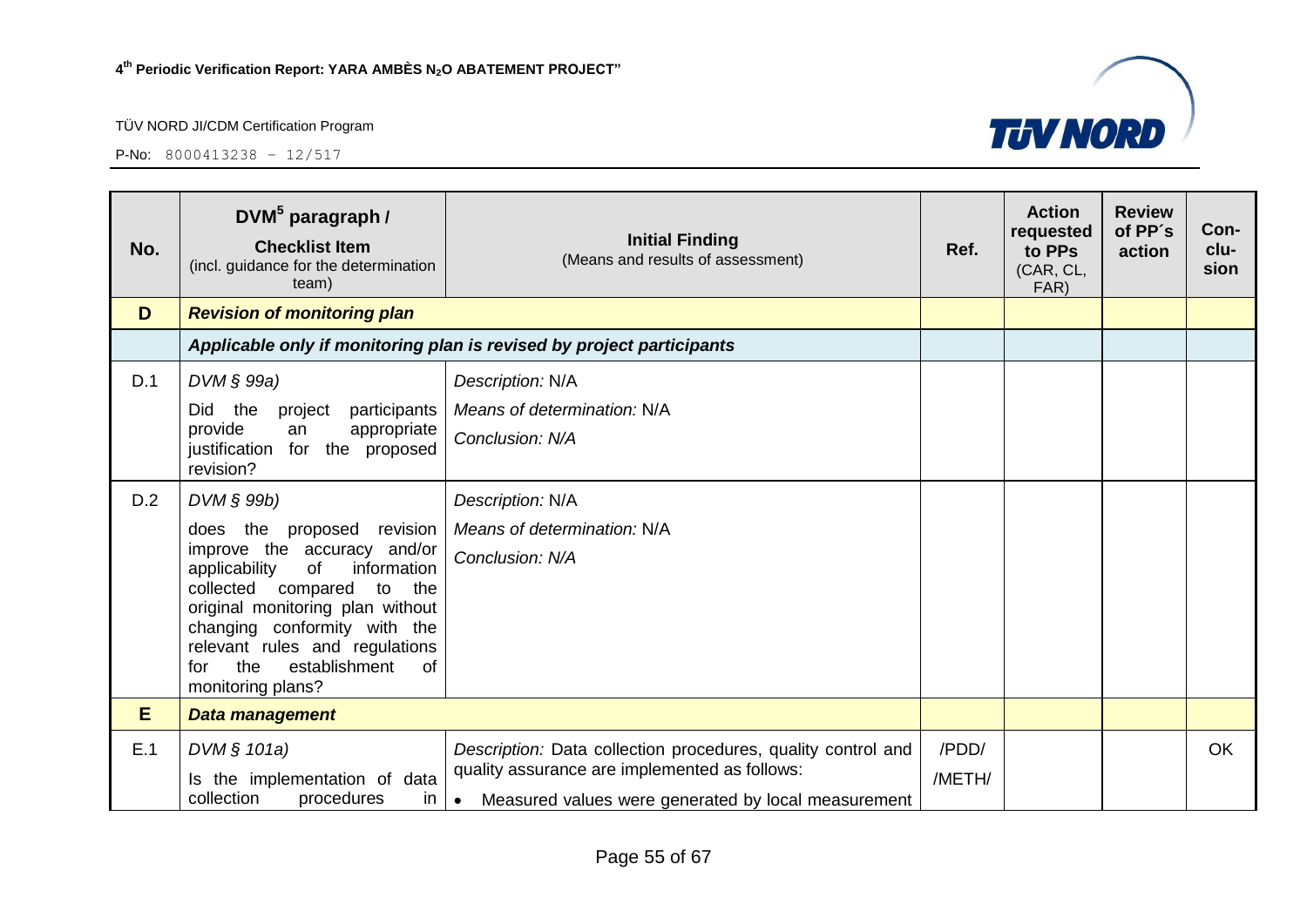

| No. | $DWM^5$ paragraph /<br><b>Checklist Item</b><br>(incl. guidance for the determination<br>team)                      | <b>Initial Finding</b><br>(Means and results of assessment)                                                                                                                                                                                                                                                                                                                                                                                                                                                                                                                                                                                                                                                                                                                                                                                                                                                                                                                                                                                                                                                           | Ref.                                          | <b>Action</b><br>requested<br>to PPs<br>(CAR, CL,<br>FAR) | <b>Review</b><br>of PP's<br>action | Con-<br>clu-<br>sion |
|-----|---------------------------------------------------------------------------------------------------------------------|-----------------------------------------------------------------------------------------------------------------------------------------------------------------------------------------------------------------------------------------------------------------------------------------------------------------------------------------------------------------------------------------------------------------------------------------------------------------------------------------------------------------------------------------------------------------------------------------------------------------------------------------------------------------------------------------------------------------------------------------------------------------------------------------------------------------------------------------------------------------------------------------------------------------------------------------------------------------------------------------------------------------------------------------------------------------------------------------------------------------------|-----------------------------------------------|-----------------------------------------------------------|------------------------------------|----------------------|
|     | accordance with the monitoring<br>plan, including the quality control<br>and<br>quality<br>assurance<br>procedures? | and monitoring devices, stored in plant PCS and<br>provided for calculation via EXAQUANTUM<br>data<br>management server.<br>Default values were determinated and set before start of<br>the projects and included in the PDD.<br>Calculations are described in the PDD.<br>During data processing, measured values<br>were<br>evaluated according to statistical methods:<br>Application of instrument correction factors:<br>$\bullet$<br>The PP chooses a monitoring standard that requires the<br>establishment of a calibration curve (EN14181). The<br>correction factors derived from this calibration curve<br>during the QAL2 audit must be applied onto both VSG<br>and NCSG.<br>Downtimes:<br>Acc. to the methodology, downtimes of the AMS shall be<br>handled as following: The hourly average will be<br>calculated based on the remaining values for the rest of<br>the hour in question. If these remaining values account<br>for less than 50% of the hourly data for one or more<br>parameters, then this hour must be eliminated from the<br>calculation and substitute values will be used instead | /MR/<br>/PROCD<br>/ORGA<br>N/<br>/ORGA<br>NP/ |                                                           |                                    |                      |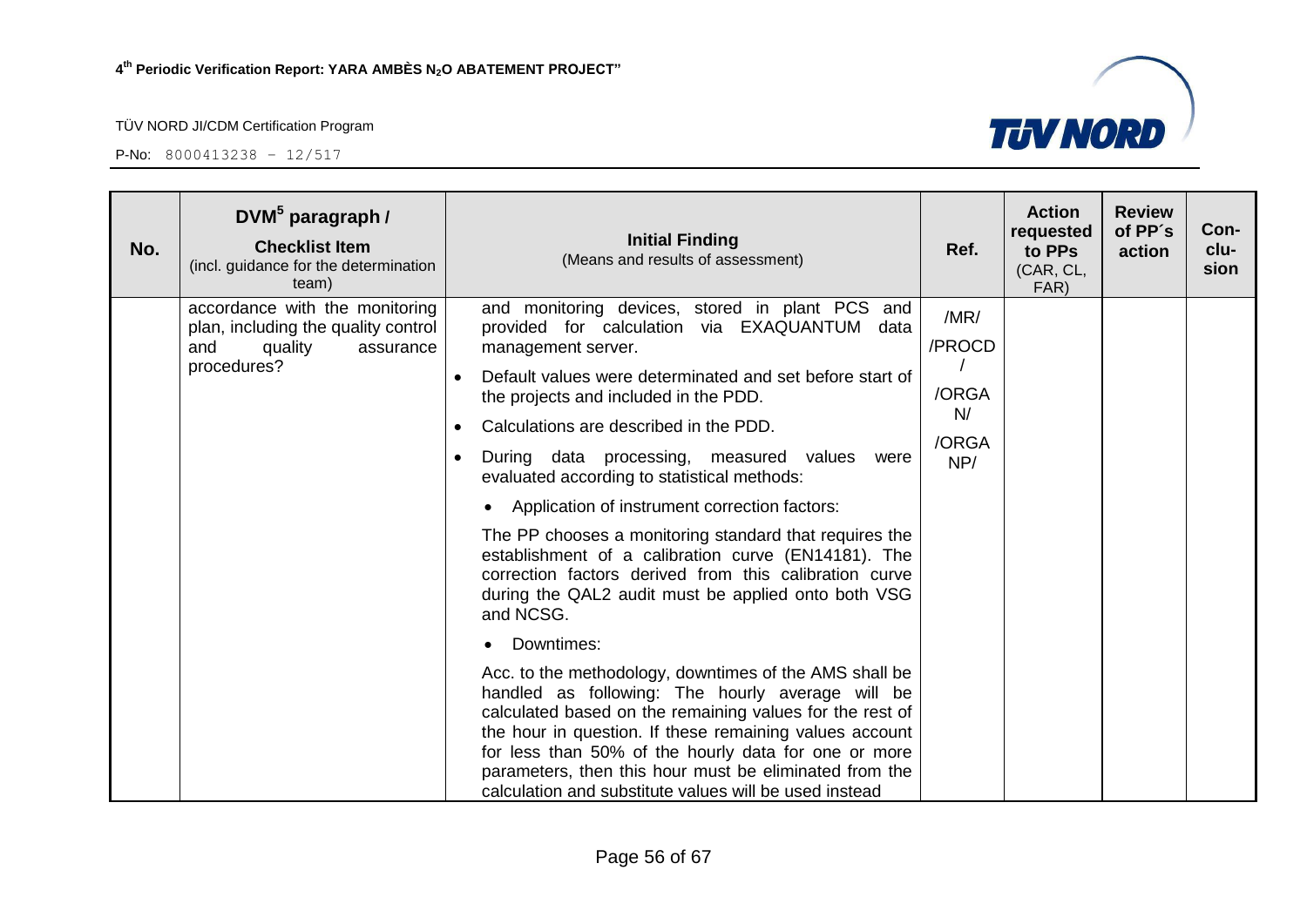

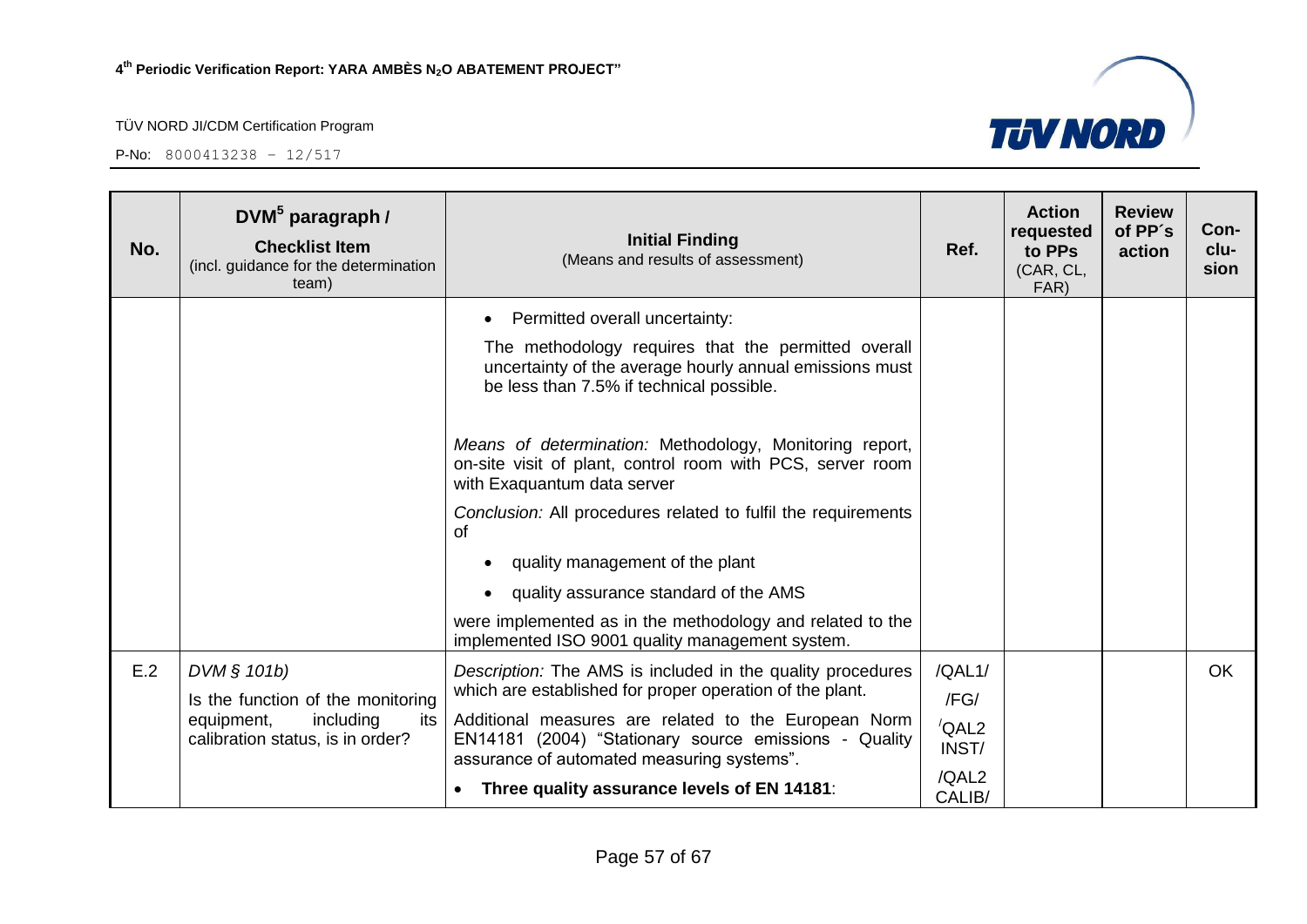| No. | DVM <sup>5</sup> paragraph /<br><b>Checklist Item</b><br>(incl. guidance for the determination<br>team) | <b>Initial Finding</b><br>(Means and results of assessment)                                                                                                                                                                                                                                                                                                                                                                                                                                                                                                                                                                       | Ref.                                                                                 | <b>Action</b><br>requested<br>to PPs<br>(CAR, CL,<br>FAR) | <b>Review</b><br>of PP's<br>action | Con-<br>clu-<br>sion |
|-----|---------------------------------------------------------------------------------------------------------|-----------------------------------------------------------------------------------------------------------------------------------------------------------------------------------------------------------------------------------------------------------------------------------------------------------------------------------------------------------------------------------------------------------------------------------------------------------------------------------------------------------------------------------------------------------------------------------------------------------------------------------|--------------------------------------------------------------------------------------|-----------------------------------------------------------|------------------------------------|----------------------|
|     |                                                                                                         | QAL 1: performance approval<br>$\bullet$                                                                                                                                                                                                                                                                                                                                                                                                                                                                                                                                                                                          | /FOE/                                                                                |                                                           |                                    |                      |
|     |                                                                                                         | To prove, that the AMS is suitable for purpose and in line<br>with the European norm.                                                                                                                                                                                                                                                                                                                                                                                                                                                                                                                                             | /CUSU<br>M/                                                                          |                                                           |                                    |                      |
|     |                                                                                                         | QAL 2: commissioning and validation of an AMS<br>$\bullet$                                                                                                                                                                                                                                                                                                                                                                                                                                                                                                                                                                        | /PROCA                                                                               |                                                           |                                    |                      |
|     |                                                                                                         | An accredited laboratory (acc. ISO 17025) carries out<br>specific testing procedures to verify that the AMS<br>installation meets the accuracy requirements laid down<br>by EN 14181. The performance of the complete<br>installation was compared against a series of<br>Standard<br>made<br>with approved<br>measurements<br>Reference Methods.<br>QAL 3: ongoing operation and maintenance<br>To maintain and demonstrate the required quality of the<br>measurement results during the normal operation of an<br>AMS, by checking that the zero and span characteristics<br>are consistent with those determined during QAL1. | /PROCC<br>/PROC<br>M/<br>/AST201<br>1/<br>/WEEK/<br>/SPAN/<br>/AMSCA<br>$\mathsf{L}$ |                                                           |                                    |                      |
|     |                                                                                                         | <b>AST: Annual Surveillance Test</b>                                                                                                                                                                                                                                                                                                                                                                                                                                                                                                                                                                                              |                                                                                      |                                                           |                                    |                      |
|     |                                                                                                         | To evaluate whether the measured values obtained from<br>the AMS still meet the required uncertainty criteria $-$ as<br>demonstrated in the previous QAL2 test.                                                                                                                                                                                                                                                                                                                                                                                                                                                                   |                                                                                      |                                                           |                                    |                      |
|     |                                                                                                         | Means of determination: Methodology, EN14181, QAL1                                                                                                                                                                                                                                                                                                                                                                                                                                                                                                                                                                                |                                                                                      |                                                           |                                    |                      |

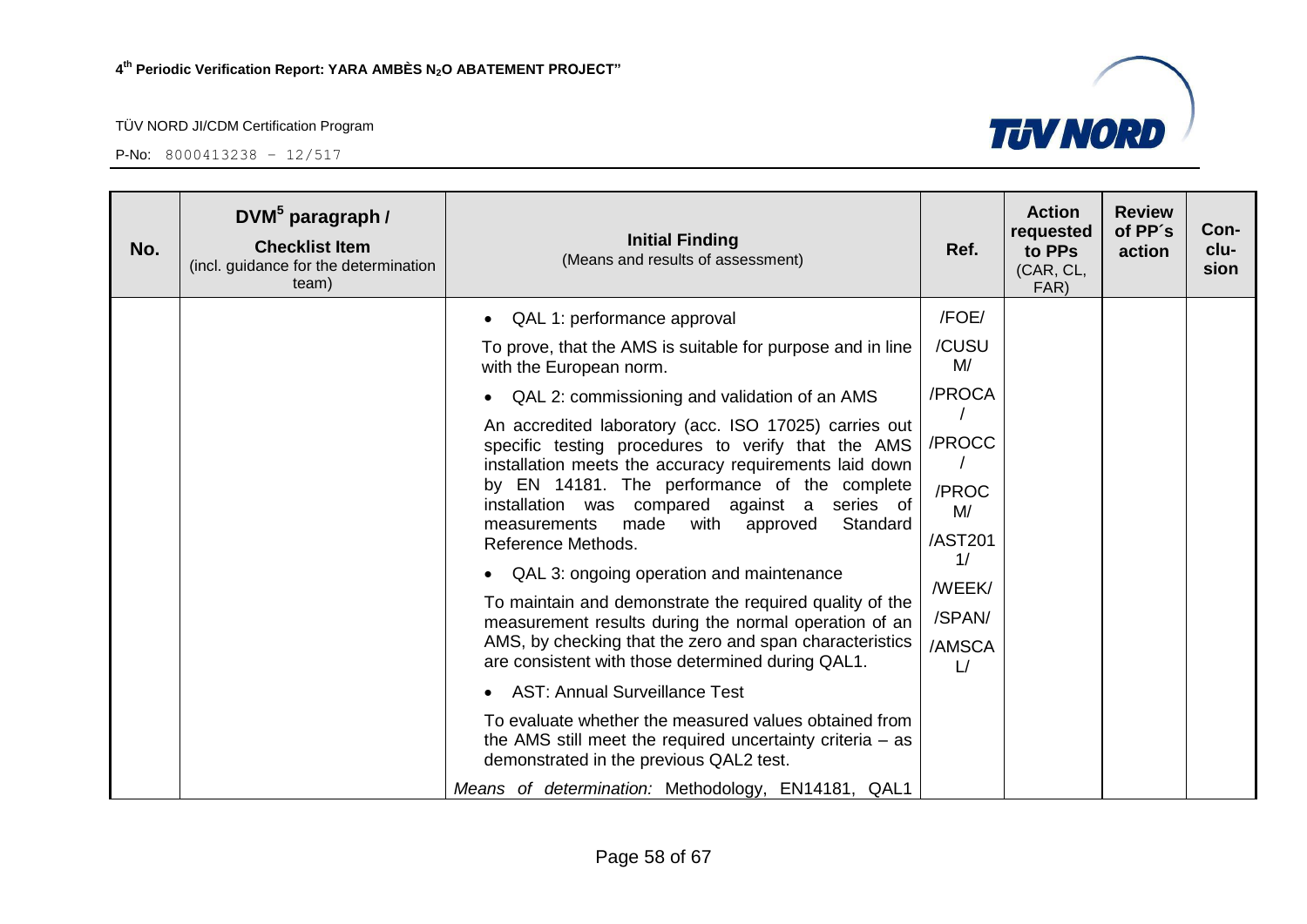

| No. | DVM <sup>5</sup> paragraph /<br><b>Checklist Item</b><br>(incl. guidance for the determination<br>team) | <b>Initial Finding</b><br>(Means and results of assessment)                                                                                                                                                                                                                                                           | Ref. | <b>Action</b><br>requested<br>to PPs<br>(CAR, CL,<br>FAR) | <b>Review</b><br>of PP's<br>action | Con-<br>clu-<br>sion |
|-----|---------------------------------------------------------------------------------------------------------|-----------------------------------------------------------------------------------------------------------------------------------------------------------------------------------------------------------------------------------------------------------------------------------------------------------------------|------|-----------------------------------------------------------|------------------------------------|----------------------|
|     |                                                                                                         | database of the Federal Environmental Agency, interview<br>with monitoring manager of the plant, check of relevant<br>documents and records                                                                                                                                                                           |      |                                                           |                                    |                      |
|     |                                                                                                         | Conclusion: The AMS is included in the quality procedures<br>which are established for proper operation of the plant.<br>Procedures, which have been revised in the verification<br>period were identified and checked.                                                                                               |      |                                                           |                                    |                      |
|     |                                                                                                         | Additional measures are related to the European Norm<br>EN14181 (2004) "Stationary source emissions - Quality<br>assurance of automated measuring systems".                                                                                                                                                           |      |                                                           |                                    |                      |
|     |                                                                                                         | Three quality assurance levels of EN 14181:<br>$\bullet$                                                                                                                                                                                                                                                              |      |                                                           |                                    |                      |
|     |                                                                                                         | • QAL 1: performance approval                                                                                                                                                                                                                                                                                         |      |                                                           |                                    |                      |
|     |                                                                                                         | The PP provides a QAL1 Certificate 0000025929 dated<br>2010-03-10 according to DIN EN 14181:2004 issued by<br><b>TÜV Rheinland</b>                                                                                                                                                                                    |      |                                                           |                                    |                      |
|     |                                                                                                         | • QAL 2: commissioning and validation of an AMS                                                                                                                                                                                                                                                                       |      |                                                           |                                    |                      |
|     |                                                                                                         | An accredited laboratory (acc. ISO 17025) carries out<br>specific testing procedures to verify that the AMS<br>installation meets the accuracy requirements laid down<br>by EN 14181. The performance of the complete<br>installation was compared against a series of<br>Standard<br>measurements made with approved |      |                                                           |                                    |                      |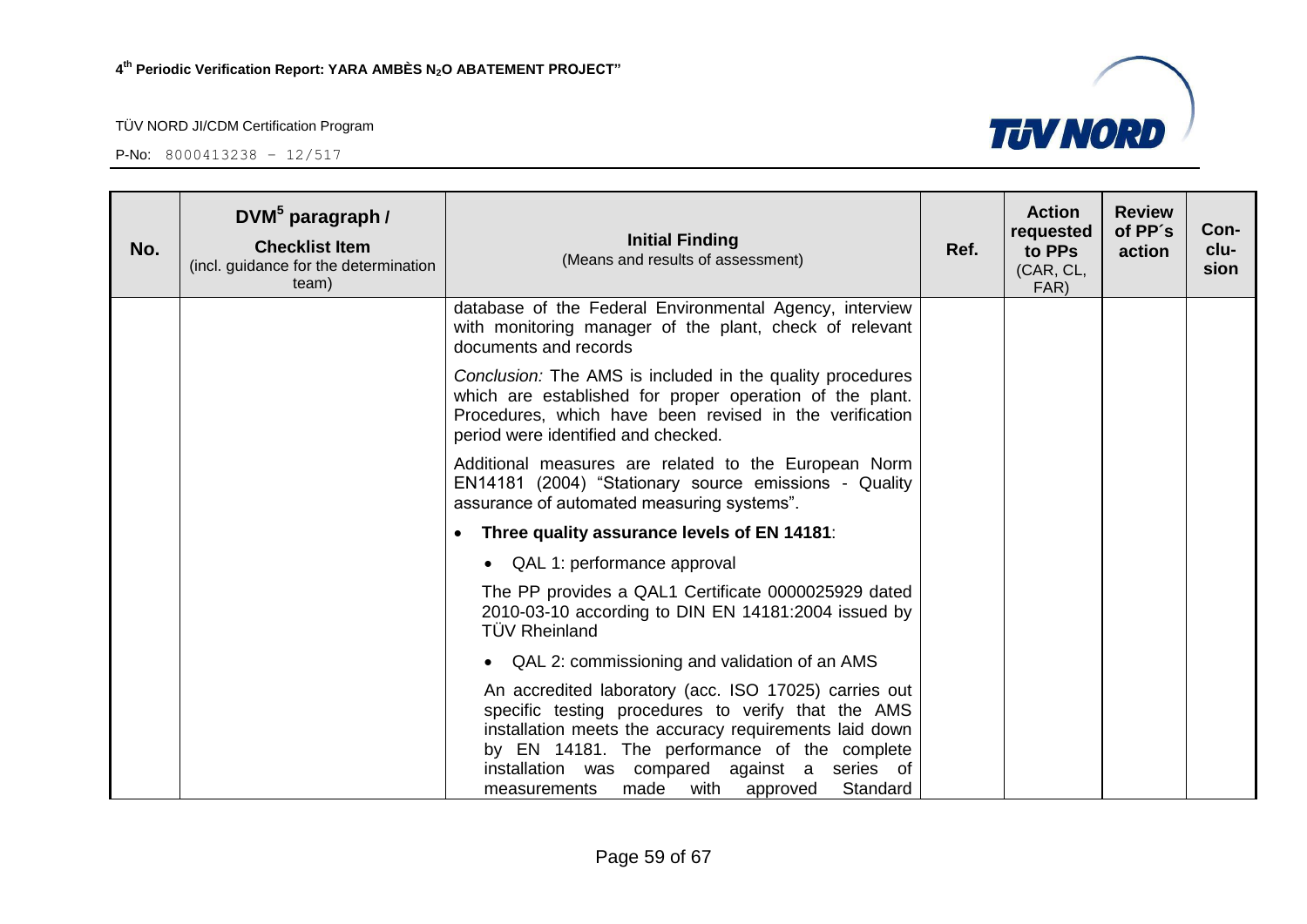

| No. | DVM <sup>5</sup> paragraph /<br><b>Checklist Item</b><br>(incl. guidance for the determination<br>team)                       | <b>Initial Finding</b><br>(Means and results of assessment)                                                                                                                                                                                                                                                                                                                                                    | Ref.  | <b>Action</b><br>requested<br>to PPs<br>(CAR, CL,<br>FAR) | <b>Review</b><br>of PP's<br>action      | Con-<br>clu-<br>sion |
|-----|-------------------------------------------------------------------------------------------------------------------------------|----------------------------------------------------------------------------------------------------------------------------------------------------------------------------------------------------------------------------------------------------------------------------------------------------------------------------------------------------------------------------------------------------------------|-------|-----------------------------------------------------------|-----------------------------------------|----------------------|
|     |                                                                                                                               | Reference Methods. The QAL2 tests were carried out in<br>2009 and 2012.                                                                                                                                                                                                                                                                                                                                        |       |                                                           |                                         |                      |
|     |                                                                                                                               | • QAL 3: ongoing operation and maintenance                                                                                                                                                                                                                                                                                                                                                                     |       |                                                           |                                         |                      |
|     |                                                                                                                               | The PP implemented a quality assurance system to<br>prove the ongoing compliance of the AMS with the norm<br>including the use of a CUSUM chart. The maintenance<br>activities are monitored and controlled as part of an<br>overall quality assurance programme.                                                                                                                                              |       |                                                           |                                         |                      |
|     |                                                                                                                               | <b>AST: Annual Surveillance Test</b>                                                                                                                                                                                                                                                                                                                                                                           |       |                                                           |                                         |                      |
|     |                                                                                                                               | The PP verifies the continuing validity of the calibration<br>function on yearly basis. The requirements and<br>responsibilities for carrying out the AST tests are the<br>same as for QAL 2. Since QAL2 was carried out in 2009<br>and 2012, the AST has been done in 2010 and 2011.                                                                                                                          |       |                                                           |                                         |                      |
| E.3 | DVM § 101c)<br>Are the evidence and records<br>for<br>the<br>monitoring<br>used<br>in a<br>traceable<br>maintained<br>manner? | Description: All monitoring data are collected from plant via<br>PCS and data server (Yokogawa Exaquantum) on 10<br>second basis. A data extract of hourly mean values is<br>reported for further assessment (at N.serve).<br>Means of determination: Excel-datasheet for ER-calculation,<br>10-seconds data collections provided by the plant operator<br>during on-site visit (spot-check of single periods) | /XLS/ | CAR <sub>E1</sub>                                         | <b>CARE1</b><br>Pls see<br>Chapter<br>4 | OK                   |
|     |                                                                                                                               | Conclusion: The verifier can confirm that data acquisition                                                                                                                                                                                                                                                                                                                                                     |       |                                                           |                                         |                      |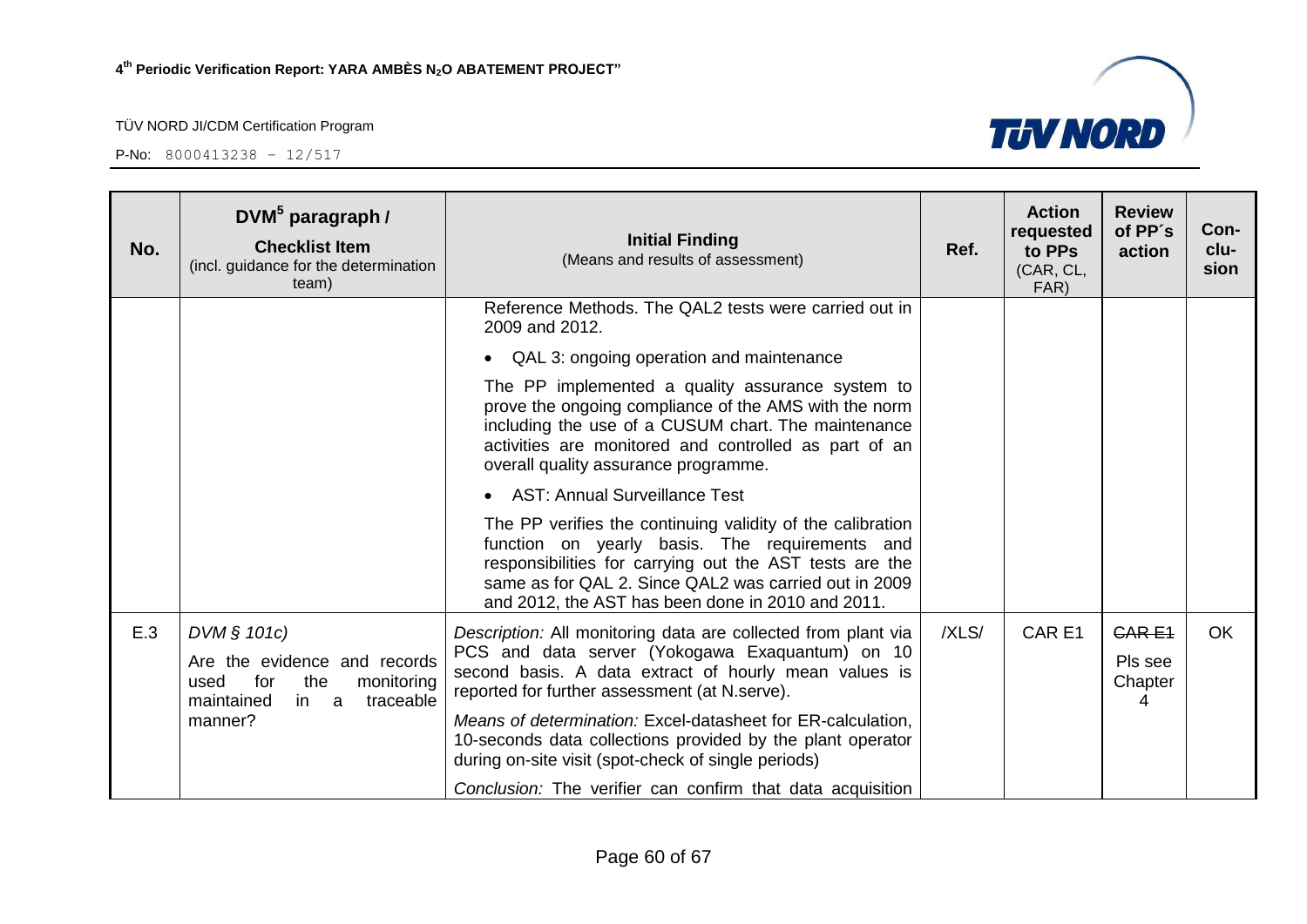

| No. | $DWM^5$ paragraph /<br><b>Checklist Item</b><br>(incl. guidance for the determination<br>team)                                     | <b>Initial Finding</b><br>(Means and results of assessment)                                                                                                                                                                                                                                                                                                                                                                                                                                                                                                                                                                                                                  | Ref.                                    | <b>Action</b><br>requested<br>to PPs<br>(CAR, CL,<br>FAR) | <b>Review</b><br>of PP's<br>action | Con-<br>clu-<br>sion |
|-----|------------------------------------------------------------------------------------------------------------------------------------|------------------------------------------------------------------------------------------------------------------------------------------------------------------------------------------------------------------------------------------------------------------------------------------------------------------------------------------------------------------------------------------------------------------------------------------------------------------------------------------------------------------------------------------------------------------------------------------------------------------------------------------------------------------------------|-----------------------------------------|-----------------------------------------------------------|------------------------------------|----------------------|
|     |                                                                                                                                    | and recording is traceable and implemented as described in<br>the project documentation.<br><b>CAR E1:</b><br>Following docs shall be provided after end of the monitoring<br>period (regarding 2012-12-18 to 2012-12-31):                                                                                                                                                                                                                                                                                                                                                                                                                                                   |                                         |                                                           |                                    |                      |
|     |                                                                                                                                    | (Plant performance<br>Bilans mensuels<br>data<br>for<br>management reporting)<br>Rapport mensuel DREAL. Monthly report of emission<br>values to the local government.<br>Suivi hebdomadaire AT 22540 (Protokoll of weekly                                                                                                                                                                                                                                                                                                                                                                                                                                                    |                                         |                                                           |                                    |                      |
| E.4 | DVM § 101d)<br>collection<br>and<br>Is the data<br>management system for the<br>project in accordance with the<br>monitoring plan? | maintenance of AMS).<br>Description: The PP could provide a tag-number-sheet and<br>handed over actual screenshots from PSC to identify all<br>process data relevant to the project activity and prove the<br>proper processing and storage in the PCS. Relevant data<br>were extracted from an Exaquantum data server and stored<br>in a project database file. Hourly mean values were<br>automatically calculated. Operating hours of the plant and<br>AMS where generated and stored (value 0-1) to give the<br>status information for data assessment.<br>Means of determination: Records of the PCS, the<br>Exaquantum-data server (hourly values and extractions from | /TAG/<br>/PDD/<br>/MR/<br>/XLS/<br>/10/ |                                                           |                                    | <b>OK</b>            |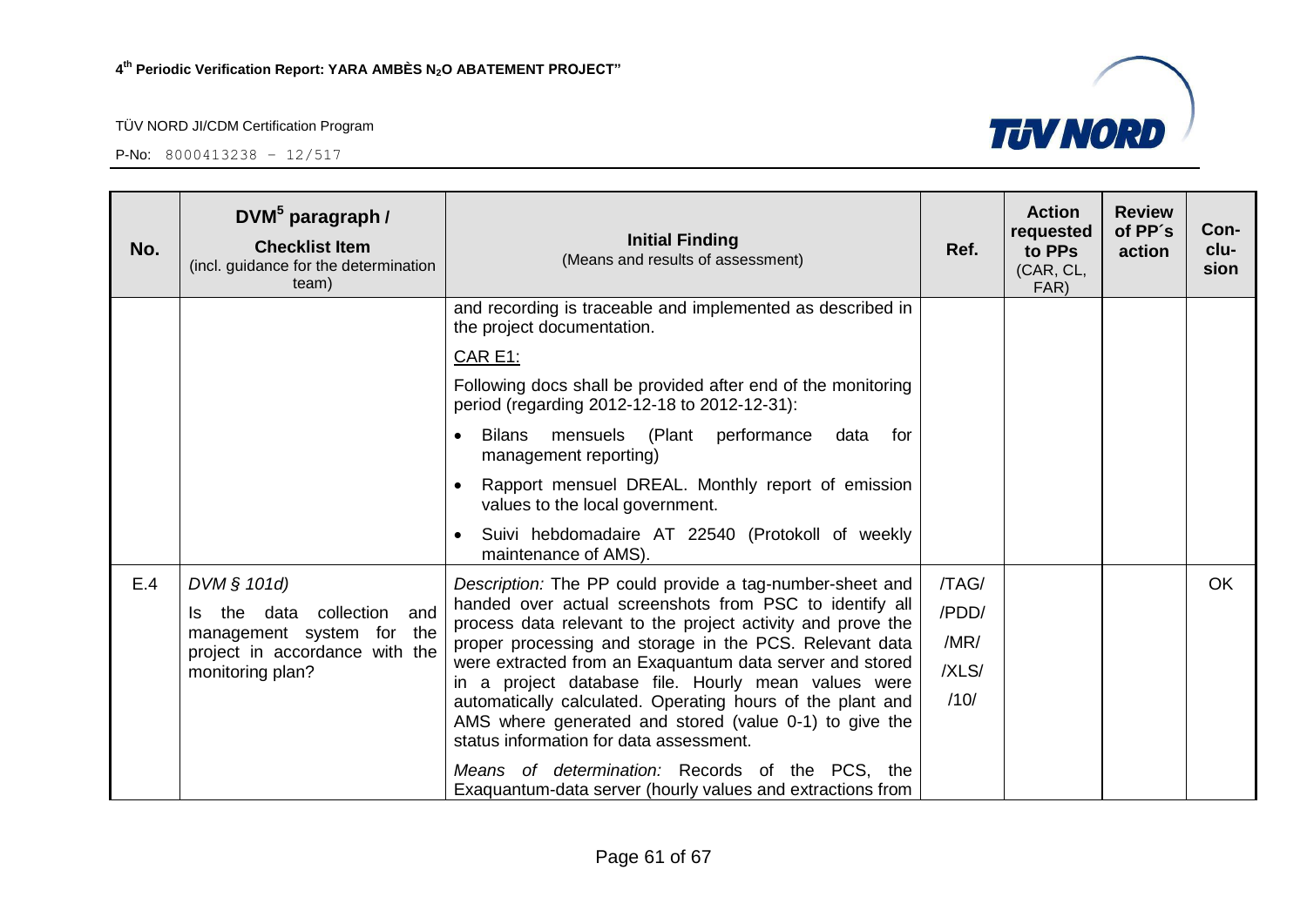

| No. | DVM <sup>5</sup> paragraph /<br><b>Checklist Item</b><br>(incl. guidance for the determination<br>team)                           | <b>Initial Finding</b><br>(Means and results of assessment)                                                                                            | Ref. | <b>Action</b><br>requested<br>to PPs<br>(CAR, CL,<br>FAR) | <b>Review</b><br>of PP's<br>action | Con-<br>clu-<br>sion |
|-----|-----------------------------------------------------------------------------------------------------------------------------------|--------------------------------------------------------------------------------------------------------------------------------------------------------|------|-----------------------------------------------------------|------------------------------------|----------------------|
|     |                                                                                                                                   | 10 second values) compared with raw data file in ER-<br>calculation and requirements of methodology and monitoring<br>plan of PDD.                     |      |                                                           |                                    |                      |
|     |                                                                                                                                   | Conclusion:<br>The verification team can confirm that the data collection<br>and management system is fully in compliance with the<br>monitoring plan. |      |                                                           |                                    |                      |
| F   |                                                                                                                                   | Verification regarding programmes of activities (additional elements for assessment)                                                                   |      |                                                           |                                    |                      |
| F.1 | DVM § 102                                                                                                                         | Description: N/A                                                                                                                                       |      |                                                           |                                    |                      |
|     | Is any JPA that has not been                                                                                                      | Means of determination: N/A                                                                                                                            |      |                                                           |                                    |                      |
|     | added to the JI PoA not verified?                                                                                                 | Conclusion: N/A                                                                                                                                        |      |                                                           |                                    |                      |
| F.2 | DVM § 103                                                                                                                         | Description: N/A                                                                                                                                       |      |                                                           |                                    |                      |
|     | Is the verification based on the                                                                                                  | Means of determination: N/A                                                                                                                            |      |                                                           |                                    |                      |
|     | monitoring reports of all JPAs to<br>be verified?                                                                                 | Conclusion: N/A                                                                                                                                        |      |                                                           |                                    |                      |
| F.3 | DVM § 103                                                                                                                         | Description: N/A                                                                                                                                       |      |                                                           |                                    |                      |
|     | Does the verification ensure the                                                                                                  | Means of determination: N/A                                                                                                                            |      |                                                           |                                    |                      |
|     | accuracy and conservativeness<br>of the emission reductions or<br><b>of</b><br>enhancements<br>removals<br>generated by each JPA? | Conclusion: N/A                                                                                                                                        |      |                                                           |                                    |                      |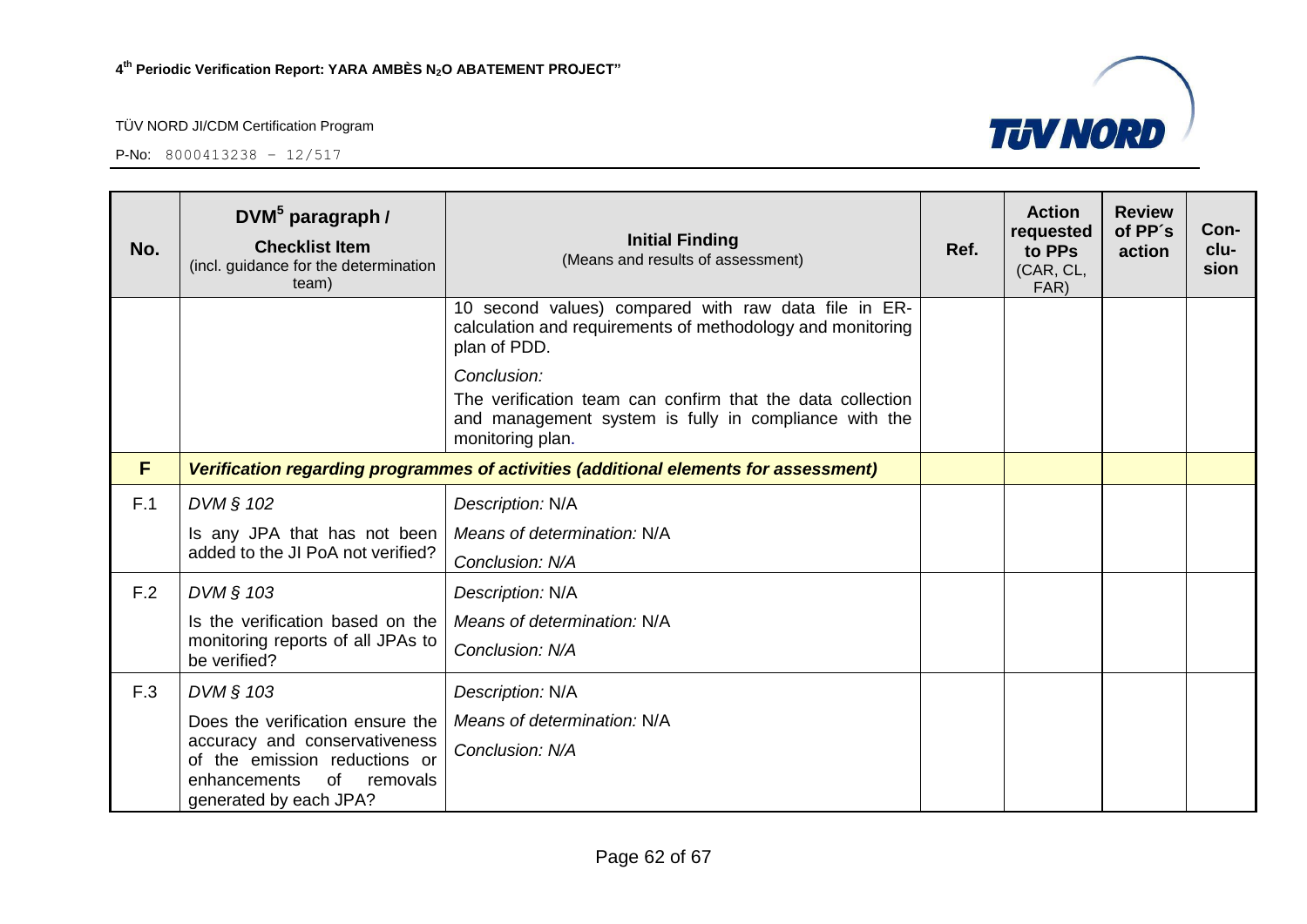

| No. | DVM <sup>5</sup> paragraph /<br><b>Checklist Item</b><br>(incl. guidance for the determination<br>team)                                                              | <b>Initial Finding</b><br>(Means and results of assessment) | Ref. | <b>Action</b><br>requested<br>to PPs<br>(CAR, CL,<br>FAR) | <b>Review</b><br>of PP's<br>action | Con-<br>clu-<br>sion |
|-----|----------------------------------------------------------------------------------------------------------------------------------------------------------------------|-------------------------------------------------------------|------|-----------------------------------------------------------|------------------------------------|----------------------|
| F.4 | DVM § 104                                                                                                                                                            | Description: N/A                                            |      |                                                           |                                    |                      |
|     | Does the monitoring period not<br>overlap with previous monitoring<br>periods?                                                                                       | Means of determination: N/A<br>Conclusion: N/A              |      |                                                           |                                    |                      |
| F.5 | DVM § 105                                                                                                                                                            | Description: N/A                                            |      |                                                           |                                    |                      |
|     | the AIE<br>learns<br>of an<br>erroneously included JPA, has<br>the AIE informed the JISC of its<br>findings in writing?                                              | Means of determination: N/A<br>Conclusion: N/A              |      |                                                           |                                    |                      |
|     | Applicable to sample-based approach only                                                                                                                             |                                                             |      |                                                           |                                    |                      |
| F.6 | DVM § 106                                                                                                                                                            | Description: N/A                                            |      |                                                           |                                    |                      |
|     | Does<br>the<br>sampling<br>plan<br>prepared by the AIE:<br>Describe<br>(a)<br>its<br>sample<br>selection, taking<br>into<br>account<br>that:                         | Means of determination: N/A<br>Conclusion: N/A              |      |                                                           |                                    |                      |
|     | For each verification that<br>(i)<br>uses a sample-based approach,<br>the sample selection shall be<br>sufficiently representative of the<br>JPAs in the JI PoA such |                                                             |      |                                                           |                                    |                      |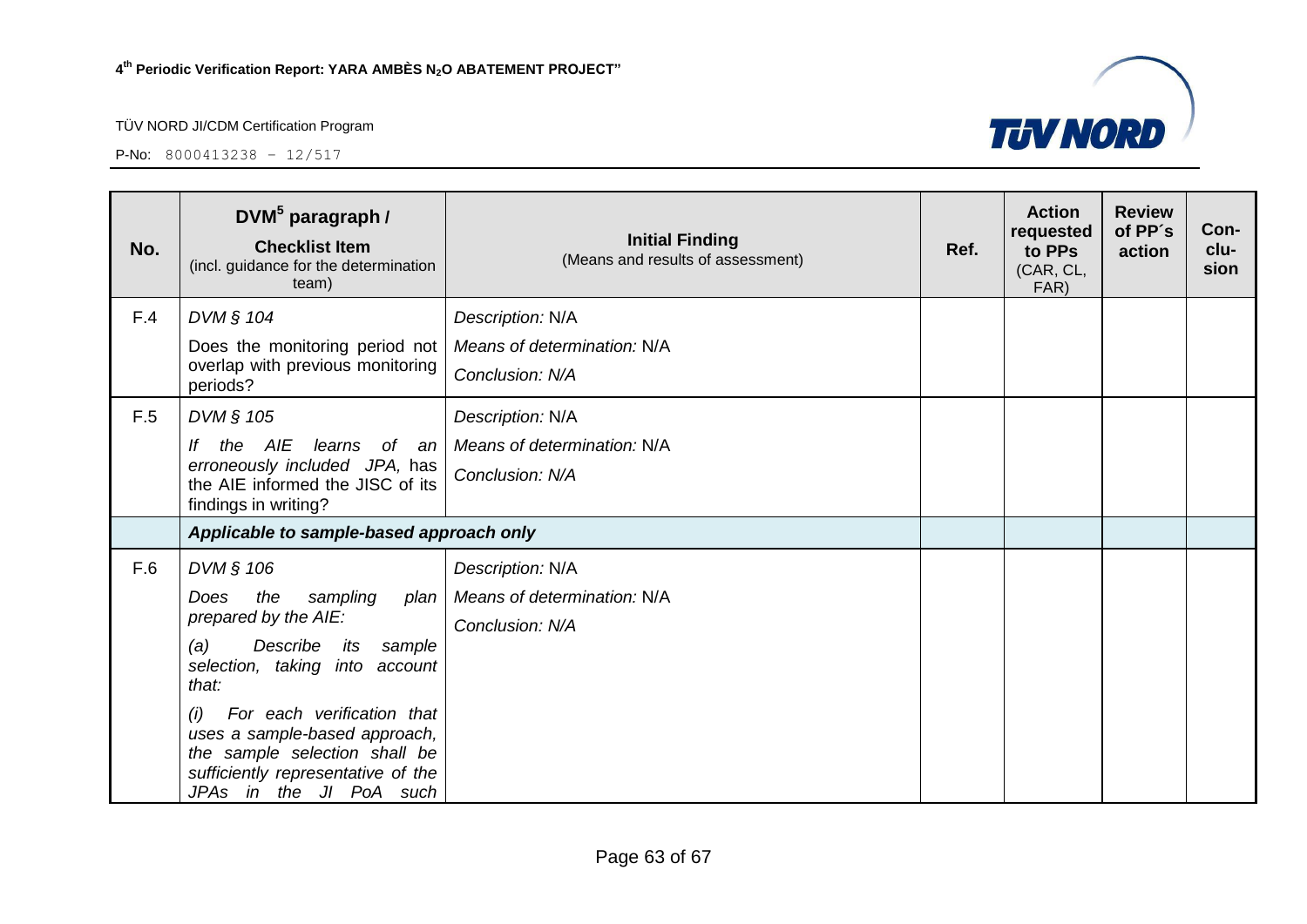

| No. | DVM <sup>5</sup> paragraph /<br><b>Checklist Item</b><br>(incl. guidance for the determination<br>team)                                                                                 | <b>Initial Finding</b><br>(Means and results of assessment) | Ref. | <b>Action</b><br>requested<br>to PPs<br>(CAR, CL,<br>FAR) | <b>Review</b><br>of PP's<br>action | Con-<br>clu-<br>sion |
|-----|-----------------------------------------------------------------------------------------------------------------------------------------------------------------------------------------|-------------------------------------------------------------|------|-----------------------------------------------------------|------------------------------------|----------------------|
|     | all<br><b>JPAs</b><br>extrapolation<br>to<br>identified for that verification is<br>reasonable, taking into account<br>differences<br>the<br>among<br>characteristics of JPAs, such as: |                                                             |      |                                                           |                                    |                      |
|     | - The types of JPAs;                                                                                                                                                                    |                                                             |      |                                                           |                                    |                      |
|     | The complexity of the<br>applicable technologies and/or<br>measures used;                                                                                                               |                                                             |      |                                                           |                                    |                      |
|     | - The geographical location of<br>each JPA;                                                                                                                                             |                                                             |      |                                                           |                                    |                      |
|     | The amounts of expected<br>emission reductions of the JPAs<br>being verified;                                                                                                           |                                                             |      |                                                           |                                    |                      |
|     | - The number of JPAs for which<br>emission reductions are being<br>verified;                                                                                                            |                                                             |      |                                                           |                                    |                      |
|     | The length of monitoring<br>periods of the JPAs being<br>verified; and                                                                                                                  |                                                             |      |                                                           |                                    |                      |
|     | The samples selected for<br>prior verifications, if any?                                                                                                                                |                                                             |      |                                                           |                                    |                      |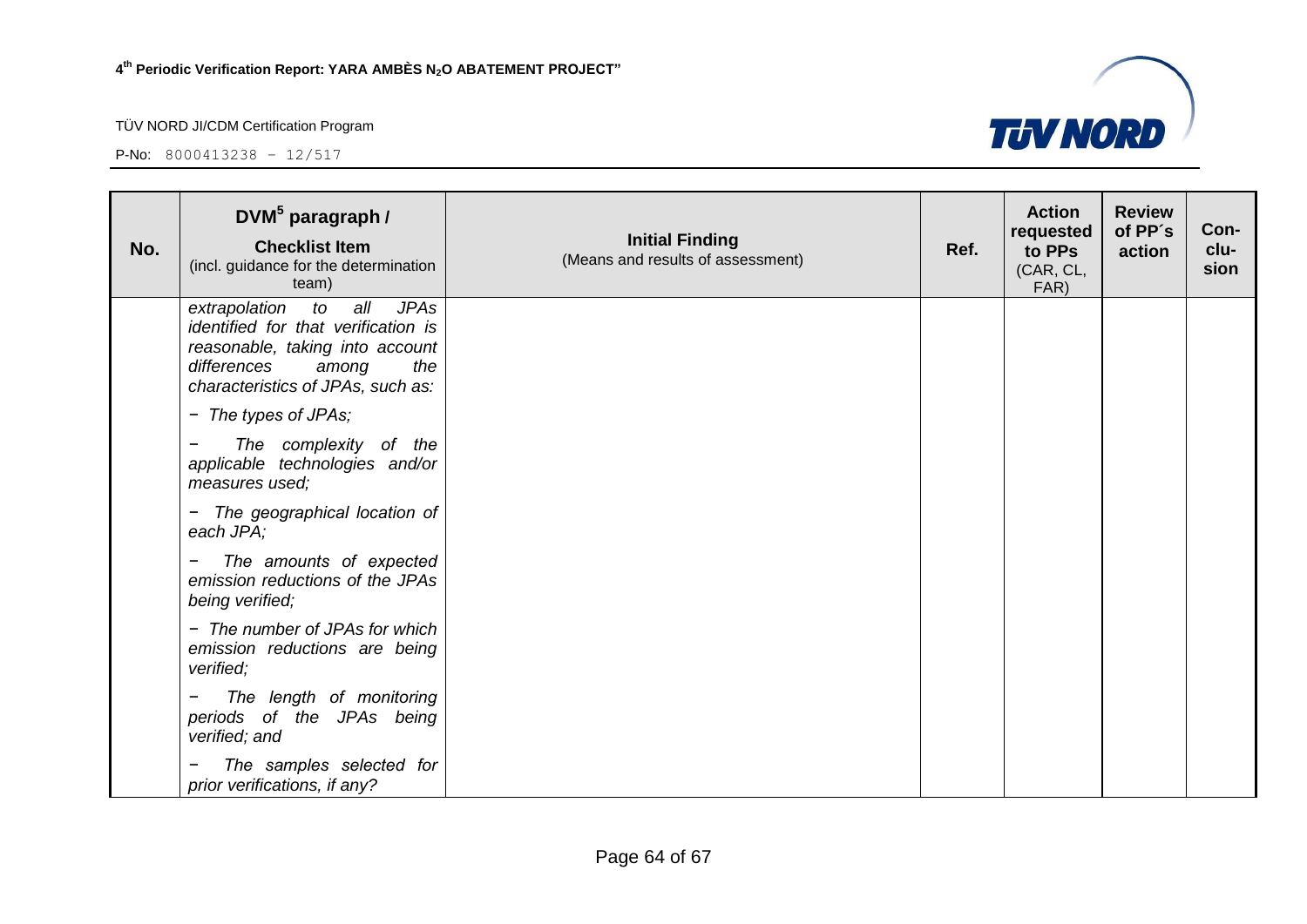| No. | DVM <sup>5</sup> paragraph /<br><b>Checklist Item</b><br>(incl. guidance for the determination<br>team)                                                                                                                                                                                                                                                                                                                                         | <b>Initial Finding</b><br>(Means and results of assessment)        | Ref. | <b>Action</b><br>requested<br>to PPs<br>(CAR, CL,<br>FAR) | <b>Review</b><br>of PP's<br>action | Con-<br>clu-<br>sion |
|-----|-------------------------------------------------------------------------------------------------------------------------------------------------------------------------------------------------------------------------------------------------------------------------------------------------------------------------------------------------------------------------------------------------------------------------------------------------|--------------------------------------------------------------------|------|-----------------------------------------------------------|------------------------------------|----------------------|
|     | (ii) If, in its sample selection, the<br>AIE does not identify and take<br>into account such differences<br>among JPAs, then (Does the<br>sampling plan) provide<br>a<br>reasonable explanation<br>and<br>justification for not doing so?<br>(b) Provide a list of JPAs<br>selected for site inspections,<br>based on a statistically sound<br>selection of sites for inspection<br>in accordance with the criteria<br>listed in (a) (i) above? |                                                                    |      |                                                           |                                    |                      |
| F.7 | DVM § 107<br>Is the sampling plan ready for<br>publication<br>through<br>the<br>the<br>along with<br>secretariat<br>verification<br>and<br>report<br>supporting documentation?                                                                                                                                                                                                                                                                  | Description: N/A<br>Means of determination: N/A<br>Conclusion: N/A |      |                                                           |                                    |                      |
| F.8 | DVM § 108                                                                                                                                                                                                                                                                                                                                                                                                                                       | Description: N/A                                                   |      |                                                           |                                    |                      |

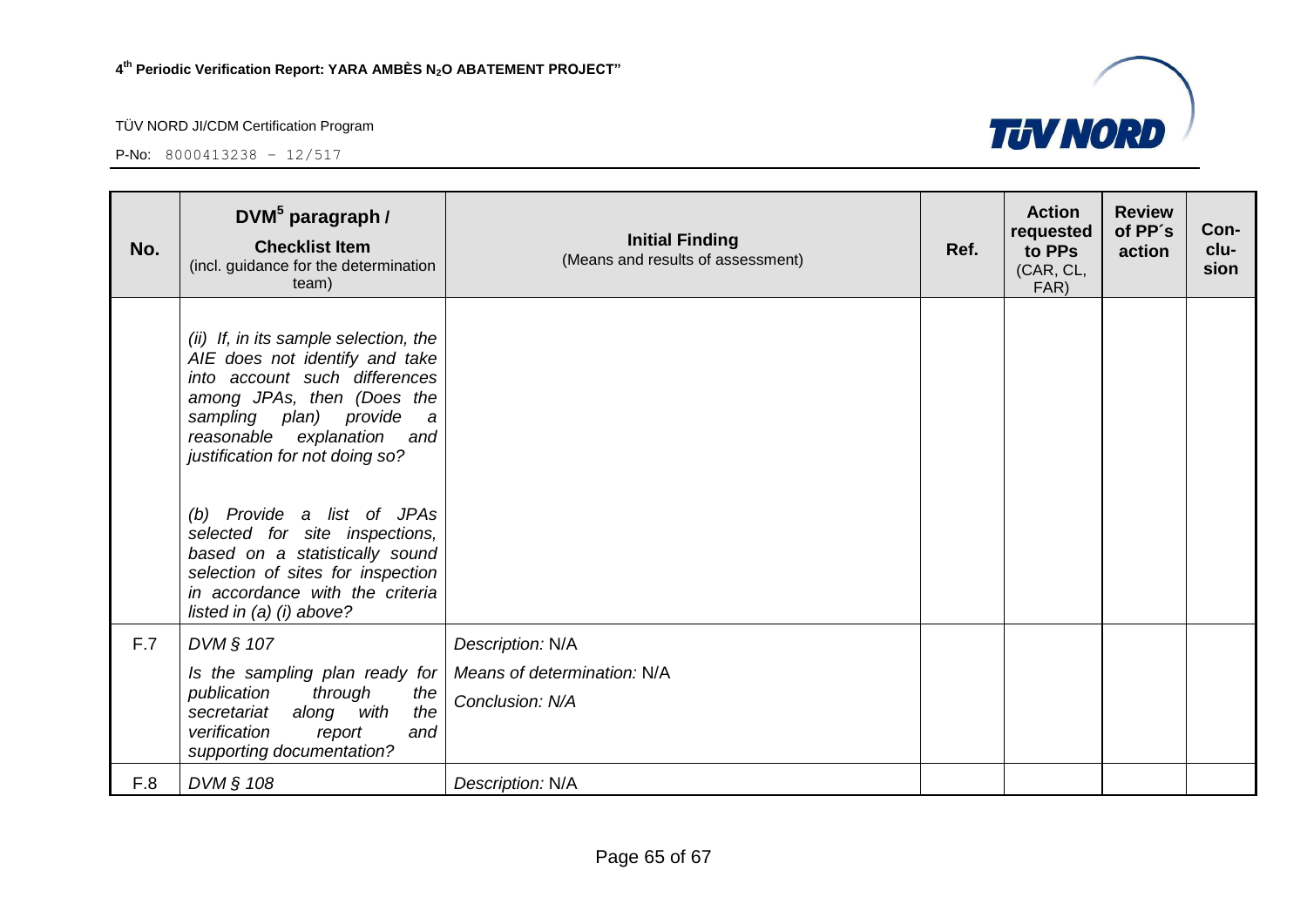

| No.  | DVM <sup>5</sup> paragraph /<br><b>Checklist Item</b><br>(incl. guidance for the determination<br>team)                                                                                                                                                                                                                                                                                                       | <b>Initial Finding</b><br>(Means and results of assessment)        | Ref. | <b>Action</b><br>requested<br>to PPs<br>(CAR, CL,<br>FAR) | <b>Review</b><br>of PP's<br>action | Con-<br>clu-<br>sion |
|------|---------------------------------------------------------------------------------------------------------------------------------------------------------------------------------------------------------------------------------------------------------------------------------------------------------------------------------------------------------------------------------------------------------------|--------------------------------------------------------------------|------|-----------------------------------------------------------|------------------------------------|----------------------|
|      | AIE<br>Has<br>the<br>made<br>site<br>of at least the<br>inspections<br>square root of the number of<br>total JPAs, rounded to the upper<br>whole number? If the AIE makes<br>no site inspections or fewer site<br>inspections than the square root<br>of the number of total JPAs,<br>rounded to the upper whole<br>number, then does the AIE<br>provide<br>reasonable<br>a<br>explanation and justification? | Means of determination: N/A<br>Conclusion: N/A                     |      |                                                           |                                    |                      |
| F.9  | DVM § 109                                                                                                                                                                                                                                                                                                                                                                                                     | Description: N/A                                                   |      |                                                           |                                    |                      |
|      | Is the sampling plan available<br>for submission to the secretariat<br>the JISC.s ex<br>for<br>ante<br>assessment? (Optional)                                                                                                                                                                                                                                                                                 | Means of determination: N/A<br>Conclusion: N/A                     |      |                                                           |                                    |                      |
|      |                                                                                                                                                                                                                                                                                                                                                                                                               | Applicable to both sample based and non-sample based approaches    |      |                                                           |                                    |                      |
| F.10 | DVM § 110<br>If the AIE learns of a fraudulently<br>included JPA, a fraudulently<br>monitored JPA or an inflated                                                                                                                                                                                                                                                                                              | Description: N/A<br>Means of determination: N/A<br>Conclusion: N/A |      |                                                           |                                    |                      |